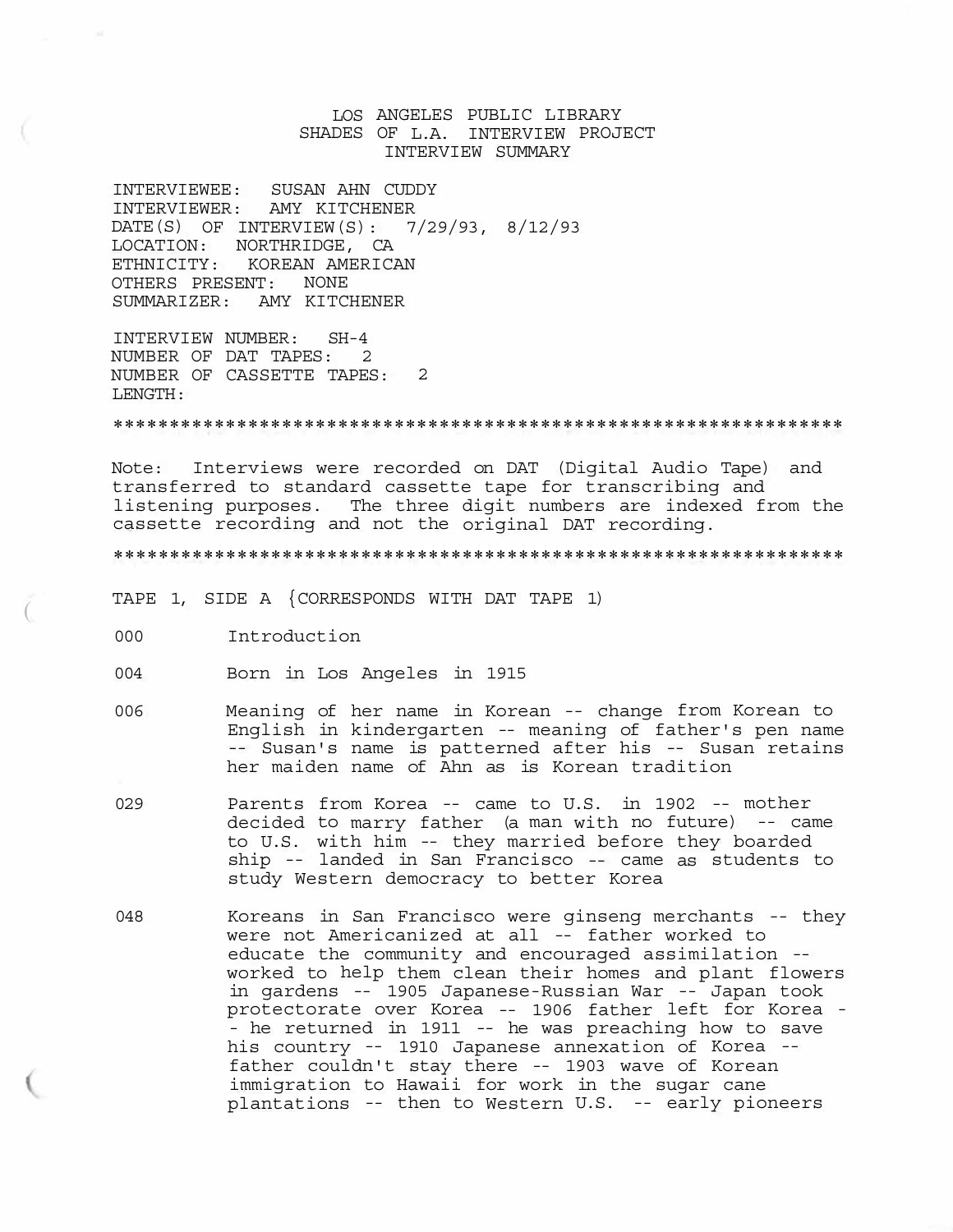AHN CUDDY, SUSAN -- 2 --

were vital to Korea's independence --they gave half of their wages to Independence Movement -- Father organized Korean National Association -- now a historical landmark on Jefferson -- now area dedicated as Dosan Ahn Chang Ho Square

106 Mother alone raising children -- first in San Francisco and then in Riverside -- Riverside cluster of Koreans who were orange pickers -- had their own school and meetings

- 122 Mission of the KNA -- aid to Korean immigrants mediators for labor disputes -- immigration consultants civic organization-- recognized by Federal Government as representation of Korean people
- 134 Mother and father were some of the first Koreans -mother may have been first Korean student to leave - later community developed by picture brides and laborers -- every student who came went through their family home -- idea was to study subjects that would be beneficial to Korea when freedom came -- brother Philson took chemistry (not architecture which he wanted) -- Susan and sister studied sociology -younger brother took education
- 166 Philip became an actor -- was a minor -- friend of Anna Mae Wong -- met Douglas Fairbanks, Sr. -- he wanted to give Philip a part and gave him a contract -- needed parental signature -- mother said this would be a disgrace to his father because in Korea acting was not a recognized profession -- had low class associations - - later in 1925 when father returned Philip talked to him -- father gave permission because it was an "art" and told him to do his best -- Philip then pursued acting and achieved great fame -- he was widely accepted (crossed "color lines") -- Korea was forgotten nation and Philip sought to keep Korea on the map
- 208 1914 family had home at 1411 w. Fourth Street -- Susan born there in 1915 -- moved to 106 N. Figueroa Street - - sister born there in 1917 -- Korean communities outside L.A. until about 1926, in Riverside, Claremont, Willows, Sacramento -- during 1926 crop failures the families moved to L.A. -- during Susan's childhood they were the only Korean family around L.A.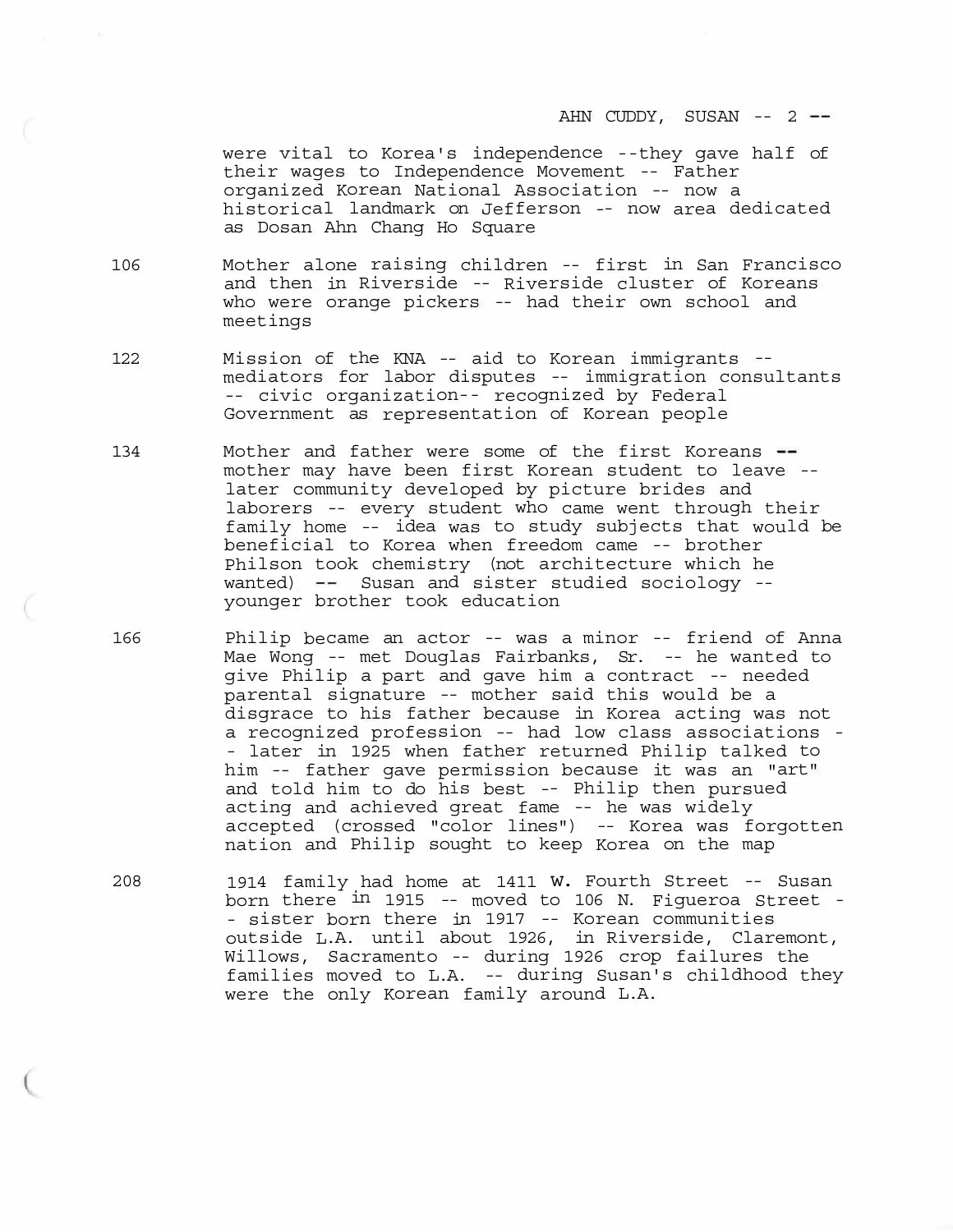AHN CUDDY, SUSAN -- 3 --

- 233 Mother was open to the Americans -- welcomed into the home -- brought friends home -- learned English in kindergarten -- Figueroa area -- mud driveways - little store -- no prejudice problem -- presently Dorothy Chandler Pavilion -- had little money -- lived by Temple street Jewish community -- barrels of salted fish -- close ties with Jewish community
- 278 Mother had to cook for father's associates on small budget -- served salted herring, rice and Kim chi -- Flower and First grocery store friends -- Susan tutored daughter at school -- the father gave them credit and borrow from him -- Susan still friends with daughter
- 315 Susan attended Fremont Ave. Elementary School (now demolished) -- Central Junior High School (now Board of Education offices) on Temple -- school experience - ate Pumpkin pie at school and was strange taste for Susan in Kindergarten -- didn't encounter prejudice All her siblings were leaders -- Susan president of home room and baseball teams
- 345 Father away for years -- they accepted it as the way of life -- mother was very strong and never complained mother was great patriot -- father didn't have time to write to her until he was imprisoned -- allowed to write one letter every two months and wrote them all to her mother -- saddest love letters -- letters of hope and sorrow
- 377 Susan went to seminar in Korea in 1992 on fair elections and they used the basis of her father's speech in 1898 -- was hero of the country -- was a feminist too -- in letters he called her mother by first name (never done in Korean tradition) -- on earlier trip to Korea in 1984 with brother Ralph - media interview about father -- media couldn't find any faults with their father and wanted to know some to make him more human -- only fault Susan and Ralph could find was that he was "a bad father"
- 420 Perception of father in childhood -- "he's not your father, he's the country's father" -- they accepted that
- 438 Brother Philson was V.P. at Hughes Aircraft -reflections on being children of great leader -- has suppressing effects -- a shadow and pressure to perform -- children "could not disgrace" father with their actions -- boys counted and girls didn't -- emphasis on boy's education -- Susan was one of first women to go away to college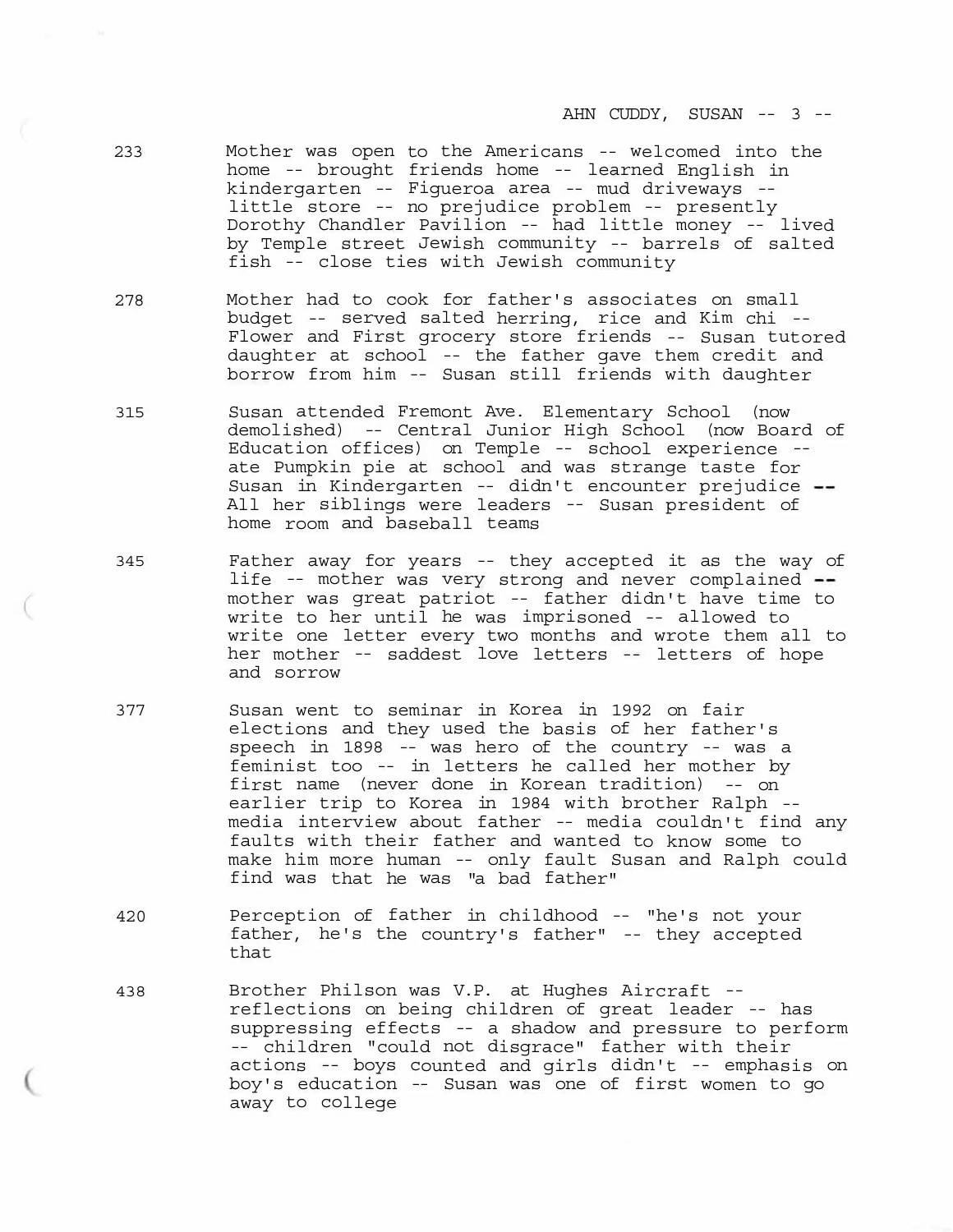- 476 Plan to go to San Diego State University -- mother didn't support or denounce Susan's decision -- Susan's friend was going to SDS and invited Susan to room with her -- Her sister loaned them \$50 each to begin school in 1935 -- another girl was going to room with them and her mother protested it because "she objected to Orientals" -- Susan found her own place and had a side room single in the dorm -- Friend Sylvia remains livelong friend
- 524 Students at school had never encountered a Korean mistaken as Japanese, Chinese, Eskimo, etc. -- Sylvia helped Susan "balance ethnicity" -- Susan worked for a speech professor at SDS -- helped her become more confident and assert herself and speak publicly
- 564 Studied sociology -- mother and whole community was proud -- Susan was one of first Korean American women to go to college -- was only Asian American woman in her graduating class -- after graduation stayed to work as counselor in dorm because there were no jobs (tail end of Depression)
- 603 Navy program opened up and Susan applied -- did not tell family because they would have stopped her -- not a woman's role -- she swore in and then told them -- 1942 WAVES program (women's volunteer program) -- Susan applied for officer's training and was turned down because she was Asian -- in Navy there were no Asian Americans previously -- in Army there were -- one month later the enlisted program opened and invited her to enlist -- stationed at Cedar Falls, Iowa
- <sup>662</sup>Did not encounter prejudice in Navy -- Susan made press nationally because she was "Korean working against Japanese" and her father's status
- <sup>687</sup>Motivated to join Navy to "fight the Japanese" -- Father's dream was for Korea's Independence and to move the family back there -- as family got older it was too late -- it was difficult for those born in Korea to never return -- no regrets for herself because they had the opportunity to be American -- it is a blessing for her (continued on Side B)

733 End of Tape 1, Side A

\*\*\*\*\*\*\*\*\*\*\*\*\*\*\*\*\*\*\*\*\*\*\*\*\*\*\*\*\*\*\*\*\*\*\*\*\*\*\*\*\*\*\*\*\*\*\*\*\*\*\*\*\*\*\*\*\*\*\*\*\*\*\*\*\*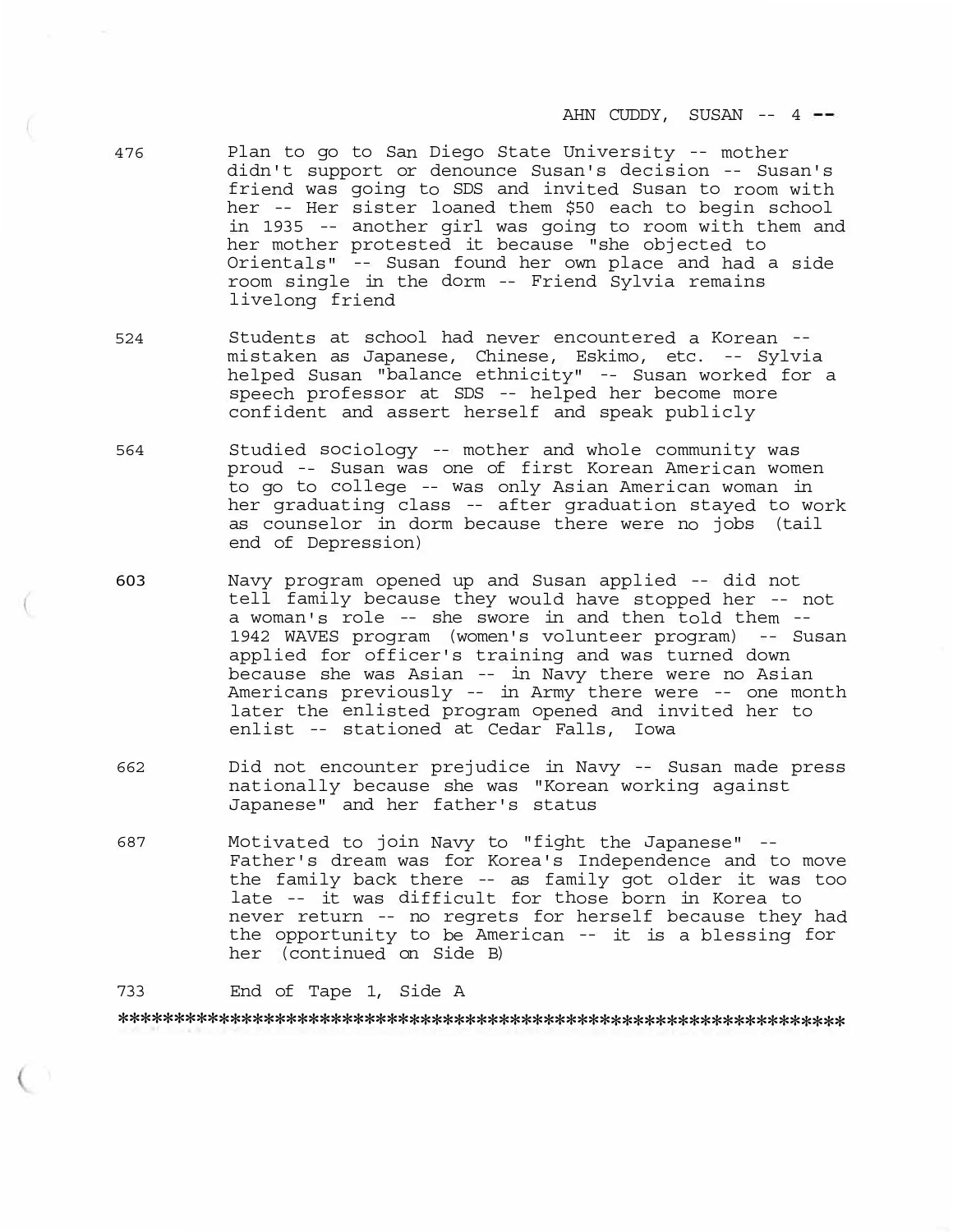Tape 1, Side B

 $\overline{(\ }$ 

- 001 Never wished to be Korean in Korea -- pride in heritage but American identity is cherished -- today in Korea and even after Independence they don't have the freedoms allowed in the U.S.
- 016 Career in Navy -- "first Asian American in Navy" stationed in Miami as Link trainer operator -- 6 months later recommended for officer's training school - attended Smith College and got commission -- selected as first woman to go to Pensacola Gunnery School -- First woman gunnery officer in the U.S. Navy -- Susan taught gunnery training to fighter pilots -- strategy was to begin training women as instructors to release men to go overseas -- had some feisty fighter pilots - one three stripe commander declared, "I'm not shooting until I see the whites of those Jap's eyes" -- Susan retorted, "I don't care what you do up there, down here you do what I tell you to do" -- She had to hold her own with these types
- 065 Training enlisted women as gunnery officers
- 070 Stationed in Atlantic City as qunnery officer -- she loved it -- participated in athletics -- then transferred to Washington, D.C. in 1943 to Naval Intelligence -- Susan hated leaving her post and did not want to stay in Washington
- 092 Encountered skepticism in Naval Intelligence as "first Asian" -- made her do filing with enlisted "girls" - thought she might be in espionage, lack of trust - gradually gained trust -- sent to Library of Congress to do research -- Susan found Navy Annex on subfloor and set up communications center to Navy Intelligence - - after 6 months she was summoned back to the office to work as a code breaker -- made many friends
- 145 In 1956 National Security Agency was formed as Susan worked as civilian there -- 1956 got fellowship to study at use -- husband stationed overseas
- 155 Met husband in 1944 -- he was also in the service -- he was fond of the Korean women he met in Hawaii -- they were introduced by mutual friends -- married in 1947 -- Susan's mother did not talk to her for five years because her husband was white -- Her parents wanted her to marry a Korean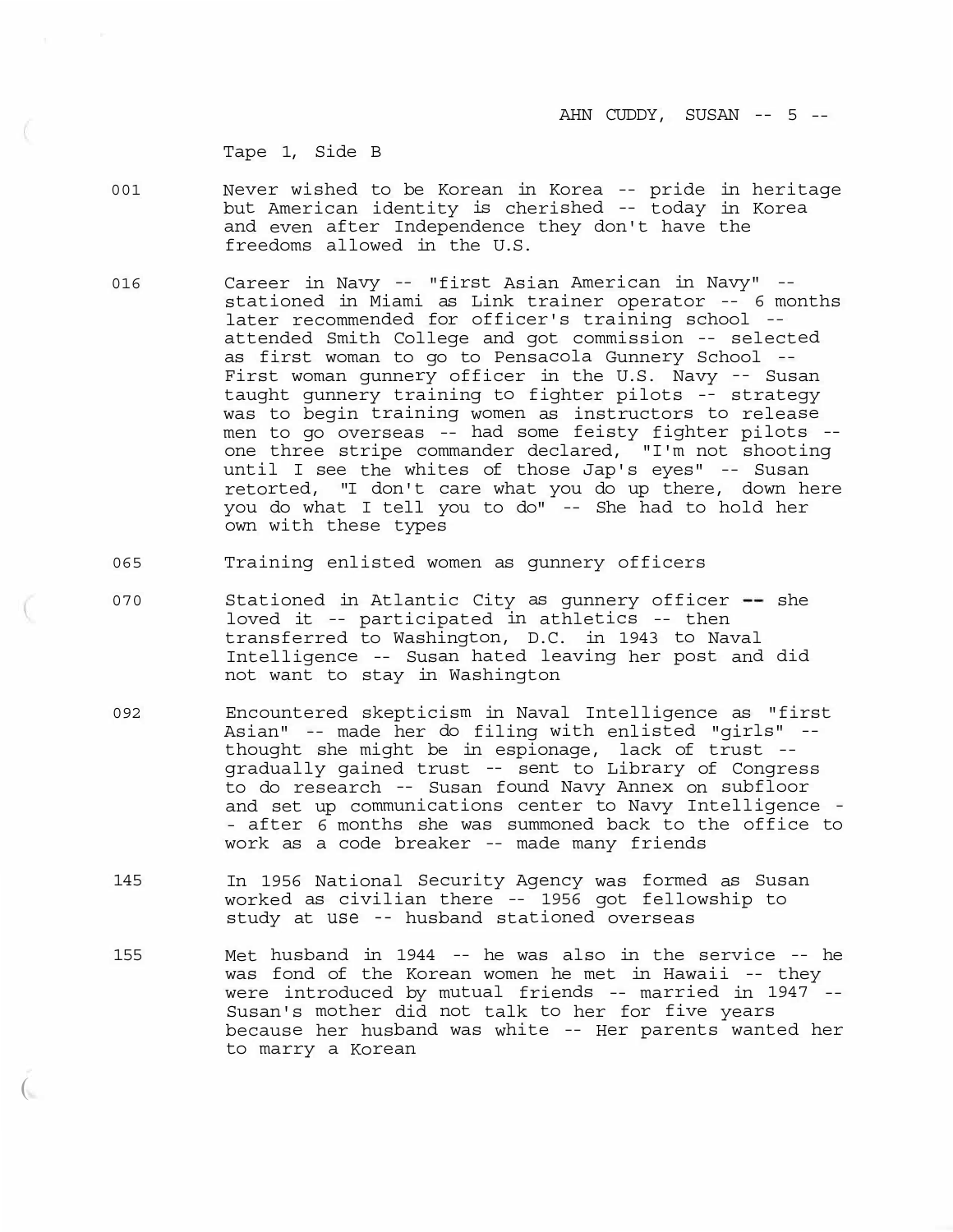- 187 Tradition of arranged marriages in Korean American community -- the Korean marriage arrangers (jung-maa) used to bring eligible bachelors to the family home to meet Susan and her sister -- the sisters used to run upstairs and hide -- their mother would have to face them and lie about her daughters -- one time their mother said, "Next time I lie for you girls, don't make any noise up there." -- the idea of arranged marriage was repulsive to her -- the bachelors were Korean born and were very different from her
- 226 Mother was receptive to the sisters making own choices in marriage but expected them to marry Koreans -neither one did
- 243 Susan's daughter at age 2\ was the one to reconcile Susan and her mother -- She had dark hair and dark eyes and was smart -- when son was born, mother came to Washington D.C. to take care of him "Korean style" -they bonded
- 268 In 1956 Susan returned to L.A. to live with mother on Victoria Ave. in West Adams in large Victorian house -- Susan was on fellowship at USC to take graduate degree in East Asian studies -- after two years returned to post in Washington -- developed migraines and needed a rest

(

- 291 Brother Philip enlisted her help to run the Moongate Restaurant -- Navy allowed her husband to choose his stations wherever Susan went because she was a "key person" -- Susan resigned and wanted to spend more time with her children -- previously a nanny took care of them
- 315 At this time (1950s) most women did not return to work after having children -- pediatrician said, "If you could find a nice nanny the children would be better off" -- It was obvious that Susan was a career woman
- 340 Stories about bringing up her children -- infant daughter (Christine) was irritable -- nanny said that Christine was only upset when Susan was around - pediatrician advised her to hug child immediately after returning home and it solved the problem
- 360 Susan decided she wanted to return to L.A. and family - husband got stationed in Long Beach -- Susan resigned and worked at the Moongate Restaurant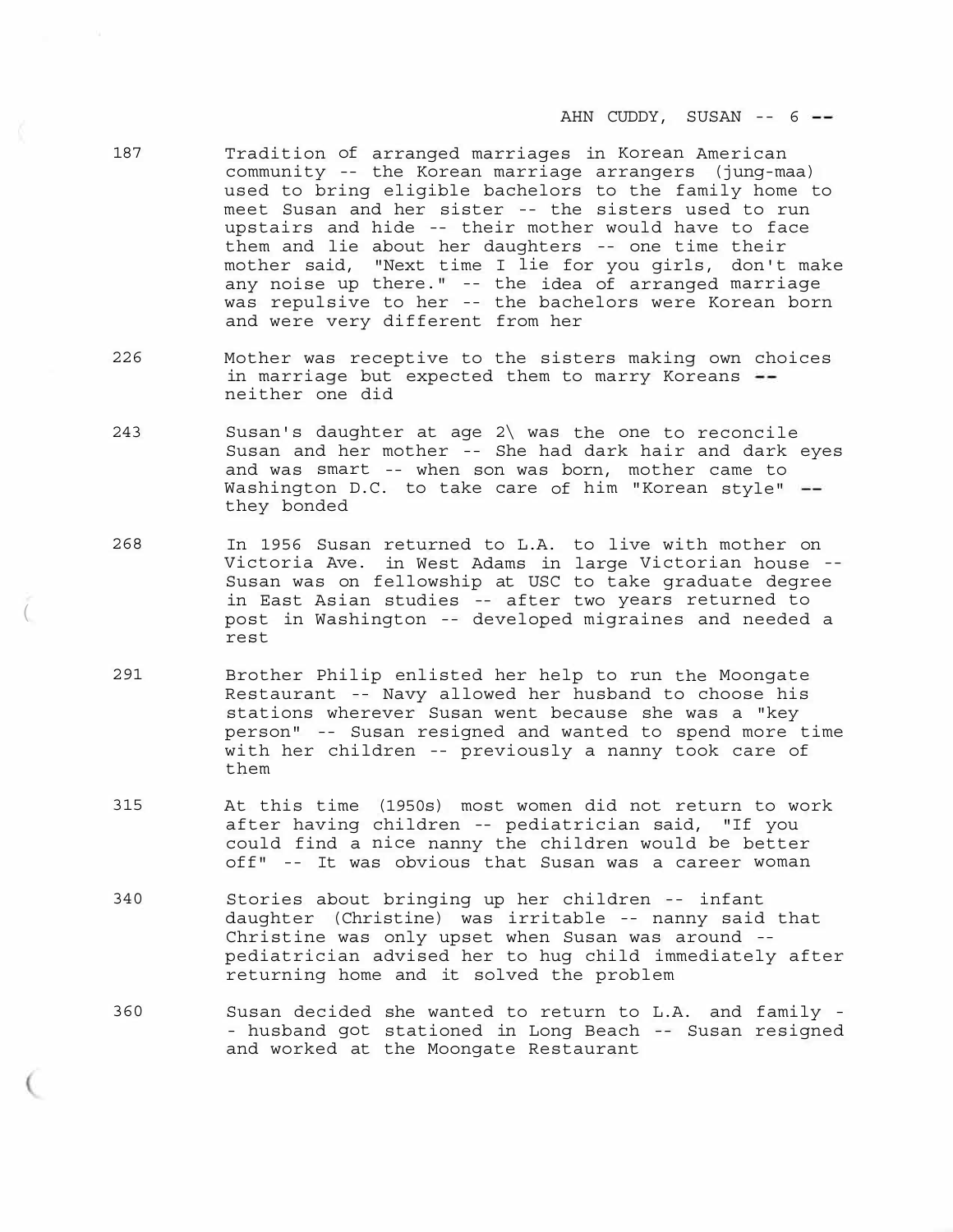- 368 Moongate has a big story -- opened in 1954 -- sister Sarah started it -- mother wanted to make it a family operation and brought in all the siblings - dignitaries dined there -- family named it "Philip Ahn's Moongate Restaurant" because his name was known as an actor -- built it in Panorama City (heart of San Fernando Valley) -- sold restaurant in 1990 and now is now a Mexican nightclub
- 423 In early days Philip was host -- Ralph was bartender -- Sarah was nighttime hostess -- Susan was bookkeeper and organized banquets -- mother was "queen bee" and was paid as a director -- mother then had financial independence after her many years of hardship
- 452 Mother had birthday party at restaurant the night before her death -- she took ill later that night -went to the hospital the next day and mother died at age 86
- 512 Mother's personality -- in 1926 her father was leaving and her mother was three months pregnant but didn't tell him -- she didn't want to burden him -- father left and son Ralph was born but he never met his father -- Ralph accepted this -- brother Philip was 20 years older and served as a father figure
- 542 When her father left in 1926 he told Philip, "In the eyes of God I am a sinner, but I'm leaving you the responsibility of the family" -- Father left for China to work in Independence movement -- Father imprisoned in 1932 because a Korean had thrown a bomb at a Japanese official -- father was warned that there was a search for the criminal -- Desan Ahn Chang Ho had promised a child a birthday present and went to the home where he was picked up by the Japanese officials in Shanghai -- took him to Korea and charged him with the Peace Preservation Act and imprisoned him for 8 years -- 1936 released on probation -- but father continued working for Korea's Independence -- later in 1936 he was imprisoned again -- 2 years later he got sick and died -- as he was dying in the hospital in Korea he asked to be pushed over near the window so he could look out over the land he loved -- died in 1938
- 623 In 1936 when Desan was on probation he built a home in North Korea -- in the mountains -- was a model home - it incorporated his philosophies -- stones in garden were set up right to parallel his principles -- he built it himself with the help of one carpenter -- Susan's cousins lived there with him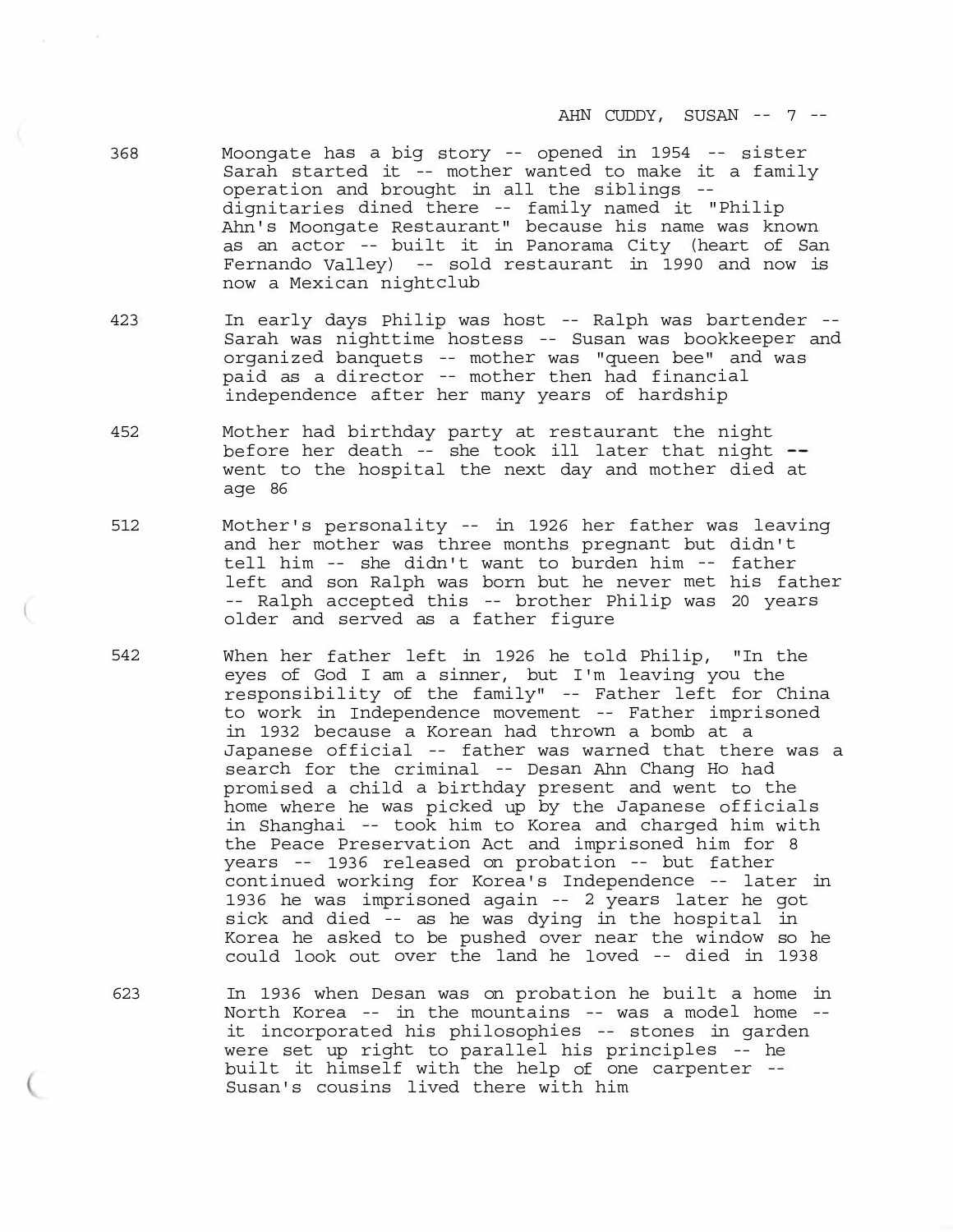661 Susan dreams to visit there one day

667 End of interview

667 to 773 is blank

\*\*\*\*\*\*\*\*\*\*\*\*\*\*\*\*\*\*\*\*\*\*\*\*\*\*\*\*\*\*\*\*\*\*\*\*\*\*\*\*\*\*\*\*\*\*\*\*\*\*\*\*\*\*\*\*\*\*\*\*\*\*\*\*\*

PART II OF INTERVIEW -- 8/12/93

Tape 2, Side A (CORRESPONDS TO DAT TAPE 2)

- 005 Beginning of the Korean American community in L.A. in 1915 when Susan was born -- example of 1918 picture of annual meeting of Young Korean Academy (Heung Sa Dan) organized by Ahn Chang Ho in 1913 to prepare young people for leadership in Korea -- purpose was to work for Korea's independence -- college students were members -- women were not accepted as members until later
- 032 Father was ''feminist" and later brought in many women as members in Shanghai -- provisional government in Shanghai -- he sent women from there to the U.S. to get education to become future leaders and teachers
- 043 Separate organizations for women formed after Independence Movement -- Women's Patriotic Society active as counterparts to other organizations -- during wartime they collected food, wrapped bandages - picketed shipments from U.S. to Japan, collected money, etc. -- mother was member and all the Korean women Susan knew
- 067 Patriotic Women's organization was mostly first generation -- were differences in second generation who organized their own groups -- *ie.* Young Korean National Organization -- after the war there was the A.K.C.O. (American Korean Community Organization) which was active in keeping the spirit of the Korean community together
- 094 Focus of the Korean community was Korean Independence -- everything was related to that
- 103 Second generation has great appreciation of being American also -- many joined the armed services during WWII -- present day community doesn't have the same cohesiveness -- in early days there were small numbers and a focus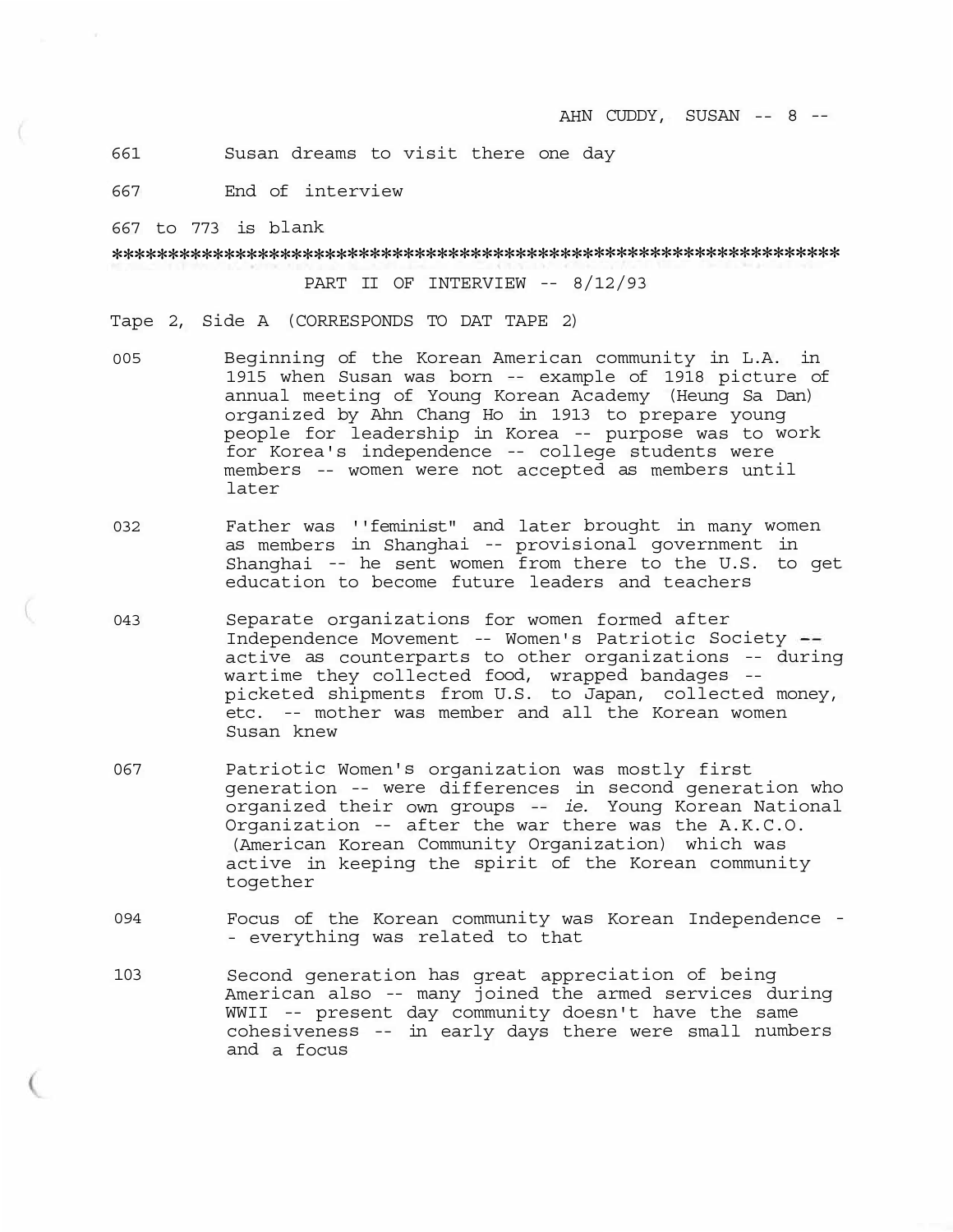- 120 They were dedicated to becoming part of American mainstream -- Mrs. Bartlett was executive director of the International Institute on Boyle Ave. -- many immigrants were included in their program -- young Korean Americans went their as Girl Reserves with the YWCA -- learned sports and competed with other teams - great community affair -- festivals with ethnic foods, etc.
- 156 Susan was one of the first women to go away to college -- her brothers and sisters spanned 20 years and so they were connected with all the second generation Korean Americans in L.A. -- there were always friends at the house who would come for advise from Susan and her siblings -- brother helped youngsters by tutoring physics -- they also used to come to consult Susan's mother, advise on how to make dumplings, etc. -- she was a great american cook
- $212$  They wanted to be part of the American community  $-$  no contact with Korea due to Japanese occupation -- no heirlooms from Korea -- the Korean flag was most important symbol because Japanese would not allow it here it was a great freedom to fly it -- one home had an embroidered picture of the Korean peninsula --Korean items were very precious to them
- 248 Korean folktales were told on special occasions -- it was all in oral tradition (unwritten) -- importance of incorporating heritage into identity as American -- Susan instilled the spirit of Korean culture into her children (who are half Caucasian/Korean) -- her grandson is proud to say he's one quarter Korean -- Susan gives them appreciation of Korean food -- rice **and Kim Chi**
- 300 Family ate traditional food until Jr. High School -- Susan learned American cookery in Home Economics classes and taught it to her mother too -- had best of both worlds -- traditional food is important to upbringing -- example of her mother's influence on her son through food
- 335 Size of Korean American community in 1918 about 50 people -- in 1936 about 40 families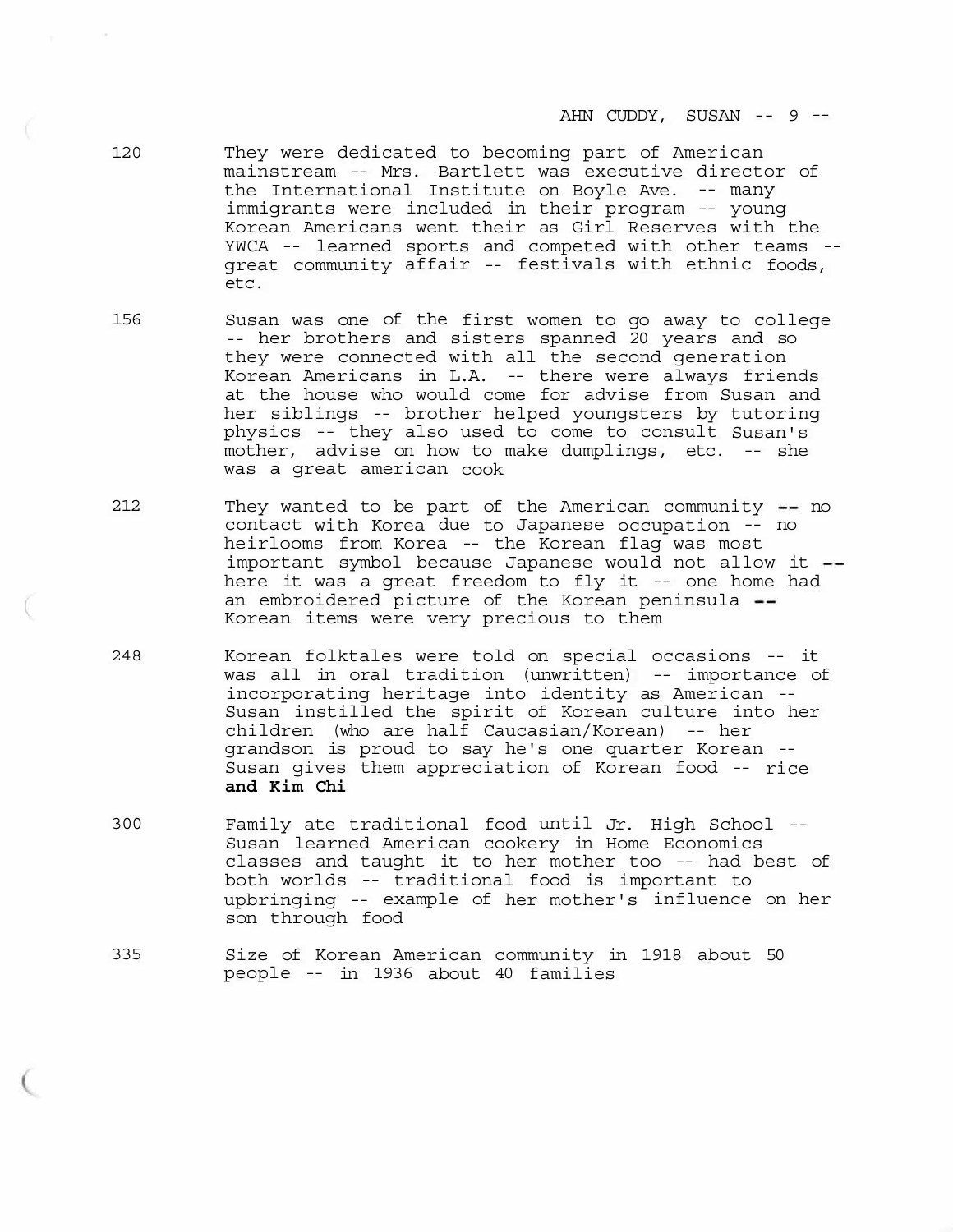AHN CUDDY, SUSAN -- 10 --

- 348 Church life in L.A. -- Korean Methodist Church was first -- in 1937 it divided to form a second church, the Korean Presbyterian Church on Jefferson Blvd. -- Church was focus of social life -- basketball -- in 1937 the Korean National Association moved to L.A. from San Francisco and they built a building next to the Presbyterian church (now a historic landmark) -- Susan attended the old Methodist church
- 392 Methodist church had many locations -- on Robertson Blvd. -- now on La Tijera -- Presbyterian church started at 2 Olive Court -- also community center --Koreans from Delano and Dinuba would come there
- 411 Main organizations were the KNA, the Dong Ji Hoe (Syngman Rhee's support group), the Kuk Min Hoe (recognized by the U.S. as the Korean representation) - - not political differences because they both worked for the Independence Movement -- difference was the other group worked for Dr. Sigmund Rhee who was an opponent to the other leaders
- 455 2-8 Club -- young second generation kids -- learned to assimilate to American ways -- picnics, dances, social life -- provided an avenue for socializing because they weren't allowed in white restaurants, buy homes in certain areas, on Santa Monica Beach -- the 2-8 club meant 16 (which was 2 times 8) -- group was for ages 16 and up -- 10 members -- Susan's brother organized the group
- 503 Getting into college was difficult for them -- Susan advised her friend to go to Woodbury College
- 538 Community events -- 1932 Olympics -- 5 Koreans came to compete but they had to participate under the Japanese flag -- Korean community accepted them and whole community had a banquet for them -- 200 people there (that was everybody)
- 577 Picnics were big events in the community -- choose activities that would not be a "problem" or highly visible -- now everyone's into playing golf (but they don't have to worry about getting their country back)
- 602 Work -- many Koreans were shopkeepers -- laundry domestics -- early immigrants worked at Ambassador Hotel as janitorial workers -- these men gave them leftover flower arrangements, etc. -- was a big treat for Susan as child -- brought the outside world to them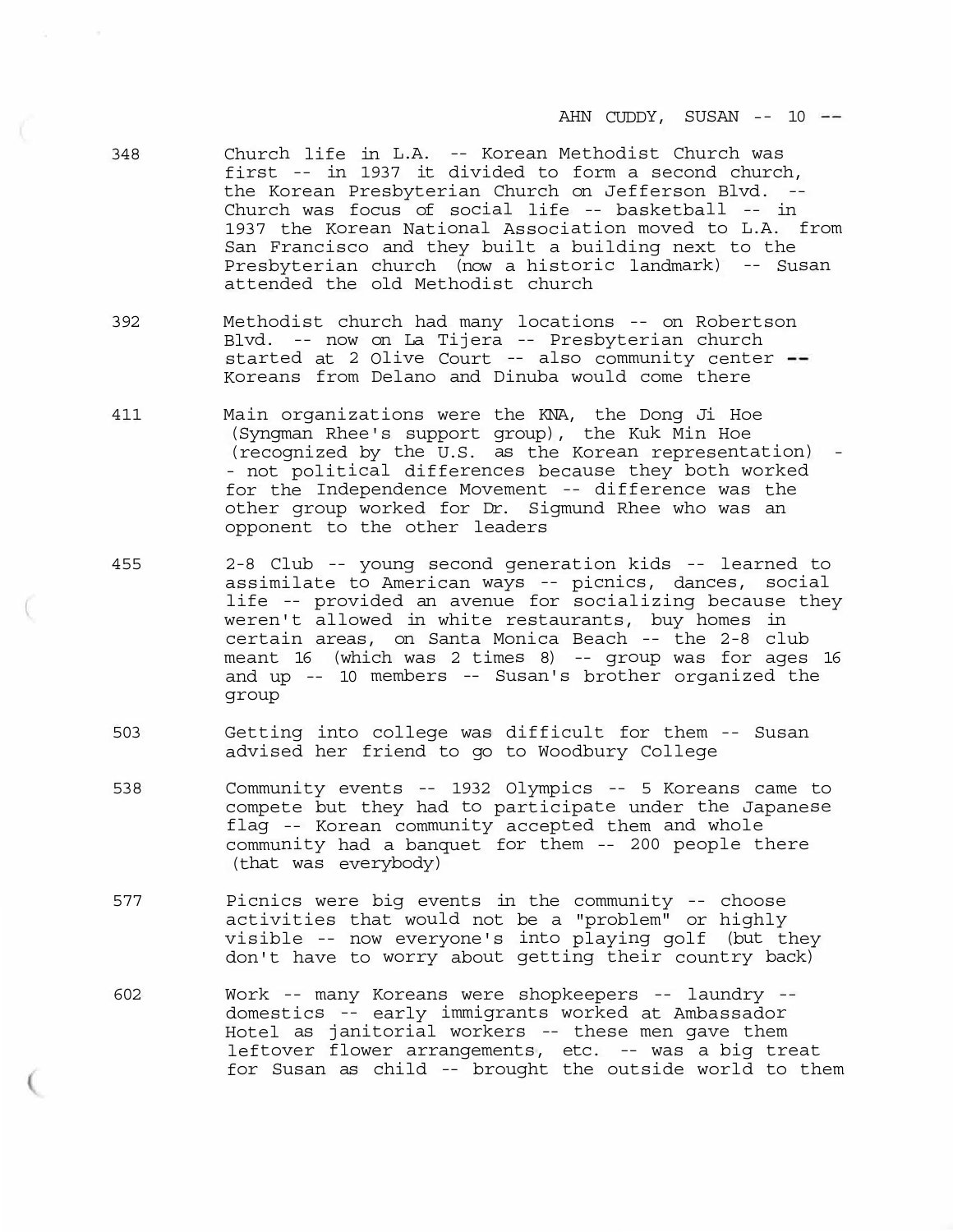- 640 Brother was an elevator operator at the Bryson Apartments -- wealthy women tenants gave him their old shoes for Susan and her sister
- 652 Figueroa and First Sts. was the first area where Koreans lived -- her home was there as were other families -- near 2 Olive ct. location of church and Bunker Hill
- 682 In 1926 a new wave of Koreans came from Willows -- rice fields and crop failures brought them to L.A. -- they settled near Western, Vermont and 36th, 37th, and Jefferson Sts. -- location of KNA and Methodist Church
- 703 Ahn family moved to 37th and Mcclintock (now on USC campus as heritage home) -- most of the second generation Korean Americans came through that house was a vocal point in the community (continued on next side)

730 End of tape 2, Side A

\*\*\*\*\*\*\*\*\*\*\*\*\*\*\*\*\*\*\*\*\*\*\*\*\*\*\*\*\*\*\*\*\*\*\*\*\*\*\*\*\*\*\*\*\*\*\*\*\*\*\*\*\*\*\*\*\*\*\*\*\*\*\*\*\* Tape 2, Side B

- 003 Koreans in other cities were connected with L.A. community -- Chicago and New York families were known - - Korean National Association had chapters in many cities -- father organized KNA in 1906 -- the group took care of Korean immigrants in the U.S. -- Koreans all over the U.S. were connected because they were so few in number and had the same mission of Korean independence
- 026 Relations with other Asian Americans -- friendly with Chinese -- not with Japanese Americans -- "silent protection" from Japanese regime -- they boycotted Japanese products
- 040 Susan's Caucasian friend helped her go to San Diego State University -- later she gave Susan a loan to send her daughter to Harvard -- other longtime friends
- 067 Relations with Filipinos -- they were few -- worked as "houseboys" and were in Navy -- Filipinos didn't have a community -- Chinese and Japanese had communities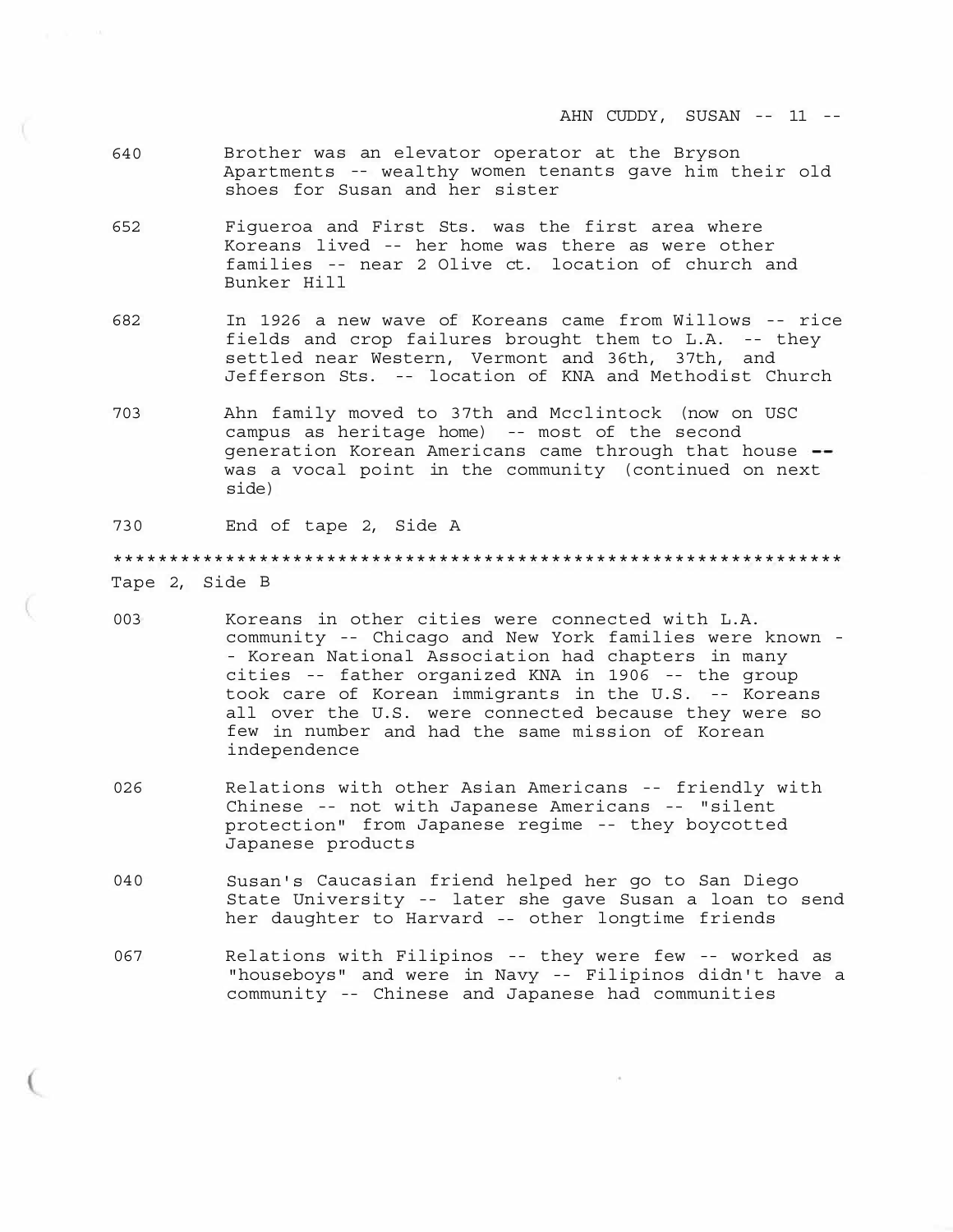- 080 Ties to Korea -- little contact during Japanese occupation -- father corresponded with family when he was imprisoned -- wrote to her mother -- letters express his hope to reunite as a family and thanks for taking care of the family -- one letter tells Susan not to let Ralph (youngest brother) ruin the plants -- Susan never knew her grandparents -- has cousins in North Korea -- differences in ideology -- story about father's arrest in Manchuria in 1928 by Chinese -- Kim Il Sung group of students who claimed to have saved her father's life
- 123 Susan visited Korea in 1973 for opening of father's memorial park -- 25 ft. bronze statue of him -- only green park in Seoul now -- mother buried there too
- 136 Her experience in Korea was limited because she was identified as a celebrity -- as Dosan's daughter and Philip Ahn's sister
- 150 Second visit to Korea to give father's records to the Independence Hall -- her mother had saved all his papers from 1902 - 1938 -- she carried them to Dinuba to pick grapes -- to Riverside to pick oranges -- total of 3,125 pieces of paper
- 161 Mother had a vision -- she foresaw her father's greatness
- 167 present day Koreatown -- 1960 -- Susan feels Koreatown should be bilingual in English
- 187 Relationship between "first wave" Koreans and new immigrants since 1960 -- not cohesive -- two separate communities -- new Koreans were intolerant of American born Koreans due to language barrier
- 219 Present plans to develop Korean American National Museum -- planners represent pioneer Korean children and new Koreans -- nice blend of two groups -- young Korean nationals know little of history
- 242 Most important life events for Susan -- joining Navy talents recognized and accepted -- did not encounter prejudice
- 265 Greatest successes -- working for U.S. Govt. position in National Security Agency -- trusted first Asian accepted in Naval Intelligence -- greatest joy are two children -- daughter entertainment lawyer - - son's work on documentary film on his grandfather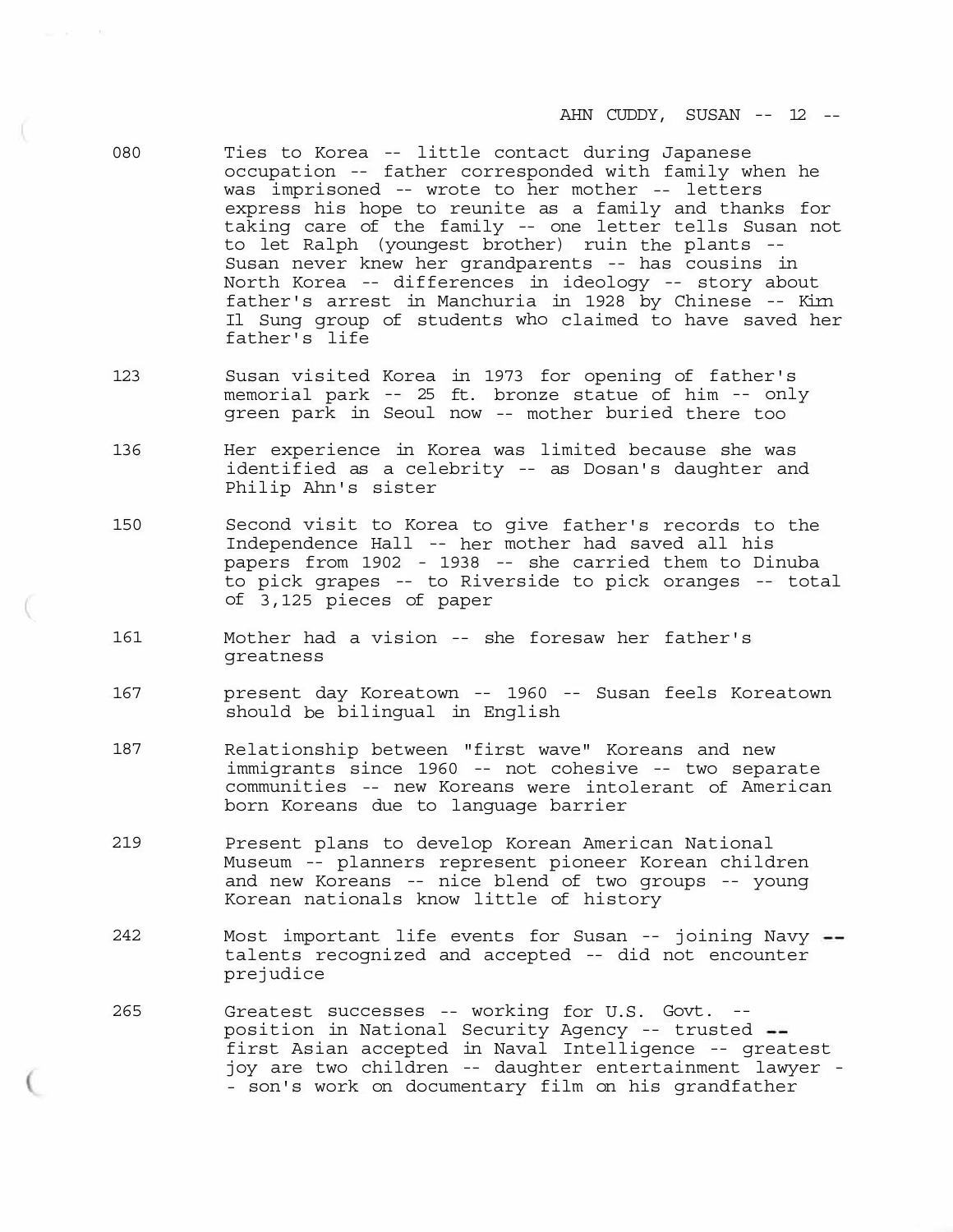AHN CUDDY, SUSAN -- 13 --

- 295 Feels immigrants need to learn to "blend" -- to become part of the surroundings -- need communication with other groups
- 310 Disappointments -- "Pollyanna, I don't have any disappointments" -- accepting of events
- 321 Mother was great role model -- mother never felt remorse about husband's absence -- Miss Esther Bartlett of the International Institute was another role model
- 336 Speech professor at San Diego State was another important role model -- worked as his assistant  $-$  he led Susan into participation in social groups -advised her to take oral interpretation and speech to learn public speaking -- he gave her confidence and the tools to be successful
- 393 Perception of Korean American community of Susan -- clouded as daughter of Ahn Chang Ho -- treated with great respect
- 420 Experience of 1992 Riots -- not involved too much many younger spokespeople involved -- she didn't feel the need to speak out -- sees it as an African American problem -- not a Black/Korean conflict -- Koreans were victims
- 476 Greatest changes in L.A. during her lifetime -- influx of immigrants -- solution is to assimilate and "know your neighbor"
- 498 Present plans -- organize Philip Ahn's papers and memorabilia to give to archives
- 524 Hopes to remain healthy and be available to help others
- 554 Grateful to be American citizen and privileges of that -- new immigrants should take pride in what makes them different, but participate in mainstream -- anecdote about people not knowing what a Korean was when she was young -- voting privileges -- her mother pushed all her children to vote -- mother was remarkable person -- seen as Ahn Chang Ho's wife -- mother not officially recognized
- 632 End of interview

632 to 732 is blank

art and an Africa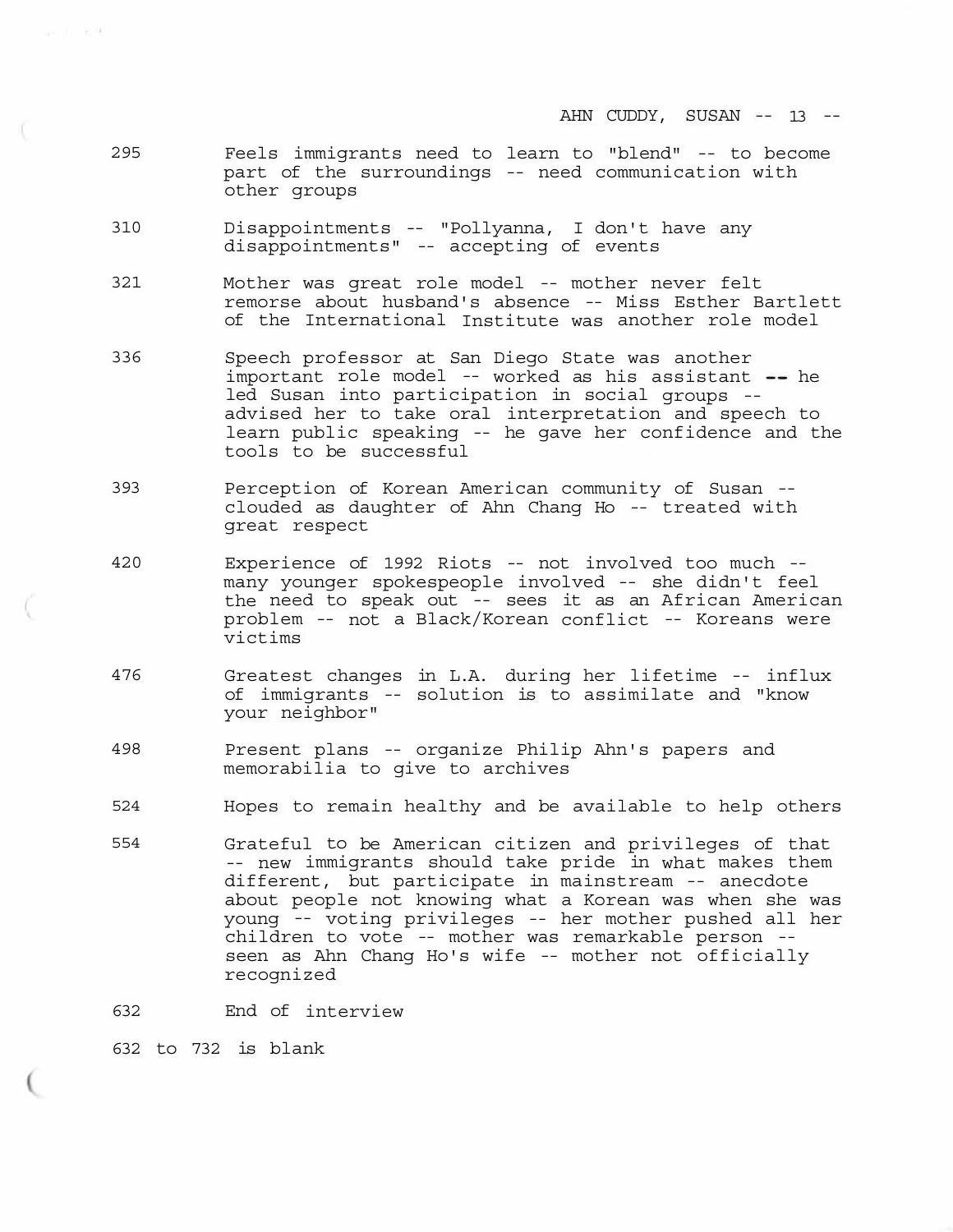# LOS ANGELES PUBLIC LIBRARY SHADES OF L.A. INTERVIEW PROJECT TRANSCRIBED EXCERPTS

INTERVIEWEE: SUSAN AHN CUDDY INTERVIEWER: AMY KITCHENER DATE(S) OF INTERVIEW(S): 7/29/93, 8/12/93 LOCATION: NORTHRIDGE, CA ETHNICITY: KOREAN AMERICAN OTHERS PRESENT: NONE TRANSCRIBER: AMY KITCHENER

**INTERVIEW NUMBER: SH-4 NUMBER OF DAT TAPES: 2**  NUMBER OF **CASSETTE** TAPES: 2 **LENGTH:** 

\*\*\*\*\*\*\*\*\*\*\*\*\*\*\*\*\*\*\*\*\*\*\*\*\*\*\*\*\*\*\*\*\*\*\*\*\*\*\*\*\*\*\*\*\*\*\*\*\*\*\*\*\*\*\*\*\*\*\*\*\*\*\*\*\*

These excerpts have been selected for the purposes and use of the Los Angeles Public Library Photo Collection. They represent only small portions of the tape recorded interviews available for public use. Researchers are advised to refer to the actual tape recorded interviews.

\*\*\*\*\*\*\*\*\*\*\*\*\*\*\*\*\*\*\*\*\*\*\*\*\*\*\*\*\*\*\*\*\*\*\*\*\*\*\*\*\*\*\*\*\*\*\*\*\*\*\*\*\*\*\*\*\*\*\*\*\*\*\*\*\*

Note: Interviews were recorded on DAT (Digital Audio Tape) and transferred to standard cassette tape for transcribing and listening purposes. The three digit numbers are indexed from the cassette recording and not the original DAT recording.

\*\*\*\*\*\*\*\*\*\*\*\*\*\*\*\*\*\*\*\*\*\*\*\*\*\*\*\*\*\*\*\*\*\*\*\*\*\*\*\*\*\*\*\*\*\*\*\*\*\*\*\*\*\*\*\*\*\*\*\*\*\*\*

#### **PART I**

TAPE 1, SIDE A (CORRESPONDS TO DAT TAPE 1)

029

 $\left(\right.$ 

AK: And who were your parents and where were they from?

SA: My mother and father are from Pyong Yang in North Korea. In fact they don't even call it Py°'ng Yang anymore, they call it Pyong Yong. They were born and raised there and they came to the United States in 1902. And my mother, the great warrior, decided that she was going to marry this man who had no future. And her father did say to her, you know, he's a very nice man but he's never going to make any money. But she had her eyes on him and so she decided to come to the United States with him. And she would have come without getting married. I mean she would have just come with him, but the missionaries there, Dr. Underwood, said you cannot go as a single woman, you have to get married. So they were married before they boarded the ship in 1902. And they came and they came to San Francisco and that's how they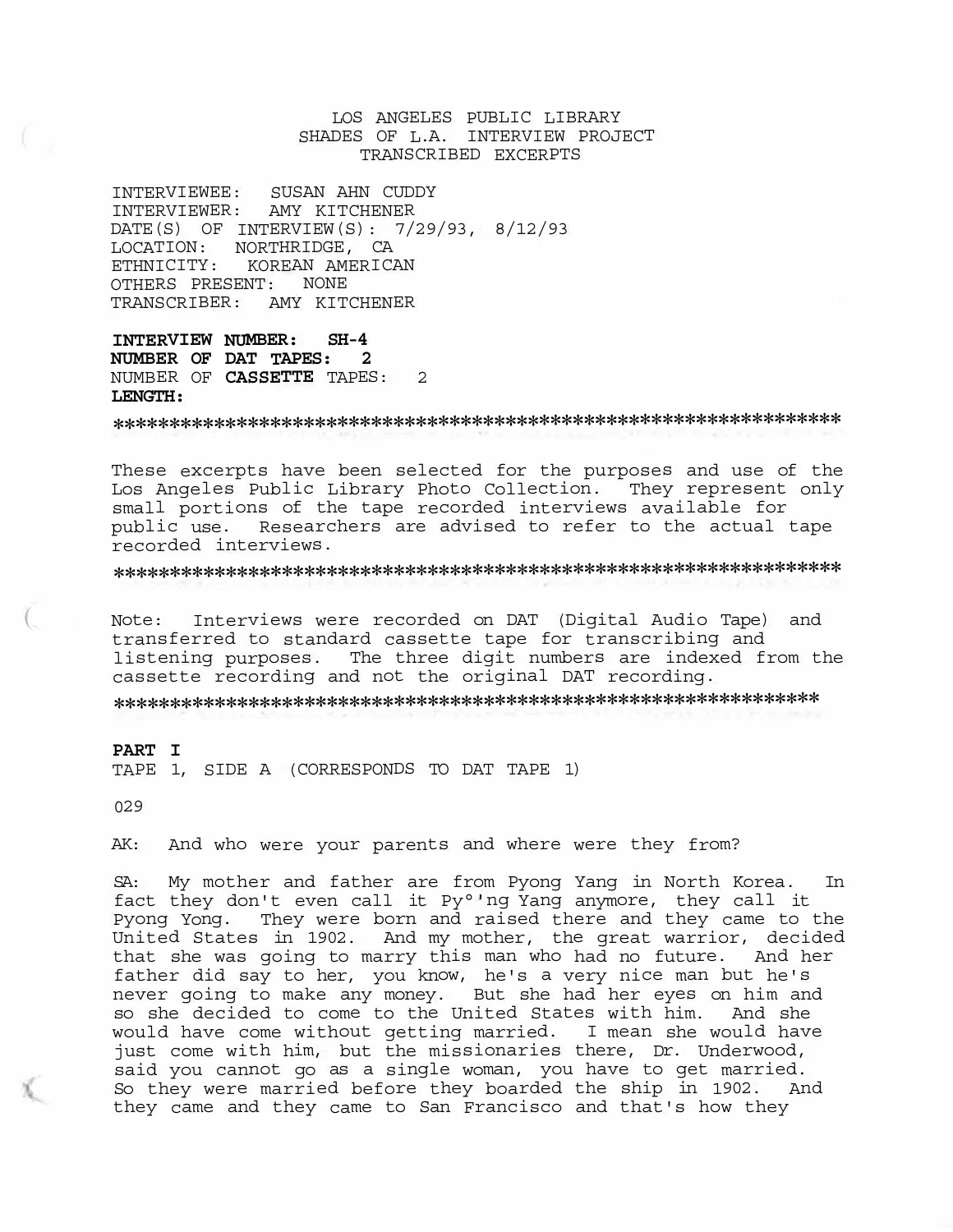started their lives here.

And it's ironic. He came, she came to study because my father had felt that the Western democracy was the way that Korea should go. But when he got here to the United states, he found that in San Francisco, he found that there were a few Koreans there -- merchants. They were the ginseng merchants. And they were still wearing their top hats and their little cues that they put on top of the head. You know, they hadn't cut their hair, they were not Americanized at all. And so when he saw this he thought, you know, this is not the way, you know, that these people should be. So he went on an educational tour of the community and got them to cut their hair and look Americanized. And if there were any homes, you know family homes, the story goes that he went into the homes themselves to help them to clean it up, and put up clean curtains and to put flowers in the garden. But he felt that if we were going to live here for any length of time that we should be as Americanized as possible and you know, go along with American customs. So that's how he got sidetracked.

062 Then of course, 1905 the Japanese went into Russia and there was the Japanese-Russian War in 1905. And of course that's when Japan took a protectorate over Korea. And Dad knew that, you know, we were in trouble, so in 1906 he went back to Korea and tried to teach them, you know, that they can't accept this kind of deal. And so he didn't come back. I mean he stayed in Korea<br>-- Manchuria. And he didn't come back until 1911. And when he -- Manchuria. And he didn't come back until 1911. came back in 1911, he came through Vladivolstok, Russia, all through Europe and still preaching the story of how to save your country. Because in 1910 the Japanese had come over and taken over the country. And so Dad escaped. I mean he couldn't stay there so he came to United States and he taught people how to live a life of, what shall I say, sacrifice for the country.

So he inspired the Koreans who had come here because in 1903, I think there was a big labor wave that went to Hawaii to work in the sugar plantations and so there were quite a few Koreans who had come in. And subsequently those Koreans came to the shores of United States. And a community developed. But wherever the Koreans had a community, Dad was there giving them the lesson of preserving and helping your country. Therefore, the early pioneer immigration group that came after 1903 is very important to the independence of Korea, because without them there would have been no way that they could have helped themselves. These people who are pineapple pickers in Hawaii and rice field workers here in Los Angeles -- picking oranges, but if they earned a dollar, 50 cents of it went to the Independence Movement. And without that kind of funding, as meager as it may seem, but that was what kept the Independence Movement alive and going. And so the present day Koreans have a great obligation to remember how they saved their country. Of course my father was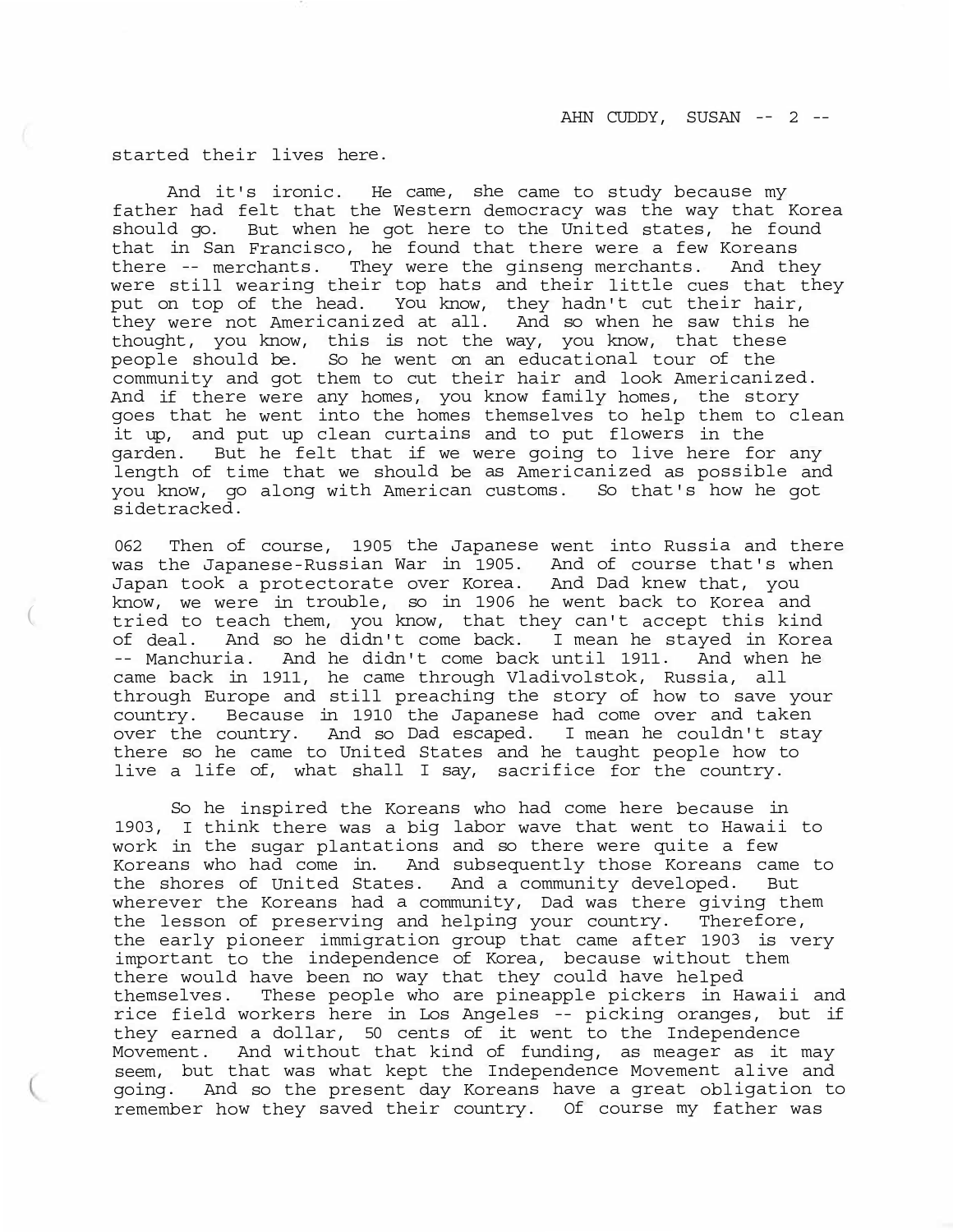AHN CUDDY, SUSAN -- 3 --

the great organizer. He organized the Korean National Association which still has it's building today on Jefferson, and which has been declared a historical landmark. And they have dedicated that area as the Dosan Ahn Chang Ho Square. I think that's in remembrance of a dedicated hero who worked for the love of Korea.

106 And in the meantime, my mother who was always left alone with a bunch of children --

AK: Well, that's what I was going to ask you, you said he left in 1903? or 1904?

SA: He came in 1902 and then left in 1906. Philip was born in 1905. Then he didn't come back until 1911.

AK: So your mother was in San Francisco, alone?

SA: Well, we're not really sure whether she -- It was back and forth, San Francisco and Riverside. But there was a huge, not a huge, but a cluster of people living in Riverside -- Koreans.<br>They went there to pick oranges. And very interesting, they --(pause while looking for photo) This is a picture of a Korean school in Riverside.

AK: So the Koreans who came there, they organized and had different kinds of institutions like schools, and --

SA: Schools and of course, Independence Movement meetings. 121

#### \*\*\*BREAK\*\*\*

208

AK: Going back just a little bit, we were in Riverside, then when did your family come to Los Angeles?

SA: (laughing) I'm not really sure. In establishing our residence, I don't know what happened between Riverside and, you know, where they went or how they went, but it looks like we established a home in 1914 on 1411 West Fourth Street. It's what it looks like to me. And then I was born there. And I was born in 1915. And then since there are no records or letters or anything that I can tie it down to, we moved to 106 North Figueroa Street and my sister was born there. And she was born in 1917. And so I think that's the way our residence went. We were -- The Korean communities were all outside of Los Angeles until about 1926. They were in Riverside, they were in Claremont, they were in Willows, they were up north, Sacramento. And then when they had crop failures in, I think it was 1926, yeah, all the families started to move into Los Angeles. And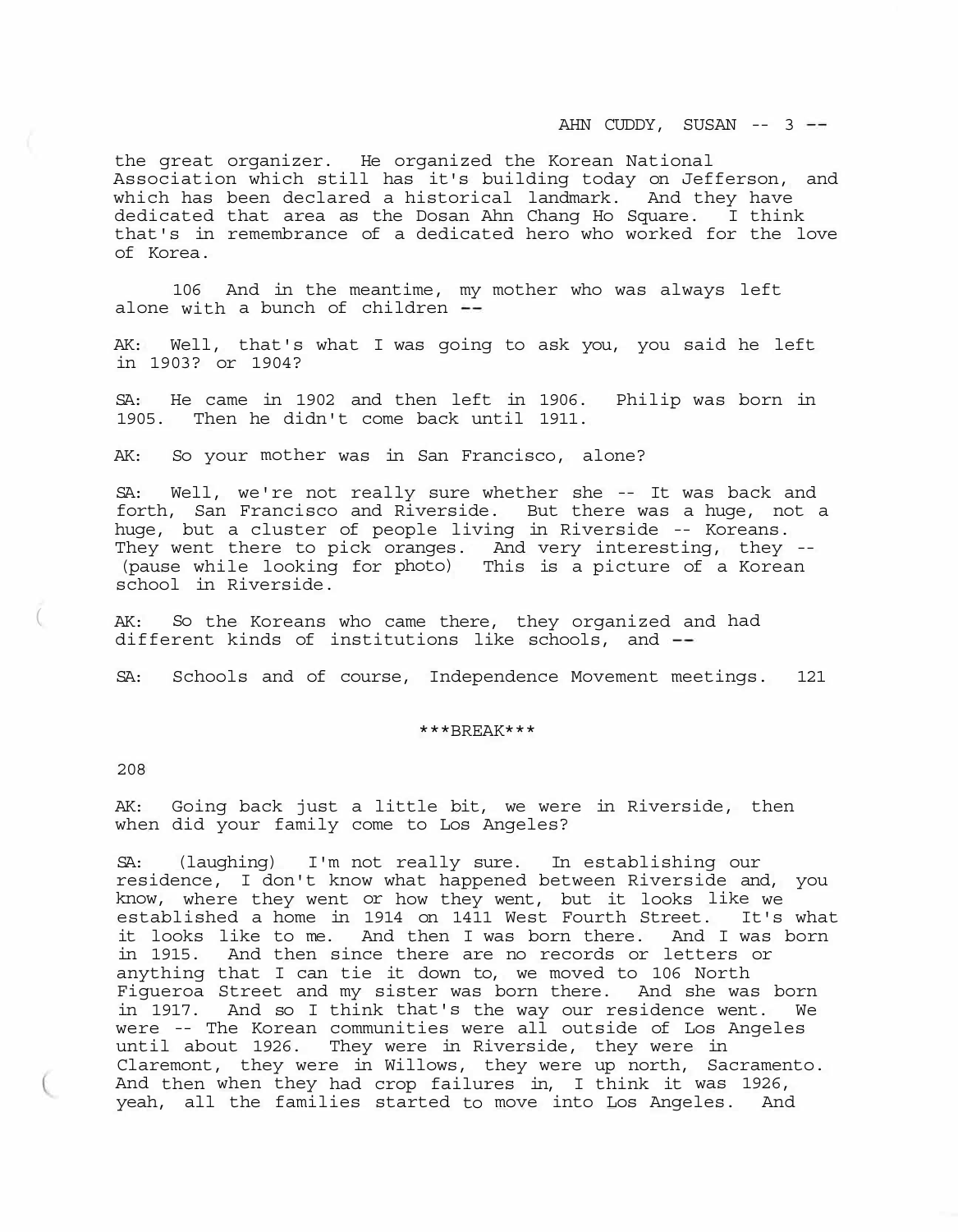that's when Los Angeles became a Korean community. (AK: I see, so there were very few families then, at that time.) Yeah, well, when we were growing up we were the only family, one family. (AK: Really?) Yeah, one family.

### AK: What was that experience like?

SA: I mean, I had a very pleasant childhood. I mean for one thing we were -- My mother was very open to the Americans, you know, there was no such thing as you can't play with them, or you have to be careful of them or anything like that. They were welcomed into the home and Philip brought them home and we brought all our friends home, you know. And it was fine so it was -- That was one burden that we didn't have to carry. And we didn't speak English until we went to kindergarten. We learned, because we only spoke Korean, and even that was not very traumatic. I mean, I just sailed through.

AK: And what was that area on Figueroa like? What do you remember about that location?

#### **244**

SA: It was wonderful when we were growing up, you know, because the house was on a hill and we had mud driveways but that didn't matter. We used to slide down the banks, you know, but the area was, well, there were all kinds of little flats around the street and there was a little store. Ironically, USC had a print in the Los Angeles Times, maybe three or four years ago of that corner where we used to live so I cut it out. It was very convenient. There was -- In those days there was no problem of prejudice, you know, of Orientals, et cetera. So it was kind of pleasant living there. Now, it's what, the Dorothy Chandler Pavilion?

AK: So you were right on the edge of downtown?

SA: It really wasn't quite downtown. It didn't become downtown until about six blocks later, huh?

AK: So did you do all your shopping downtown?

SA: What kind of shopping?

AK: For groceries or whatever you were going to buy? Did you have much occasion to go downtown?

SA: (laughing) Well we didn't have much money so we didn't go very far. We lived near Temple Street which was at that time was a Jewish community. And as I remember that street it was like an old town. I mean, they'd have barrels of salted fish out in the front. But that was our help. I mean we got along very well with the Jewish community. I mean they were helpful to us. And I remember my father when he was home, you know we were very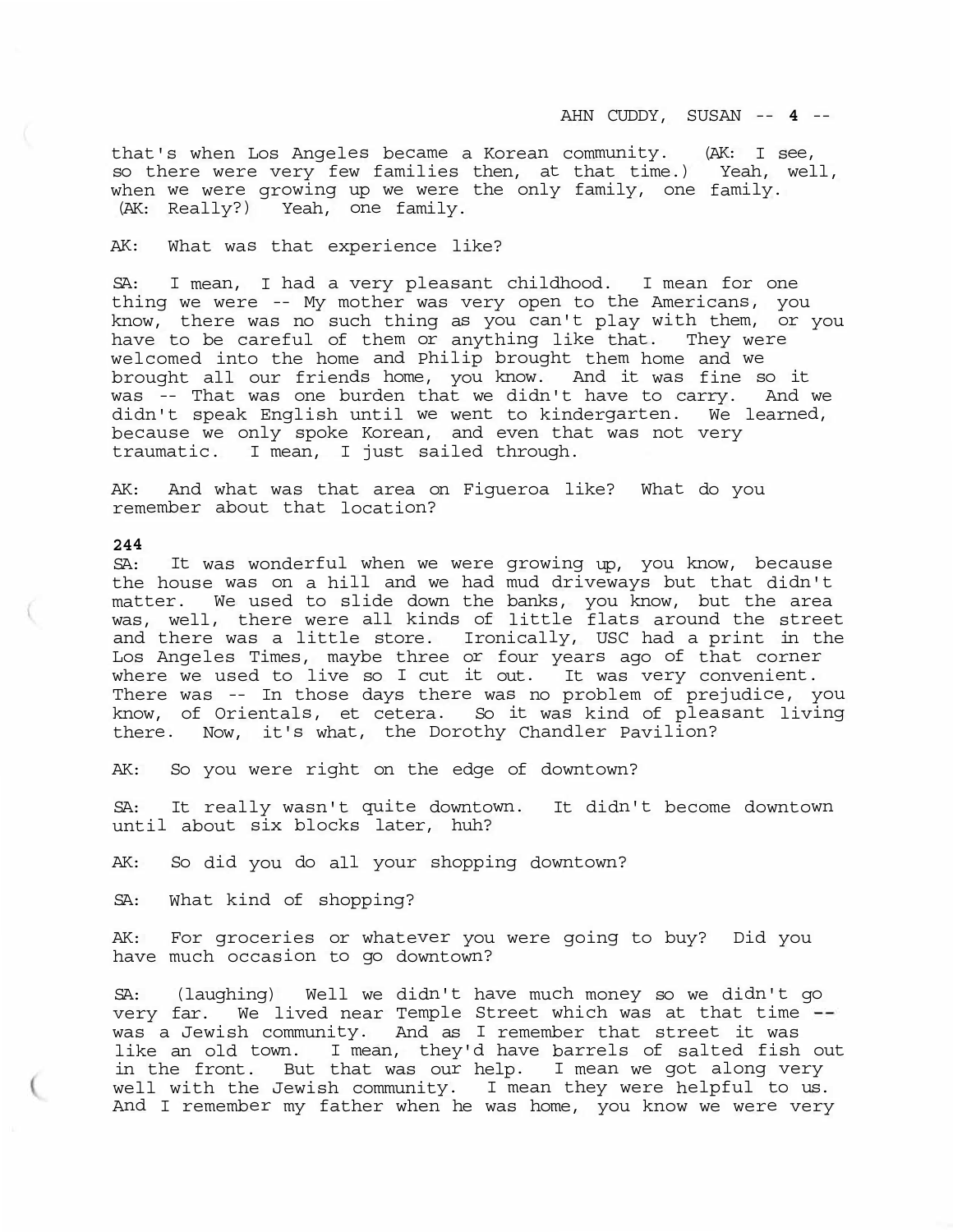poor in the early days when we were not able to go out and work. They would be hard put to bring any food in. However, my father used to have these guests come in all the time, you know, for consultation, et cetera. And he'd have them stay for dinner. And my poor mother -- So I remember running down to Temple Street to pick up a couple of salted herrings. And she would broil it and she would always have rice and then she'd have kim chi. And so that's what she served his guests.

287 Eventually, though we had a friend, let me see, (pause) I'm trying to figure out what year it was, but I had a -- It was a grocery store man who had a store at Flower and First and his daughter came to the same school that I was in. And then I was appointed to tutor her, you know, and to show her around. And it was a Jewish family but he owned this store at First and Flower. And if it wasn't for that man we would have gone hungry sometimes. Because he would let us charge our food. And he even let Philip borrow car fare from him. And bless his heart, when we got money and we paid him for what we owed him, he would always give us cake or something of that sort. Just a wonderful man. 306

### \*\*\*BREAK\*\*\*

345

AK: So was your father away all during this time?

SA: Uhuh, uhuh.

AK: And was that very difficult for your family?

SA: No, as my brother says in that article, he says he thought it was the way of life (laughing), you know. (AK: The youngest brother (Ralph]?) Yeah. He accepted it as the way of life and I think that's the way we also did. And since my mother was very strong it really created no real hardship in growing up. And she never complained, you know. I believe that if she suffered emotionally then it would have been a hardship on us. But she herself was such a great patriot. I mean, she knew when she married my father what she was doing. I mean that this is a man of destination and she did nothing but nurture him and help him, and did nothing to stand in his way or be a burden on him. Some letters that he writes from prison -- He didn't even have time to write to her, you know, because he was so busy. But when he got -- When he was imprisoned he was allowed to write one letter every two months. And he took the opportunity to write to my mother. And they are the saddest love letters you've ever read. You know, "I will make up to you for all you've done for me. And when we get together and live as a family we'll do this and that and the other." It was always a letter of hope and a letter of sorrow because he couldn't be a husband and a father. But, there's one there that just makes you weep. Since he was a writer, you know, he also wrote very well. He was -- an unusual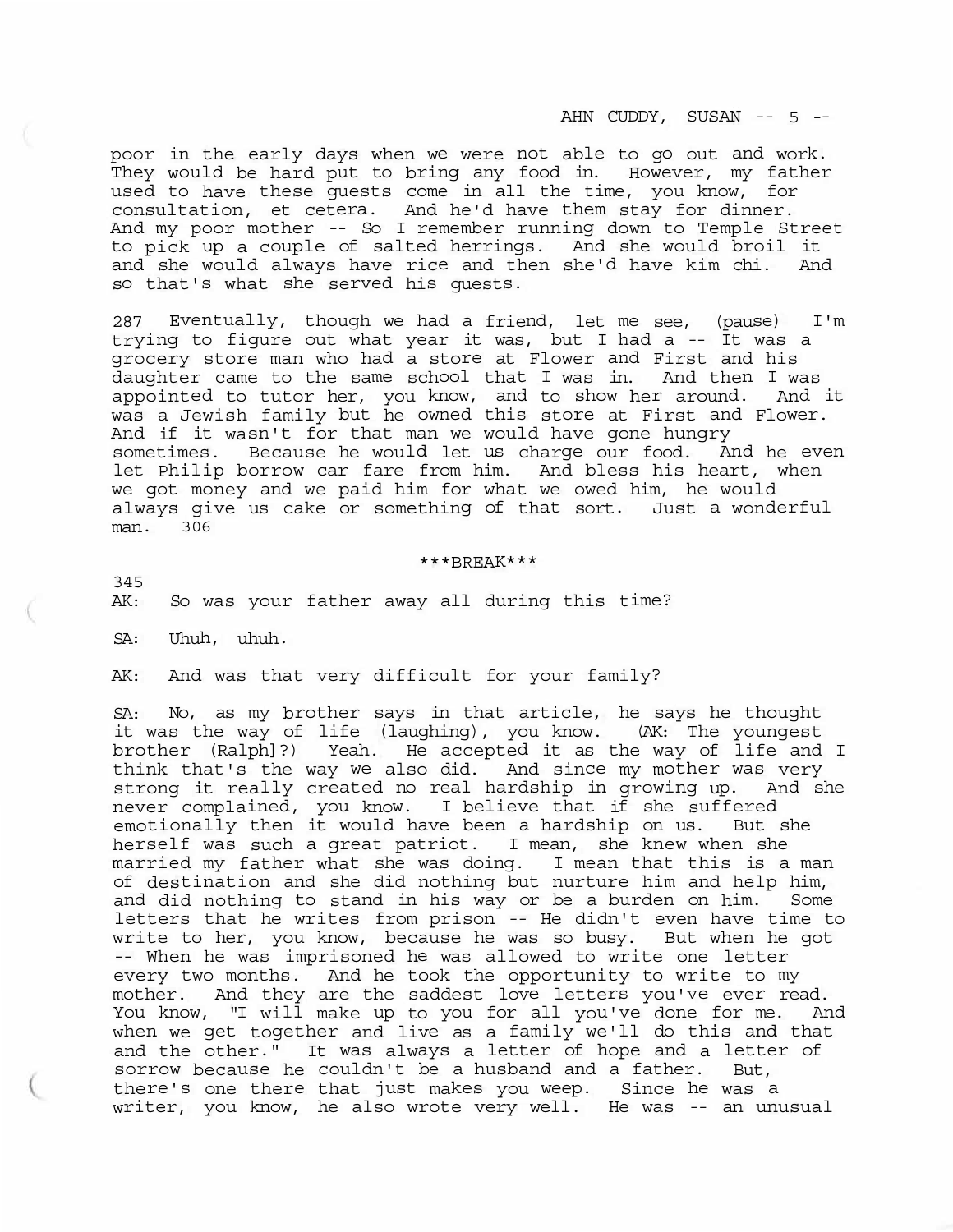man. I mean, it just, the good Lord provided him to the country because they need him so desperately. 377

#### \*\*\*BREAK\*\*\*

**418**  AK: At the time did you realize his importance? (Dosan Ahn Chang Ho]

SA: From the time that I can remember it was always, you know, "He's not your father, he's the country's father." And that was what we were raised with.

AK: And you could accept that?

SA: Yeah, we all did. I mean, it's a strange phenomenon, you know. We all accepted that fact. And we all accepted this terrible thing they held over our heads, "You can't do this because you'll disgrace your father." You know, "You can't do that because you'll disgrace your father," et cetera.

AK: Do you think that was a motivating force because all of you are so successful in your lives and your careers. Do you think that propelled you forward?

SA: You know, I don't really know how to describe that. When I look at my family I think that we're average people that have not made a huge success, I mean Philip was the only one that made startling success as far as I'm concerned. My second brother, Philson, brilliant mind, was very successful at Hughes Aircraft - - became a Vice President in the days when it was not acceptable. He was the president of the, what do they call that club, they have a club -- manager's club. But he had some leadership. You know, I think that actually being the children of a great leader like my father -- It suppresses you more than it enhances you because you always have that shadow of, "You can't do this because you will disgrace your father," "You can't do that," but since we are all of the same blood we have that same courage, you know so. When  $I$  --

AK: For you personally, what were some instances of where you couldn't do something because of who you father was -- of something you wanted to do but couldn't do?

SA: For me personally? I don't think that there was anything for me personally. It was only Philip and Philson. Boys counted, the girls didn't. Yeah, we were brought up in a very traditional type home. The boys were the ones to be educated and the girls, you know, forget you. However, being of the same metal, we, Sarah and I both went to college. I was one of the first women to leave the area to go away to college. And my poor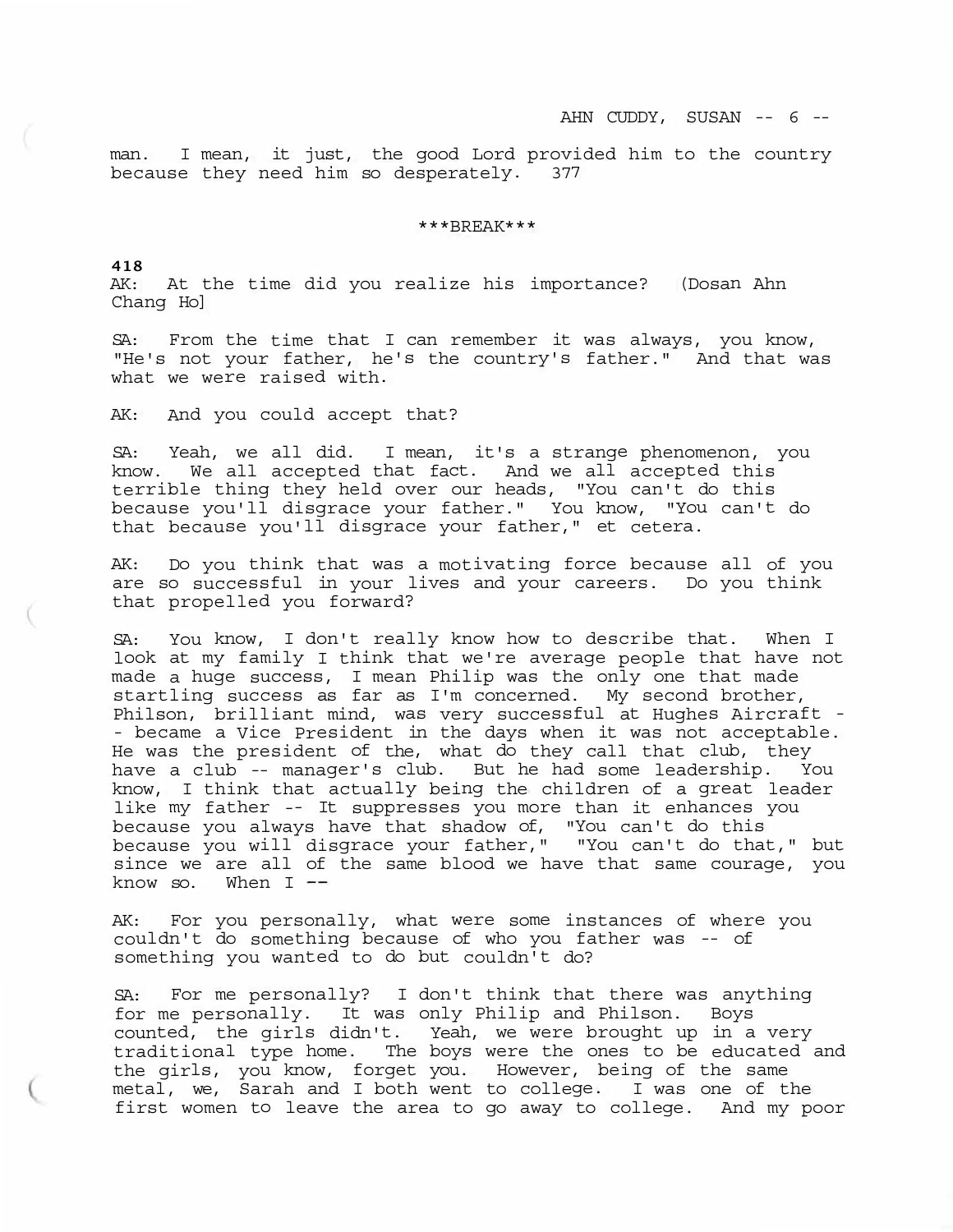mother -- She really was great though. I made my own plans and I have another story to tell you about how I did this but -- I made my own plans and I went down and said that I was going to go to San Diego State. And she didn't object at all. You know, and she never did anything to bar me or suppress me on that. She just didn't say anything so that she didn't have to say, "Well, I sent her," you know. 483

### \*\*\*BREAK\*\*\*

601

(

SA: And then when the Navy program opened up I applied and I didn't tell my family because I knew they would stop me, you know, my big brother and my mother. (AK: Why?) Well, you know, no woman leaves home and goes and joins the Navy. I mean, that just isn't part of their -- (AK: And you had already picked up and gone to college, now you're going into the Navy--) -- Yeah, now I'm doing something else. But I swore in before I told them because I knew that they would stop me and so --

AK: So what year was this and what was the program?

SA: 1942. And what they did was, they opened up a -- They called it the W.A.V.E.s program. It was a volunteer organization for the women and it was part of the Navy. And it was the officer's group that first opened up. So I went down and I applied for the officer's training, and do you know that they turned me down. And so I had a friend at USC who was in the Dean of Women's office and she said, "Oh, I'm going to find out for you what went on," because the reason they turned me down was that I had not enough experience. And I had been working and I had friends who were joining who had no work experience, just a degree. And so she said, "There's something wrong." So she went down and found out that because I was, you know, Oriental, that they couldn't accept me. And in the Navy, especially, you know, there were no Orientals accepted. No Orientals in practice at all.  $(AK: What  $What *about* in other arms of the  $--$  like in the Army?)$$ In the Army, yeah. But in the Navy, it was so elite, but anyhow, so they turned me down. Which is O.K.

So a month later the enlisted program opened up and they wrote to me and said that I could enlist. Of course there's a big difference between being a commissioned officer and enlisted personnel, I mean, you loose rank you know. But anyway, I went down and I said to them, I said, you know you turned me down for officer's training, you know what would this mean if I enlist? And they said, "Oh, you can work yourself up to be a Chief Petty Officer." I said, "Great." So I signed my papers and they sent me to Cedar Falls, Iowa and I also had a wonderful career. I mean, I had no -- I hear about stories of racism and prejudice and all this and I don't understand it, you know, because I never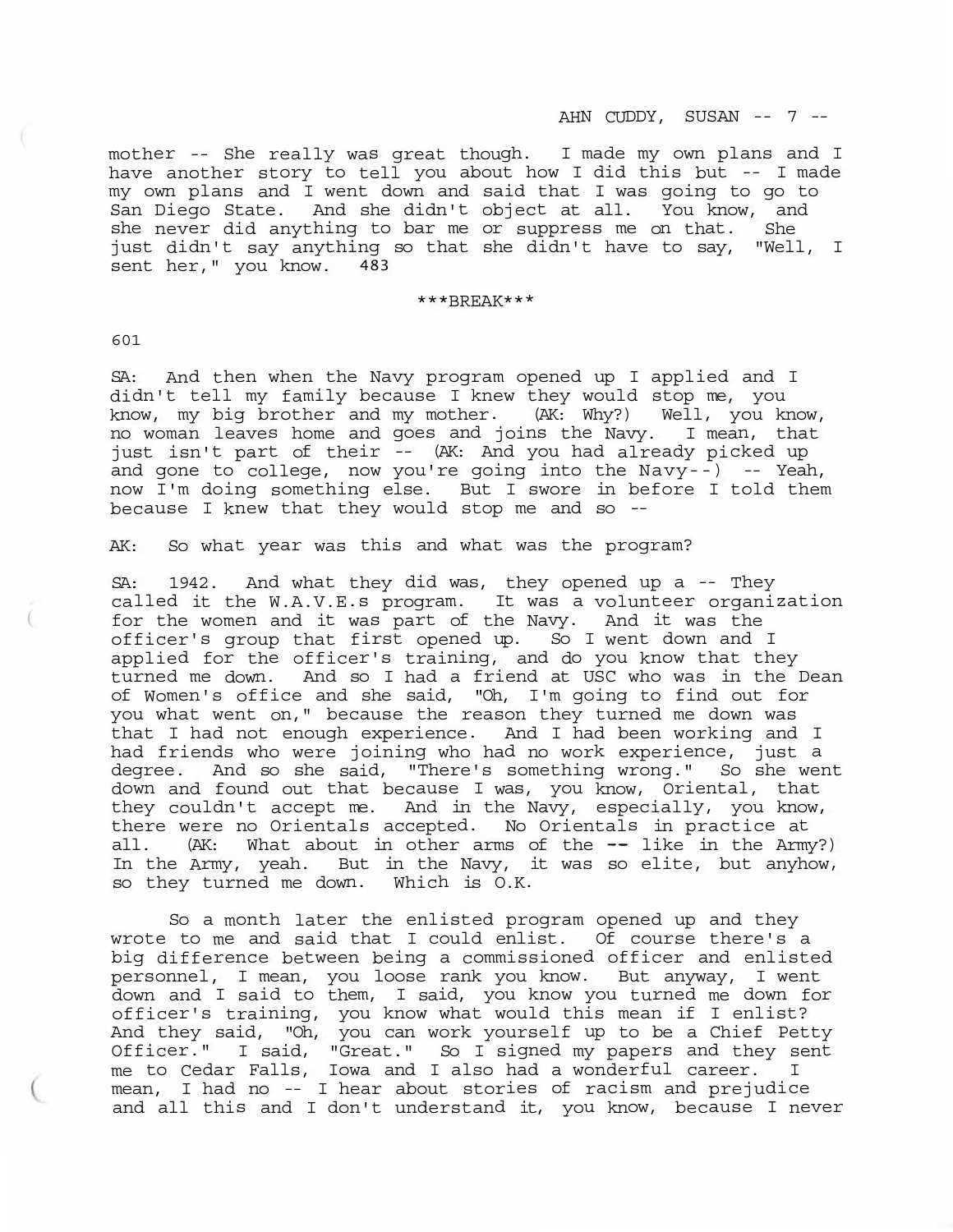AHN CUDDY, SUSAN -- 8

experienced [it]. I just, I don't know. I mean, I was well liked every place I went. It didn't matter -- the communities, the churches came to me and asked me if I would speak to them. And I made press every place I went because I was Korean working against the Japanese and my father was a patriot. So with that kind of a aura I went into -- Atlantic City was my -- no, no. Yes, Atlantic City was my first real station where I had to -- went to link training school.

AK: Let me back up for a second. What were your sort of ambitions or your interest or your motivations to join the military?

SA: Oh. Just to fight the Japanese, that's all. But that's sort of in you, you know. Because of your father and your country. You know, you have no country. I mean its -- growing up without a country, you're a Korean and you see all these people who have struggled to have your country back and you're not getting it. But that was my motivation -- was to fight the Japanese.

AK: Was your plan -- the family's plan to return to Korea when independence came? It was always sort of when independence came?

SA: Yeah. Well that was one of things that my father really thought would happen, that we would get our independence and all our family would come to Korea. And we would all live as a family unit. But as time when on it just got too late and then all of us got older. I mean the plan just wouldn't work out. But the same thing happened to so many of Koreans here. They were waiting for an opportunity to go back and that time never came. And I feel sorrier for the people who were born in Korea and wanted to go back than -- And I don't feel sorry for ourselves at all. Because I think that it's great that we're Americans. I think the good Lord really really gave us a blessing. Never one moment that I ever wished that I was Korean in Korea. I pride myself in my heritage (continued on next side)

<sup>731</sup>\*\*\*\*\*\*\*\*\*\*\*\*\*\*\*\*\*\*\*\*\*\*\*\*\*\*\*\*\*\*\*\*\*\*\*\*\*\*\*\*\*\*\*\*\*\*\*\*\*\*\*\*\*\*\*\*\*\*\*\*\*\*\*\*\* END OF TAPE 1, SIDE A

TAPE 1, SIDE B

(narrative continues)

001

Never one moment that I ever wished that I was Korean in Korea. I pride myself in my heritage but being American is the thing that I really cherish. I'm very grateful, very grateful to this land for the way I've lived and the way I can think and the way I can speak. I mean, freedom ... People who don't understand the lack of freedom can not really appreciate this country. 009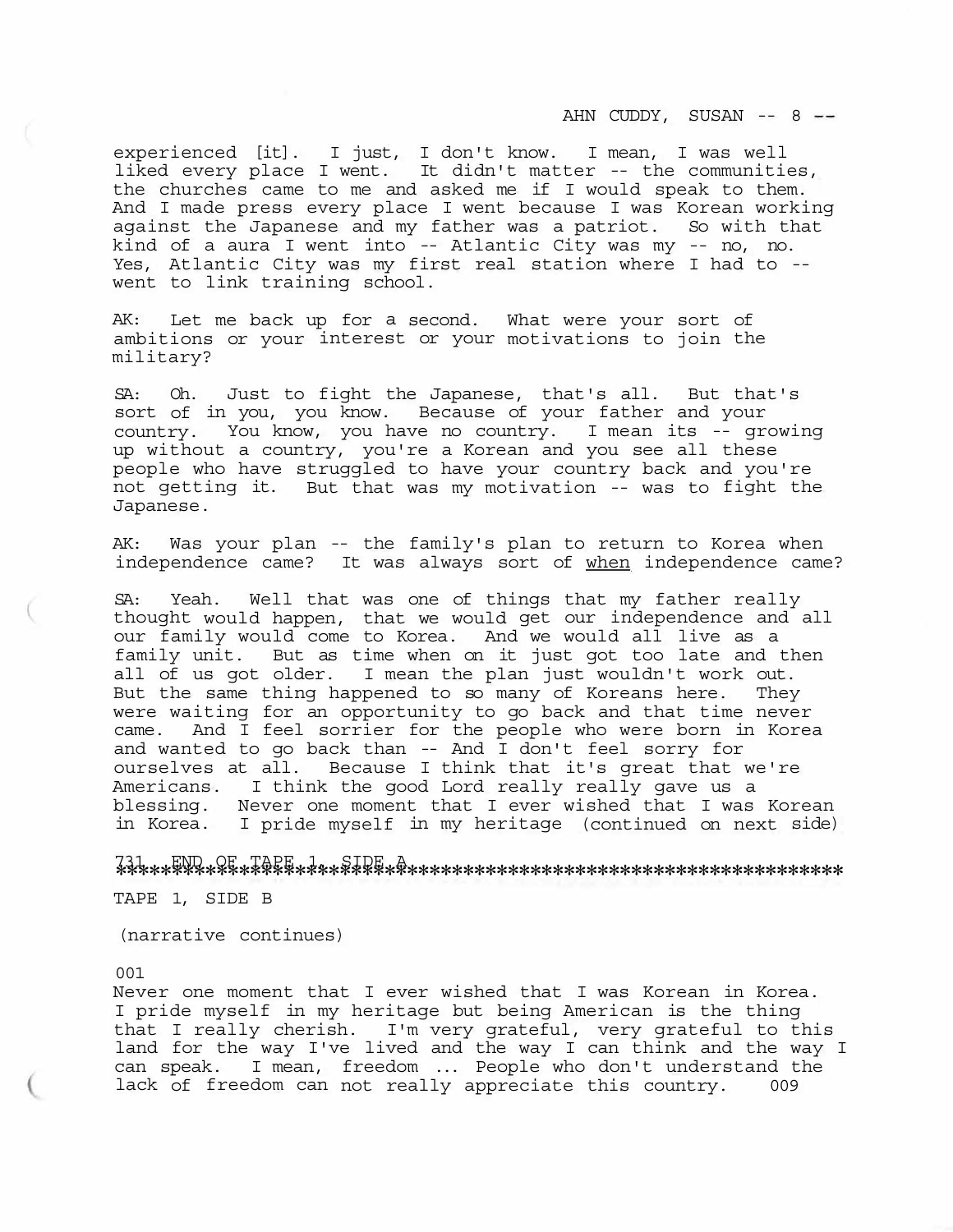# \*\*\*BREAK\*\*\*

016

AK: Can you tell me about your career in the Navy, in some of these articles here it was saying you were the first Asian American woman in the Navy? Is that--

SA: Yes, I was the very first Asian American woman in the Navy, and actually probably the first Asian because they did not accept, you know, Asians before. Then I -- Oh, six months after I was enlisted and I was working in Atlantic, not Atlantic, Miami Florida. I was stationed as a link trainer operator. Six months later they recommended me to officers training school. And it was done by a reserve officer out of California. I mean it's very ironic, you know. I went to Smith College at that point and got my commission and because I had some link training experience they selected me as the first (pause) person -- female to go to Pensacola Gunnery School. And so I became the first woman gunnery officer in the United States Navy. But --

AK: So what did you have to do as a gunnery officer?

SA: Well, I only taught. I mean, it was -- I taught theory, you know. They had a simulated thing, you know, how you should shoot the zeros in the air and everything. And I just taught, you know, from that machine, however, I had all kinds of sublieutenants, you know, we had chief petty officers who were experts in marksmanship. So my gunnery school was very well taken care of.

AK: So when you were selected to go the gunnery school was it with the idea that you would teach or that you would actually be in an airplane?

SA: In those days there was no such program as to go actually and be a fighter pilot. So, what they wanted to do was to have people trained in the gunnery field -- the women -- in the gunnery field, so that they could release the men to go out and to go overseas.

AK: So it was that kind of economic?

SA: Yeah. That way if they needed the manpower, the women would stay on the bases and the men would go out. And that was the philosophy in those times.

AK: So, how large were your classes?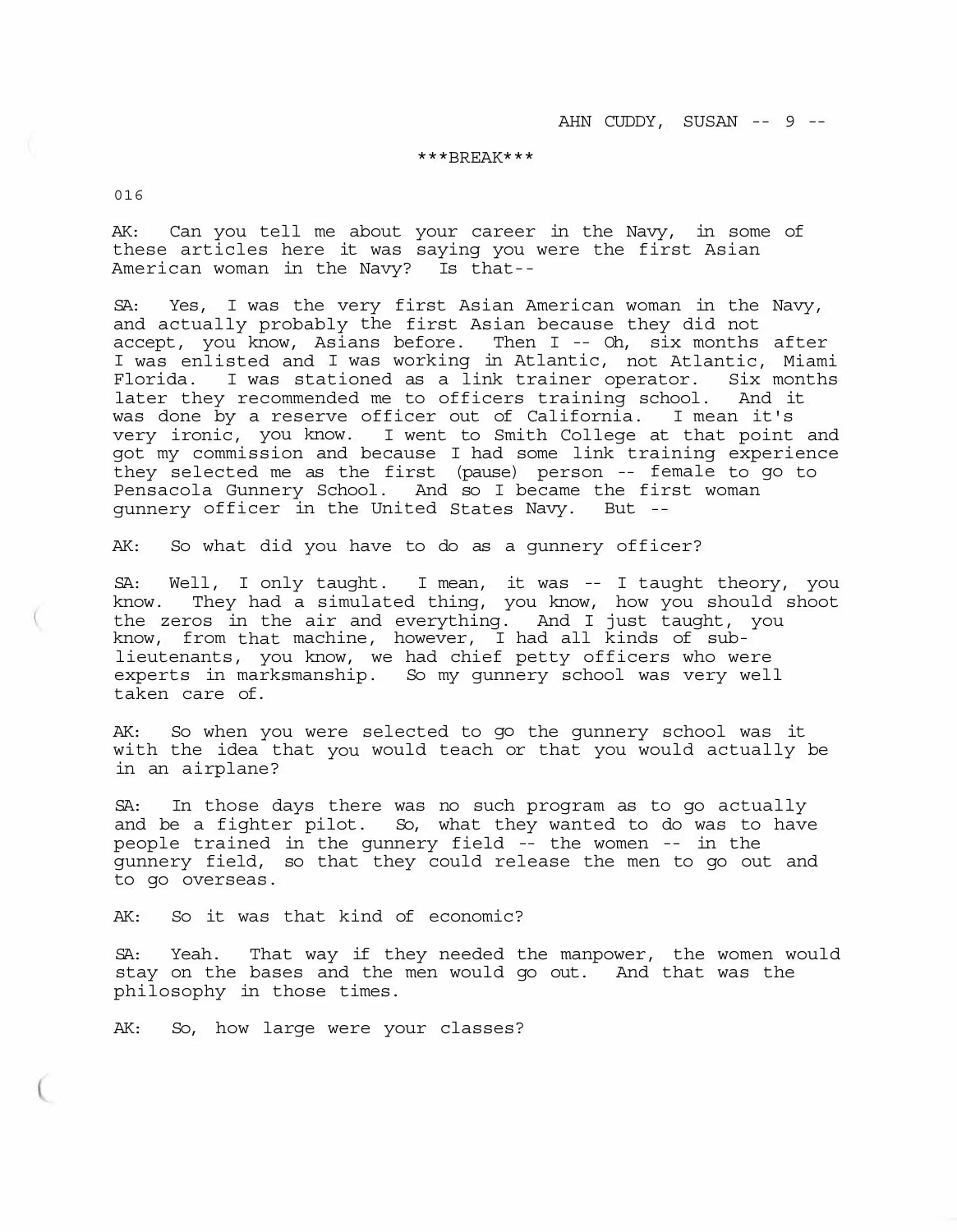AHN CUDDY, SUSAN -- 10 --

SA: Oh, I had some, I don't even remember, thirty? Thirty-five. Oh, I had one commander (laughing), he was a three striper. I was a one striper and he was about six feet five inches tall -- He was a fighter pilot. Now the fighter pilots have a different personality from bombadeers and transport pilots, et cetera (laughing) -- They're feisty. Well, anyway, and they had to come back for a refresher course. You have to go through my class. This guy looks at me and he says, "I'm not shooting 'till I see the whites of those Japs eyes." I said, "I <u>don't care</u> what you do up there. Down here you do what I tell you to do." (laughing) But you know, you have to hold your own. First of all you are a woman, you know.

AK: Yeah, I was wondering how they responded to you?

SA: There again I had no problem. Maybe it was the way I behaved. I don't know, but there was no real -- in fact there used to be a bunch of fighter pilots coming around all the time, you know. And we lived *in* the same barracks, same officers quarters I should say. And we all shared the same social halls, but never had any problem. 065

\*\*\*BREAK\*\*\*

155

AK: We forgot about your husband. When did you meet him?

SA: Let me see, when did I meet him? Probably in '44 maybe, because he had come back from Hawaii from a station. And -- (AK: So he was in the service then?) He was in the service in the same kind of an outfit. We were all security checks, you know, which made it easy. Otherwise it would be difficult for you to even talk to them, you know. In those days we were much more security conscious than there is today. And so, but he came back and he had known some WAVES out in Hawaii and when they got stationed back with Washington D.C. they'd say, "Oh, there's a Korean girl down there," that they wanted him to meet. So they introduced -- (AK: Why was that?) Well, because he was so fond of Koreans out in Hawaii and all these girls knew it, you know. So they were being very friendly to him. And so one of my friends introduced me to him and I thought, oooh, you know I was not too impressed, but eventually he kind of grew on you, you know. That's how come we finally got married in 1947.

But my mother, oh, for five years she didn't talk to me. Which wasn't as bad as it sounds because my sister and my brothers kept in contact with me all the time, so it was only her. And then I was in Washington and she was here in Los Angeles, so it wasn't like, you know, isolation things, but it was that she was very unhappy.

AK: Why?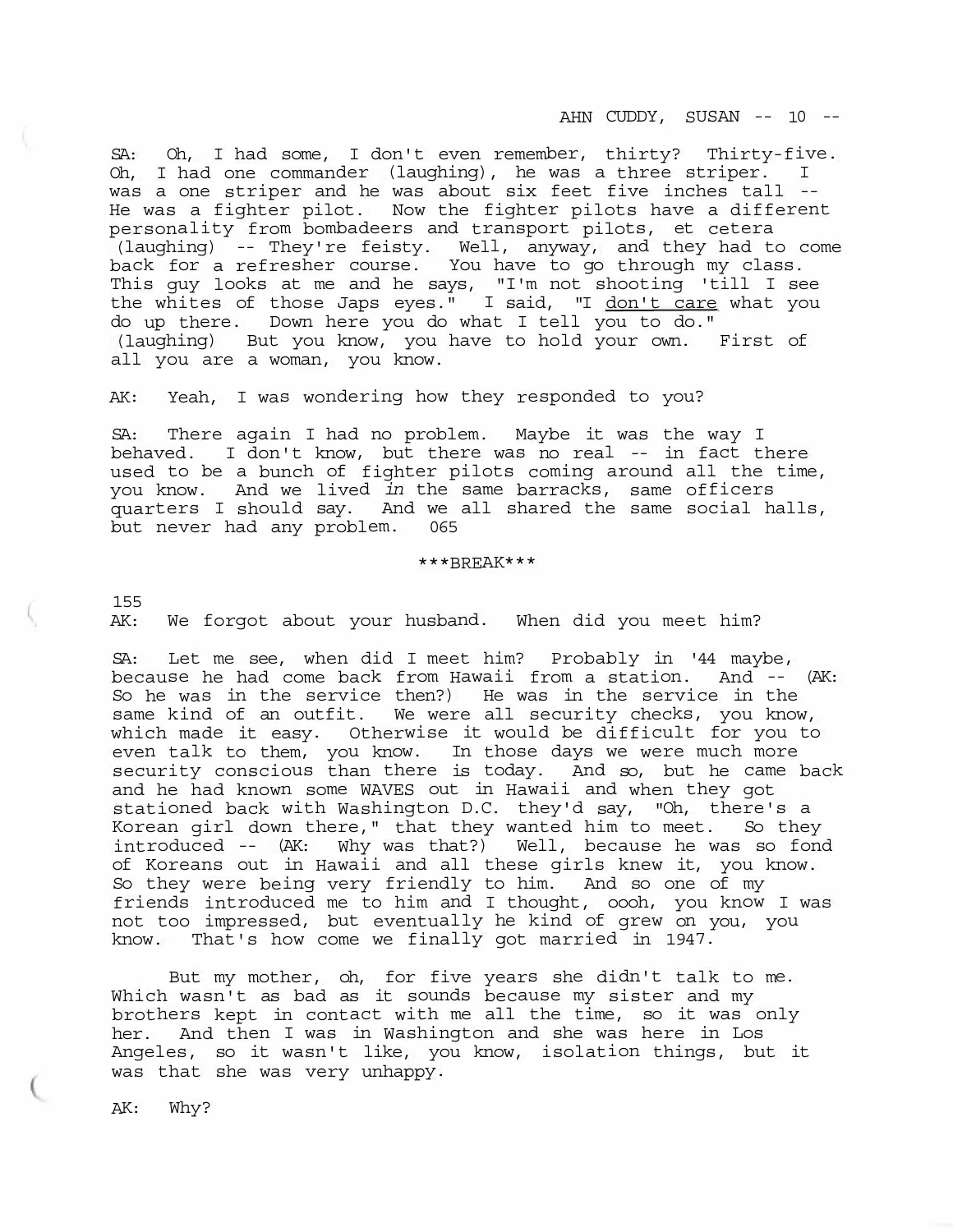SA: Because I had married this white man. Oh, my goodness she  $was$   $---$ 

AK: -- What did she say? What did she expect of you and -- ?

 $SA:$  Well, I don't really know what she expected. Maybe to be  $$ stay single because I was 32 at the time that I got married. And she, you know, she and Dad were both hoping that I'd find a nice Korean man and be homogeneous I guess. But, you know, I --

AK: Did people have kind of arranged marriages?

SA: The Koreans?

AK: Uhuh.

187

SA: Oh, I have to tell you about that! (laughing) We used to get -- They call them Jung-maa, they were marriage arrangers. We used to get them all the time at our house, you know, and some times they'd bring the fellows even, for my sister and myself, both of us.

AK: You mean other families were trying to--?

SA: No, there's a person who's interested in your welfare so he thinks that this man is a good match for you. And so he's going to bring him to meet you at the house, O.K. (AK: One of these marriage arrangers?) One of these marriage arrangers. And these marriage arrangers can be a professional or they can be a friend of a friend. Just somebody who's interested in your welfare. Well anyway, (laughing) my sister and I -- Oh, God we used to have a fit. But they'd bring these marriage arrangers plus their client, and my sister and I used to run upstairs -- We had a two story house -- We'd run upstairs and hide. And my mother used to have the problem of facing these people (laughing). But so one time she said to us, she says, "The next time I lie for you girls, don't make any noise up there." (laughing). Oh, gol, I tell you we had some times.

AK: So starting at what age were they bringing the eligible bachelors?

SA: Oh, I'm not really sure. I think at that time I must have been (AK: In your teens?) eighteen or something like that. Sarah was sixteen.

AK: And so that idea was really just abhorrent to both of you? SA: Oh, repulsive. (laughing) Abhorrent isn't [strong enough].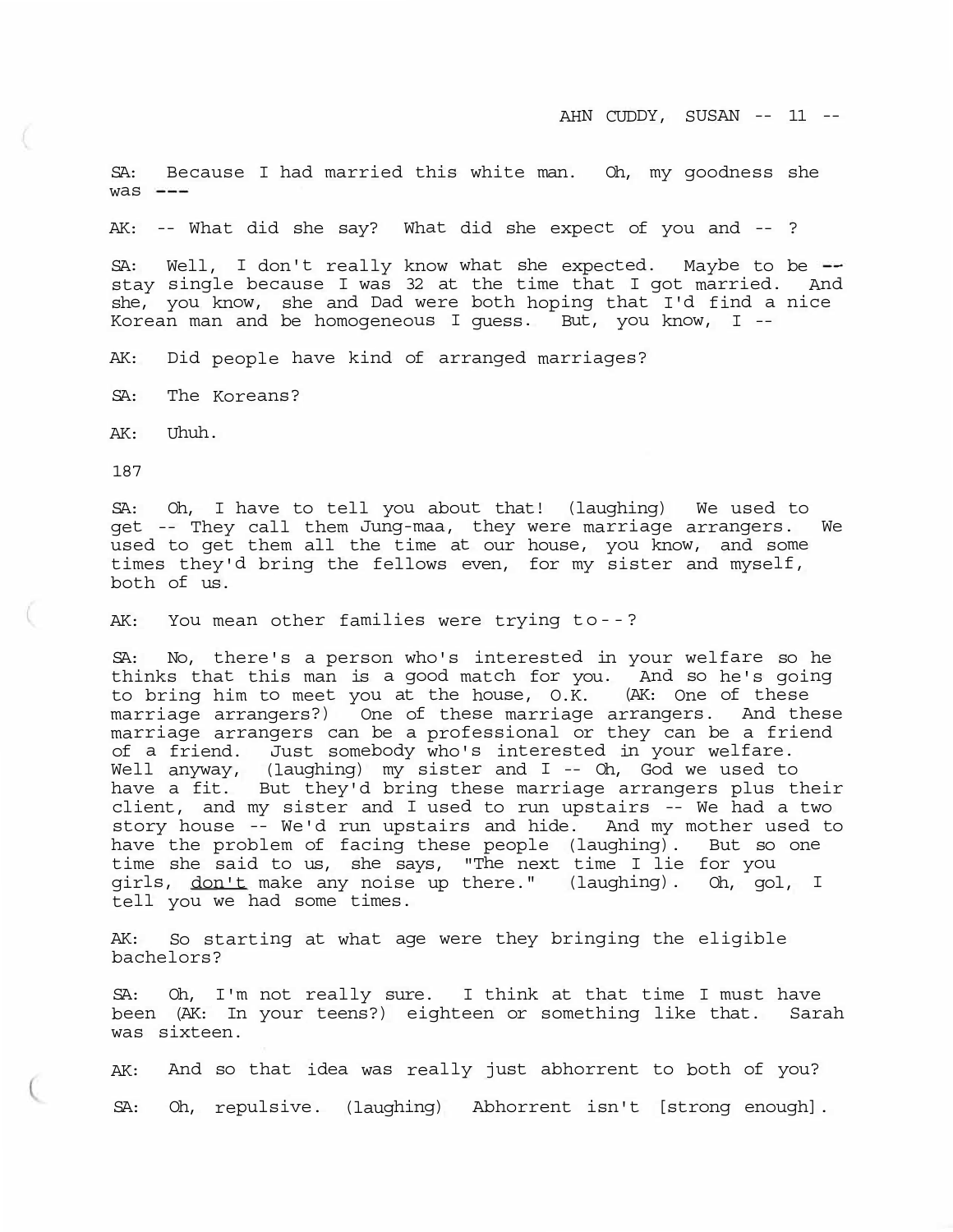• AHN CUDDY, SUSAN -- 12 --

AK: Was that because you had ambitions of pursuing a career, or?

SA: Oh, no. It was just a repulsive idea (laughing) to have someone come to say, "Marry this guy." And it never worked out because they were always somebody from a Korean background, you know. But, it's really strange because if you're born and raised in this country, you live with a sense of freedom and you know --And do whatever you need to do, you know. There's really no curtailing your activity.

AK: Were there other Korean Americans who --

SA: -- Who were victims? (both laughing)

AK: Yeah. {pause) Or did that pretty much die out?

SA: No that -- Well they kept trying but I don't think it really took effect in the second generation. I think they all kind of married their own choices. I mean it was just something that we didn't --

225 AK: Do you think your mother was -- you know, she didn't make<br>you and your sister meet these men. {SA: No) Was that sort of you and your sister meet these men.  $\{SA: No\}$ just because she had made her own choice [in marriage)?

SA: Well, that might be it. But I think that she kind of respected our feelings. She was a very wise -- wise woman.

AK: But it was still expected you would marry a Korean or Korean American?

SA: Right, right exactly. Exactly. (pause) Which neither one of us did {laughing). Yeah, Sarah married a Scotchman.

AK: So you kind of paved the way for her? Maybe it wasn't so bad or did she ---

SA: Well, by the time that she got married, which was years later, it wasn't so much that I paved the way for her, but she was older and very mature and well into her -- At that time we were running the restaurant and -- No, I think then my mother was kind of adjusted to the idea. She -- I don't know how to explain this but, my daughter was the one who really kind of brought us all together. 243 Ironically my husband was overseas and I was alone with my two, no only one child at that time. And my brother was getting married and so they were going to have a reception and my mother said to Philip, "I wish Suzy was here." And my brother didn't say one more word. He came on the phone and he says, "Get out here as fast as you can." So I took my -- I brought my daughter and came out and she was two and a half years old. Fortunately, she was bright. Fortunately, she took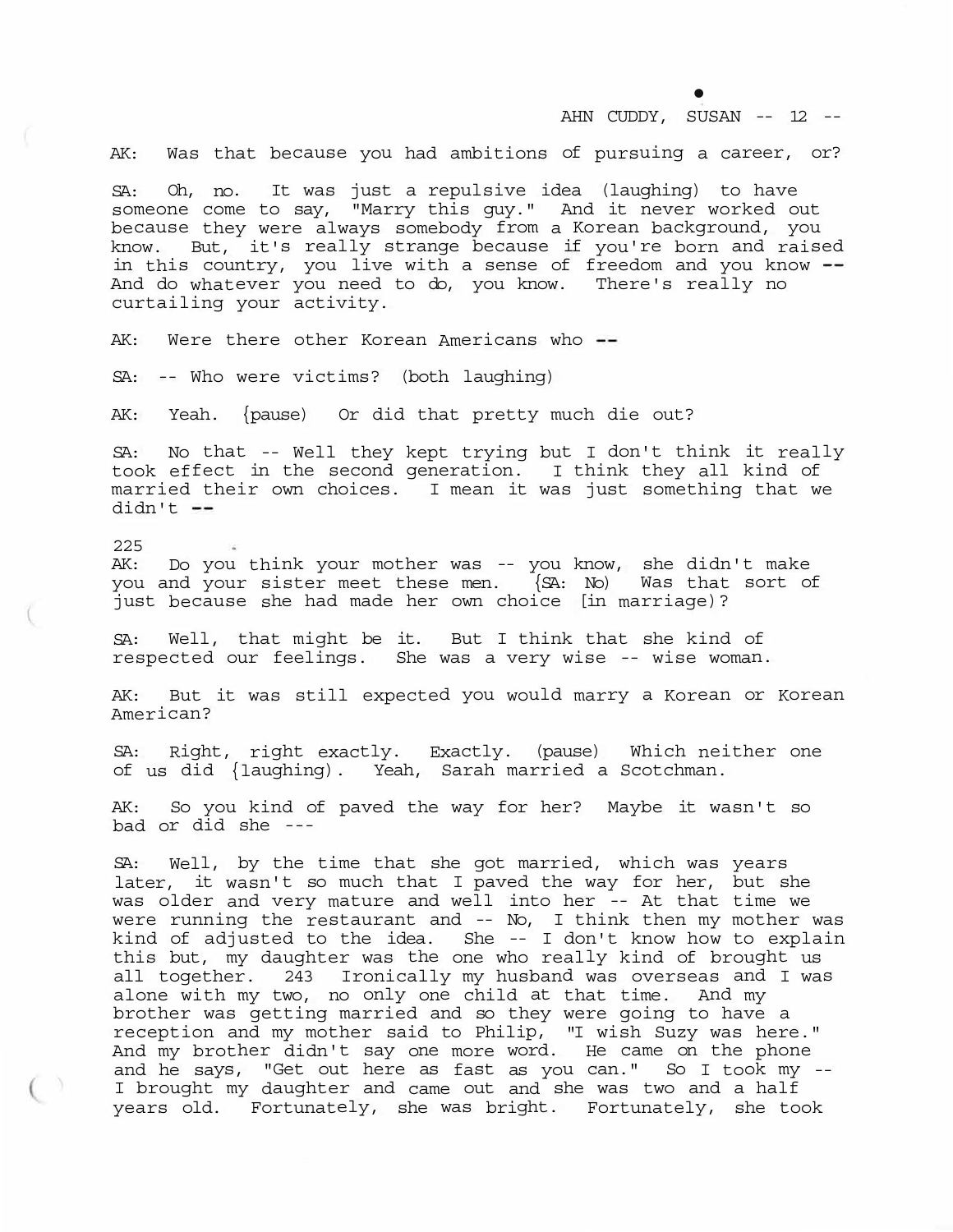to my mother. And so that was the blending of the first union. And she made a big -- the daughter made a big hit with Grandma. And so, very lucky, she had dark hair and dark eyes, you know, because you know, if she had blond hair and blue eyes like my grandchildren, it would have been a little bit harder for my mother to accept. And so then, that was great because at that We all had a reunion, et cetera, but when my son was born she came to Washington D.C. to take care of him Korean-style, you know. All the mothers come and take care of newborns. And she came and took care of him. And then she became very fond of him because he was a boy. Always they're brought up with that, I guess that's the way it is. And so he's been lucky to have her as his kind of spiritual guide and guardian. And then in 1956, I got that fellowship and came out and I lived with them. 268

### \*\*\*BREAK\*\*\*

509

SA: Just to show you what kind of a woman my mother is -- My father was leaving in 1926. And she was pregnant three months. And she didn't tell him. She didn't tell him, you know, because she didn't want to burden him. And so, he went off and then Ralph was born in September. And always we thought that some day he would see his father, you know, I mean there wasn't a question in our minds that he wouldn't see his father. But it's so strange, that time never came. And he (pause) -- but that article says about him, you know, that he kind of accepted this is the way of life. So he was never perturbed, you know. And mother being the strong woman she was evidently, was both mother and father to him and it didn't matter. And then of course, Philip and Philson were so much older than he also that he had a male image around also. (AK: Oh, what's the age difference?) Let's see, he's ten years younger than me, so he would be twenty years younger than Philip. (AK: Really? Did Philip -- wait, is the oldest?) Philip is the oldest.

AK: Did he sort of take a father role in your family?

538 SA: Well, that's another story too. When my father left in 1926, he said to Philip, he said, ''In the eyes of God I am a sinner, but I'm leaving you the responsibility of the family." **(AK: In** 1926?) In 1926.

AK: Where was he off to in 1926?

SA: China. He was going back to China. He had come in 1925 and he could only stay a year. so he went back to China in 1926.

AK: And what happened then when he went to China?

AHN CUDDY, SUSAN -- 13 --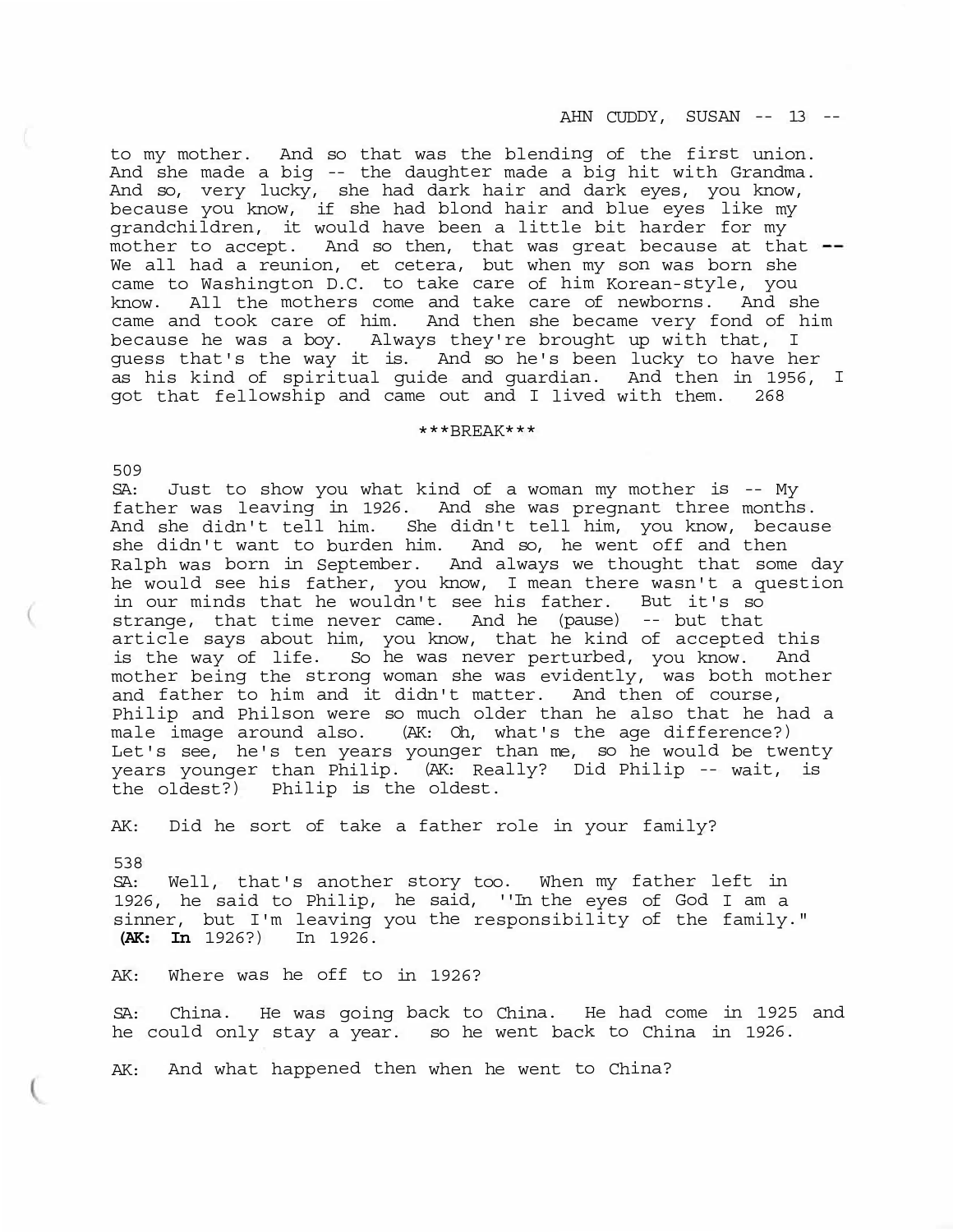AHN CUDDY, SUSAN -- 14

SA: Oh, he was still in the Independence Movement. I'll give you an article on him (searching for paper). Take it with you.

AK: So, when was he imprisoned and when did he die or how?

SA: Well, he became very ill. He was, let's see, I think this tells you. It says -- (AK: Well, just as you remember it, you know.) He was imprisoned in 1932, taken as a prisoner in 1932 because some Korean had thrown a bomb to some Japanese official and he was warned that, you know, that people were looking for the person who threw the bomb. But somehow or other, um, he had promised a young child that he would bring a birthday present to him. And Father, being the kind of person whose always kept his promises. So he, in spite of the fact that the area was being searched, you know, he took the present and went to this home. And that's where he was picked up by the Japanese officials. (AK: In Shanghai?) In Shanghai, and then from then of course it was a no deal with the Japanese once they got him they were going to -- So they took him to Korea and charged him with the Peace Preservation Act and imprisoned him for a term of eight years I think.

AK: Is that the period where he's writing to your mother every two months?

SA: Yeah. In 1936 he was released on probation and at that time the Japanese said to them, you know, "Will you stop working against the Japanese government?" And my father said, "As long as I -- Whenever I eat or whenever I sleep as long as I have a breath left in my body, I will always work for the independence of Korea." And so, he was -- Then after four years he was released but they imprisoned him again in 1936 and two years later he got sick. And Ralph heard the story, I think it was in one of the articles that I wrote, about that he was very sick but when he went to the hospital he asked them when he was dying  $-$ He asked them to push him to the window so he could look out over the land he loved.

AK: And this is in Korea?

SA: This is in Korea, in Seoul.

AK: So then he got out of prison and then he was sick at that time?

SA: No, he got out, he was released on probation in 1936. (AK: Right, and then what year did he die?) '38. Then he was imprisoned again after 1936, not too long. (pause) Oh, before they went into south China. Before the Japanese went into South China. (AK: Uhuh.) And he built a home while he was on probation.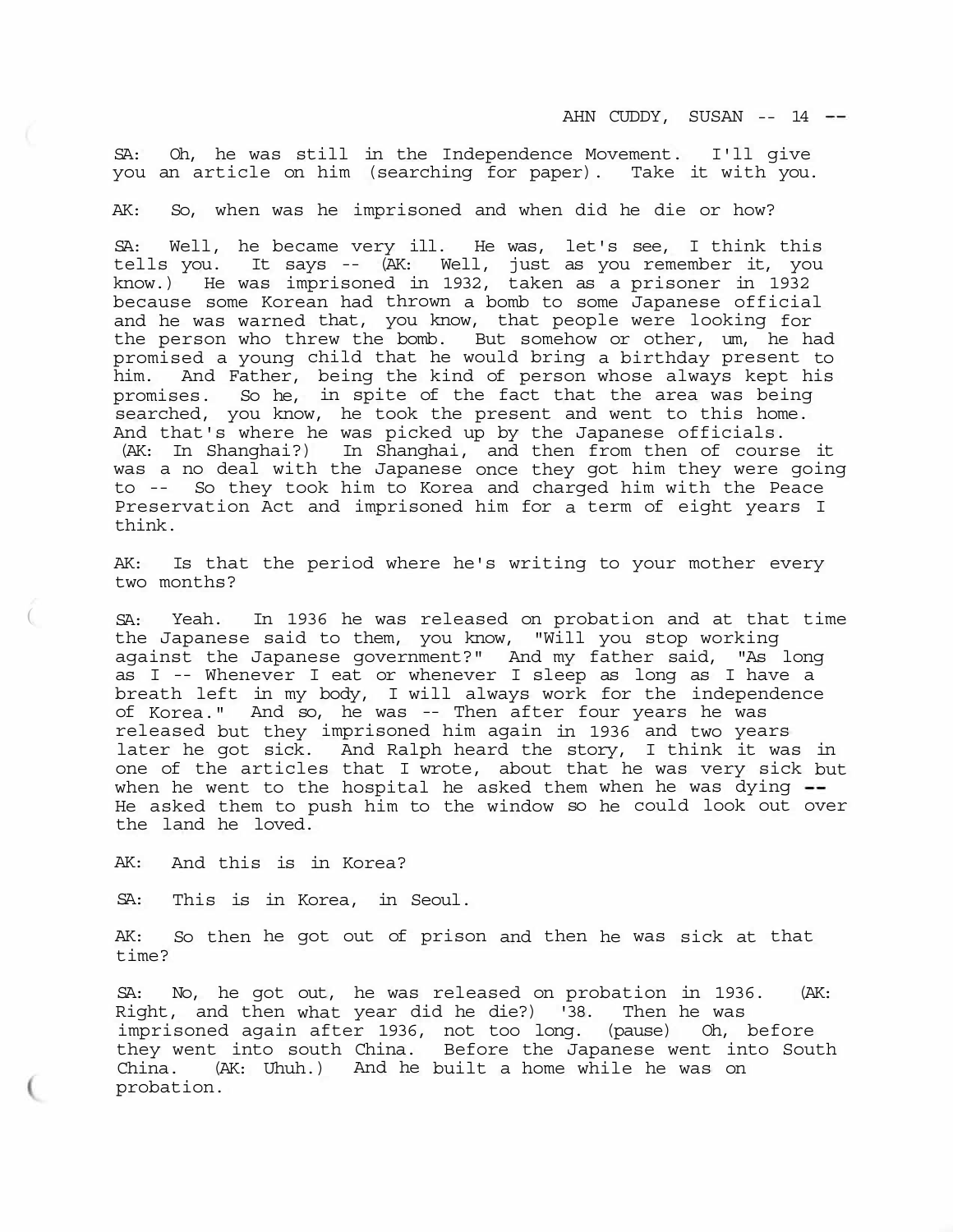AK: Just tell me about that?

SA: Well it was a home that he built in the mountains. It was called Songt-ae Sanjan (Pine Moss Mountain Villa). I'll show it to you after we take this off. And it was supposed to be a model home -- a kitchen that was made up especially for the convenience and expedience for the housewife. It had a sign someplace they tell me that had the American word "Smile," because he like the word smile very much. And he -- I'll show you the stones that he set up as a walk and everything is upright, but that was his principal. Everything is upright.

AK: Oh, you mean he set the stones so they were facing up, they were vertical? Like making a fence.

SA: Yeah. Making a garden or a walkway. But when I show you the pictures it will

AK: So he designed it?

SA: Yes. And he built it himself with the help of one carpenter. (AK: Really. And this was in Korea?) This was in North Korea. That's where his home was.

AK: Did he want your family to come there, (SA: I think so.) Or was he just going to stay there, was that going to be his base?

SA: That was going to be his base because my cousins did live with him there as a home. So (pause). It really was a beautiful spot. I ask about it and no one's able to tell me whether it's still standing or not. (AK: Oh.) You know how the communists are.

AK: Wouldn't it be amazing to be able to visit that?

SA: Ohhh. It's one of my dreams. I mean to be able to visit and see what he's done there. 666

END OF INTERVIEW

\*\*\*\*\*\*\*\*\*\*\*\*\*\*\*\*\*\*\*\*\*\*\*\*\*\*\*\*\*\*\*\*\*\*\*\*\*\*\*\*\*\*\*\*\*\*\*\*\*\*\*\*\*\*\*\*\*\*\*\*\*\*

PART II OF INTERVIEW (8/12/93) TAPE 2, SIDE A

004

AK: Today we were going to talk about the Korean American community in the early days. When would you say there was the beginning of a community here in Los Angeles?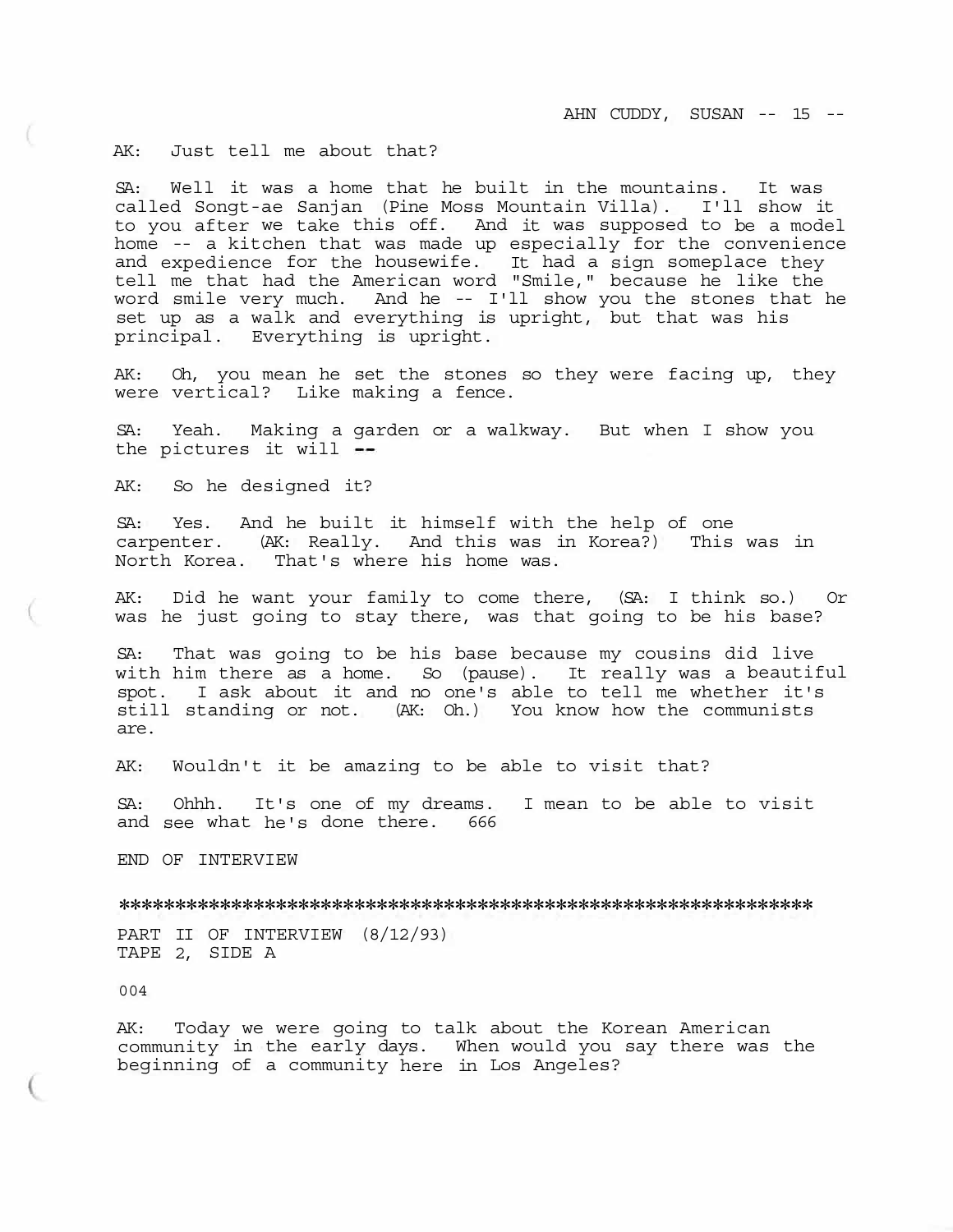SA: Well, as far as I can remember it certainly was here when I was born which was 1915. As an example if you look at this. (showing a photo) This is a picture in 1918, but already we had group activities. But the purpose for being was to work for the independence of Korea.

AK: I see, and what was this occasion for example, this group activity?

SA: This was an annual meeting of what they call the Young Korean Academy better known as the Heung Sa Dan, which is now, which my father organized in 1913 in order to prepare young people to take over leadership in Korea whenever they got their independence. And they had to be morally and academically clean in order to be a member. And they had a meeting every year. But the whole purpose for existence was to somehow work for the independence of Korea.

AK: I see and so what ages were the members? It's the Young Korean Academy.

SA: Yeah, they were young. They were mostly college students. Here, let's see, my father in 1918 would be (pause). I don't know how old he was, maybe, I can't even guess or figure it out.

AK: Were you a member?

SA: No. No way. In those days the women weren't accepted as members until later. When they first organized it was only men, as you might expect. But as time went on, my father being a feminist, he brought in many women. And most of the women that were joining were in Shanghai because that's where the provisional government was. And the women who had fled the Independence Movement tortures had gone to Shanghai. And they all became very dedicated independence workers. And he sent some of the young women into the Los Angeles area, or United States I should say, so that they could get an education. And they all developed into leaders for the country. And they went back and they were mostly teachers because that was a good field for women at that time.

AK: So were there separate organizations for women?

SA: The separate organizations for women didn't develop until after the Independence Movement and then they developed what they call the Women's Patriotic Society. And they were very active as a counterpart to any of the other organizations, even though they belonged to the -- maybe the Korean National Association, they still had their own organization so that they could independently work as women.

AK: What kind of activities would they do?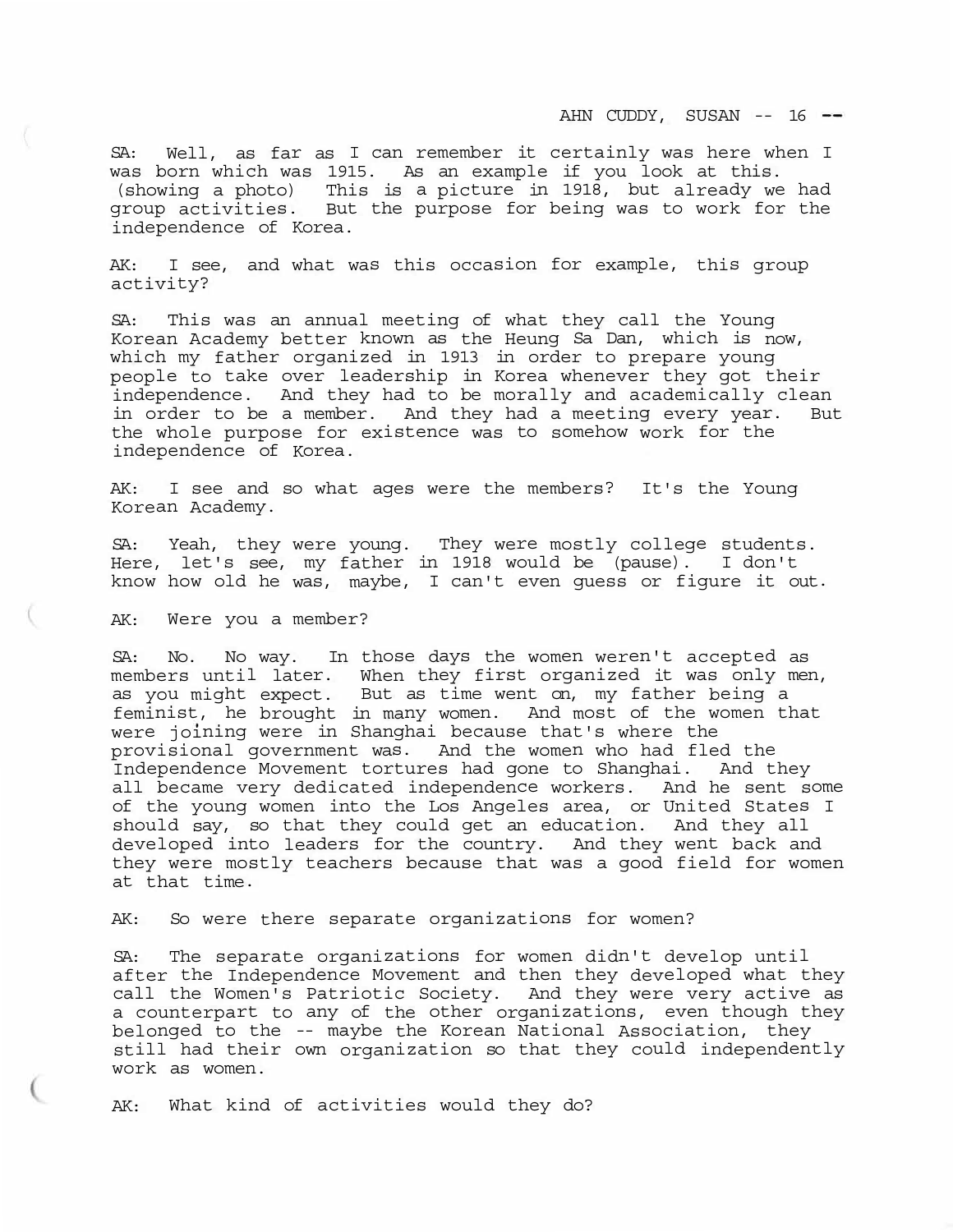AHN CUDDY, SUSAN -- 17 --

SA: Well, during the wartime they (laughs) well, I'll get into that later -- It was funny. But they collected food and they wrapped bandages, you know, whatever that was necessary, you know, like any other patriotic organization. Then they also picketed the Japanese shipment to -- or shipment from U.S. to Japanese countries, you know. And they did things like that which -- and they collected money, they kept their patriotic mission alive. But they did a lot of community work.

AK: Did you know people who were in this organization?

SA: Yes. I think we knew almost everyone.

AK: Was your mother?

(

SA: My mother was, yes, yes, yes. Almost everyone that I knew. There was kind of a sin if you didn't belong to it, you know.

AK: Was it sort of the older women who -- Would you have been a member?

SA: Oh, no. At this time, you know, we were too young and somehow or other as it is today the first generation and the second generation -- There was no, what would I say, compatibility? So that the Patriotic Women's Organization were doing their thing and the rest of us growing up -- I think we were all teenagers, so you know we were not going to join that kind of a group. We did -- As an offshoot though, we did organize our own groups which was called the Young Korean National Association. And we tried to do the same objects as the Korean National Association, but just try to keep it alive. And as time went on, everyone, you know, dispersed, joined the Army, joined the Navy and went off. And so that organization kind of split up. And then after the war they developed a community organization called the A.K.C.O. which is American Korean Community Organization. And that was very active in trying to keep the spirit of the Korean community together.

AK: About what year was that?

SA: 1945, 1946, something like that. I just really am hazy about -- My problem is I was not here (both laugh). But my family was a part of it and everybody that I knew participated and it was kind of a strong organization.

AK: You were thinking about a story about the Women's Patriotic League, a few minutes ago, you started to laugh as you remembered something about them?

SA: Let me see, what was I going to recall on that (pause). I can't recall what my thought was there.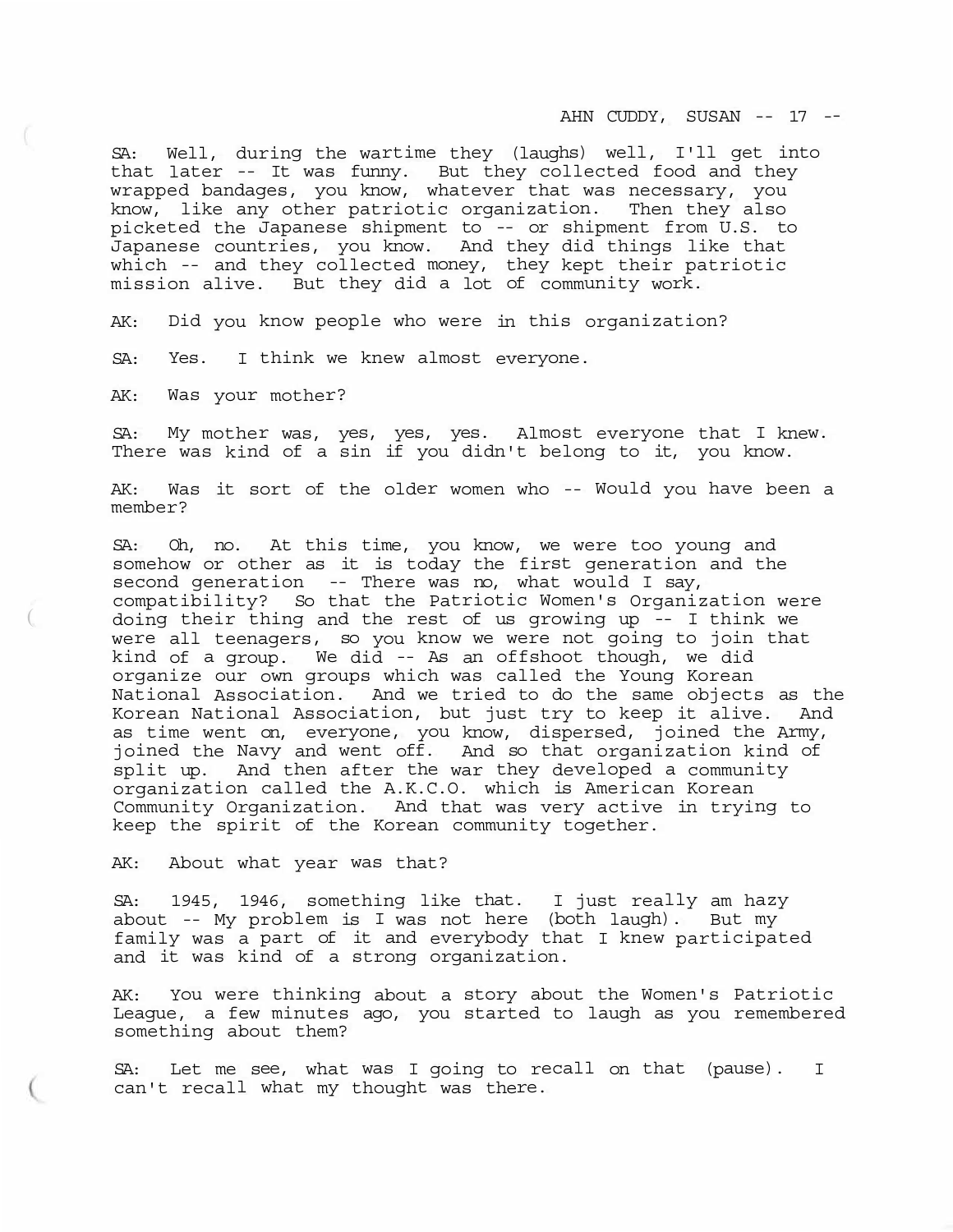AHN CUDDY, SUSAN -- 18 --

AK: O.K. So how important were these organizations that you mentioned which were primarily politically focused on the Independence Movement? (SA: Right.) Was that the focus of the Korean and the Korean American community in the early days?

SA: That was the focus. The independence for Korea was the focus of living. I mean that was the big aura that we all lived under. I mean we just -- Everything you did was for the Independence Movement. You were always under the feeling that you had no country. However, those of us who are born in this country, you know, we were grateful we were Americans. I mean, we were told by our parents that we were very fortunate, you know, to be born in America and have the freedom of life that we had. So I think there was a great appreciation for American life and American ways. And when wartime came, I mean, almost everyone -- well, there were some who were drafted and some voluntarily joined. And I think quite a few made their contribution to American society. 110

And as you look at the present day community you don't have the cohesiveness. Number one there are too many, number two there's no one object that you're working for. I mean it was kind of a closed community when you think about it because everything you did was for the Independence Movement. And it gave you a goal and it was easy to bring people together. And it was easy because there were only a few -- a few families, you know. So, we had a very comfortable kind of community life. And we also were very dedicated to becoming part of the American stream -- American life. I remember that we were helped a great deal by outsiders, you know, American people.

There was a lady by the name of Miss Bartlett and she was the executive director of a place on Boyle Avenue called the International Institute. And their mission was to take all the minority groups, as many as they could, the White Russians, the Slavs, the Mexicans, the Japanese, the Chinese, and finally they got us corralled into that kind of a group. And we went there under the banner of what they call the Girl Reserves. And that would be YWCA. And we learned to participate in sports because they would have sports events vying for each other, you know, like volleyball, and basketball. They would be in group teams. And it was really great because our parents used to go with us, you know, to cheer us on. And it was a great community affair. And maybe we were only fifteen, fourteen, in those days. And the other thing they did was they would have, what would you call them now, like fairs.

And they would have different foods you know. So that you kind of understood what the other ethnic groups were about, you know, the Chinese would have their Dim Sum, and the Russians would have their tea -- they used to have a wonderful kind of a tea and they used to serve that. And so it was a great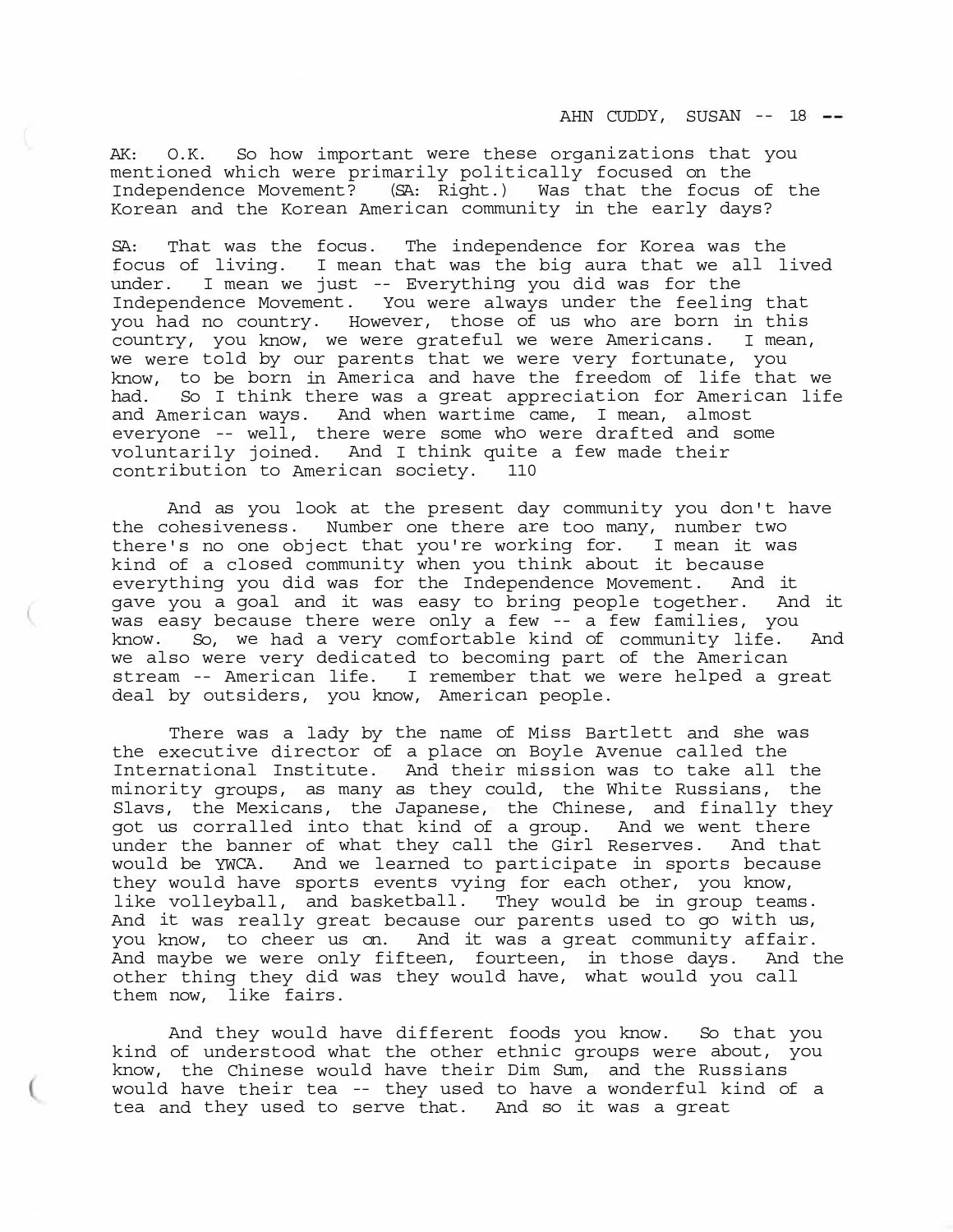experience. And those girls, maybe, see the Koreans were so few in number as I recall now, maybe there were only about ten in our group -- And as time went on, from that group, many of us became group leaders for the younger children. And they also participated in sports and in exchanging with the other ethnic groups. So it was good experience. And then as time went on they all went off to school someplace. Not many of us left home to go to college. 155

### \*\*\*BREAK\*\*\*

203

AK: Did they [second generation Korean Americans) also look to her [Susan's mother) and to their to parents -- Was there an interest in keeping traditions alive or was it more a focus on sort of assimilating?

SA: No. I think it was more, with the youngsters, a problem of assimilating. But it was not a directed thing. It was just a searching affair. They didn't know that they were trying to assimilate. But, now a days they talk about racism -- They talk about all these things and come up with psychological blurbs, you know, in those days we were just living it. You know, and it was not too uncomfortable when you stop to think about it. But, we tried, you know, very hard to be part of the good American community. As far as traditions, the traditions -- Because there was no communication or contact between ourselves and the Koreans in Korea because of the Japanese domination, it was very difficult to have or maintain any Korean items, or Korean books, or Korean anything. And so we kind of grew up with thinking that the flag -- the Korean flag was the most important artifact that you could have, you know.

AK: Well, you see it in every picture almost.

SA: I know, and that still carries today, you know, because that was so important to us because it was something the Japanese had taken away and that you could not fly it. You could not revere it. So in United States or overseas, I mean it was your privilege and your pleasure to have it in your home. And so -- As I recall now, you know, I have a lot of Korean artifacts now. That wasn't the case. There was nowhere to get the Korean artifacts. So, we had some fans, these traditional fans. And I remember one home had a embroidered picture of Korea, the peninsula. They had embroidered and put the -- And that was so - - It was so pretty because it was done in silk. And I don't know who did it actually. I remember just seeing it on the wall. But Korean items were very precious in those days to us. It's a wonder that these people even cultivated anything they felt that they were Koreans. I mean, because outside the flag -- <sup>247</sup>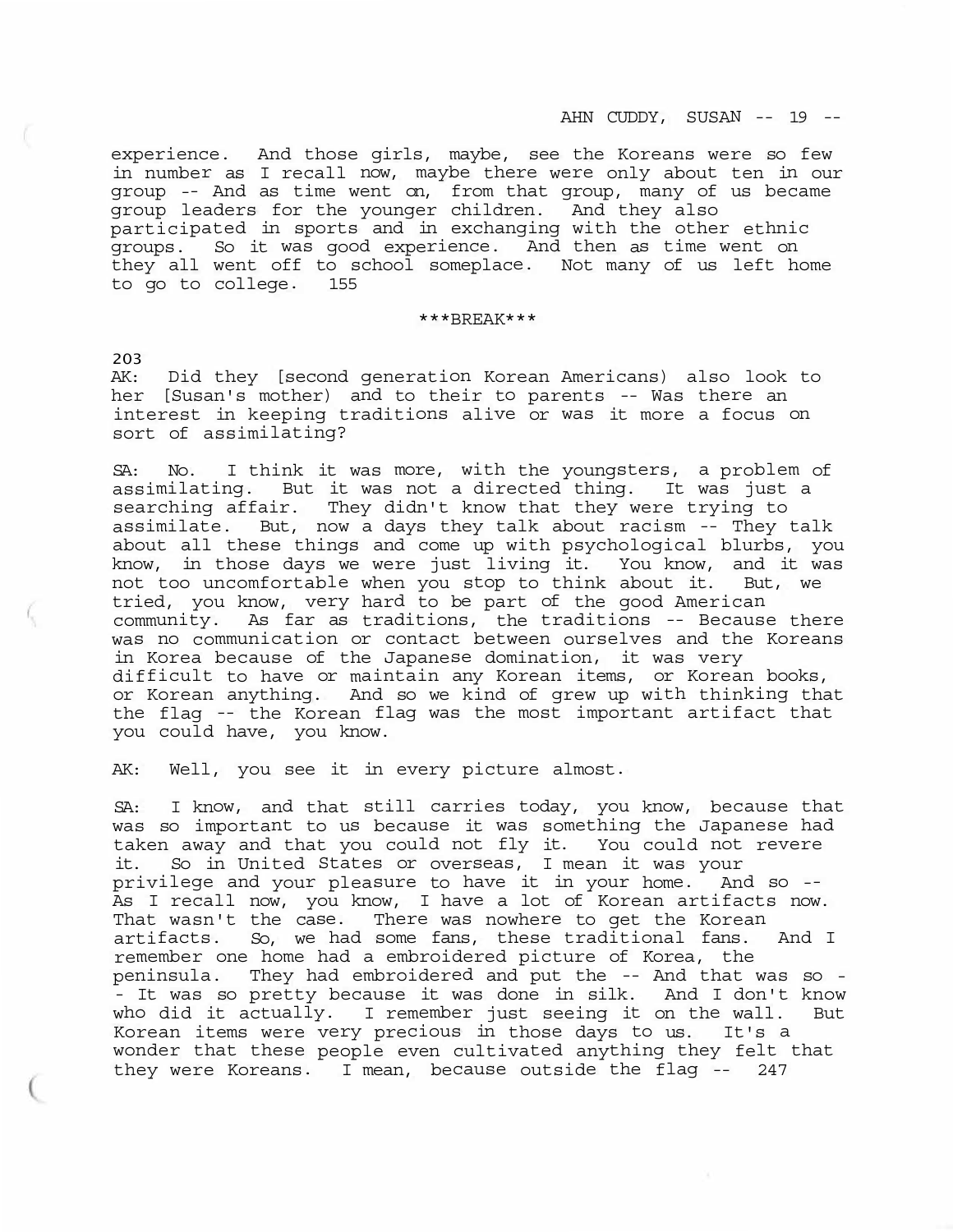### \*\*\*BREAK\*\*\*

294

SA: The Korean tradition was never pounded into us, only the flag, you know. But the food was always there -- the rice and the kim chi was always there for us. (phone ringing -- pause)

AK: You were talking about the traditional foods, Susan.

SA: Well, as we were growing up it was always traditional food until we got to be maybe in the Junior High School age. And then we sort of spread into the American menu. And of course, in Junior High School I remember taking a course which taught you how to set the table, and to make certain basic foods like mashed potatoes, all very American. But it wasn't for an Americanization program it was just part of their -- (AK: Home Ee?) Home Ee, yeah. And so we used to come home and practice that and my mother was very open to it. And so as life went on, I mean, we were half and half. You know, traditional Korean food and the very good American food. So we had the best of both worlds, I think. I think as far as the food is concerned I think it's kind of important that the traditional food be part of your upbringing. The reason I say that is that my mother was very good to my son in fixing traditional Korean foods. And it gave him an understanding -- an insight into what part of his heritage was. And she wasn't doing it for any lesson or anything. It was just living and some of the foods that she made was absolutely out of this world. I mean, just very simple -- like barbecued ribs, and like just plain rice. But she was very good at doing Korean foods for my kids.

#### 335

AK: We were talking about the community and community organizations -- About what years then -- oh, we were talking about 1915, since you were born, definitely there was a community -- How large was the community?

SA: Let's see. Looking at the pictures. (counting people in photo) Two, four, six, eight, ten, twelve, fourteen, looks like about maybe fifty. (AK: How many?) Fifty.

AK: About fifty people you think, in 1918?

SA: 1918. Yeah, I would say.

AK: And then we were looking at another photo of the church there.

SA: 1936. And we say that's about forty? About forty families we're saying. I think you're about right there.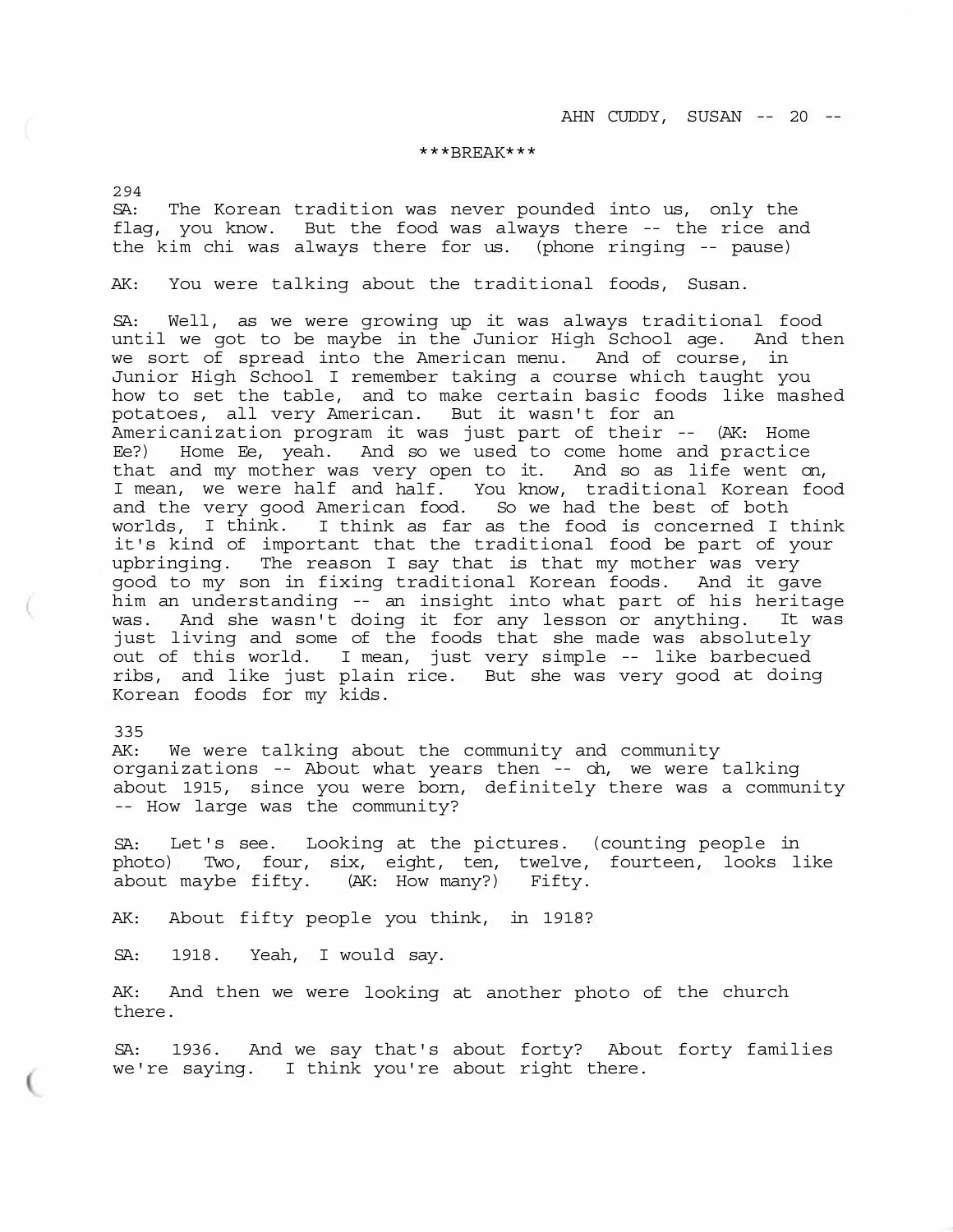AK: Now, can you tell me about the church and what church was this?

SA: This was the Methodist church -- which was probably the first church in Los Angeles area. I think 1937 they split off and they divided into the Presbyterian church which is still standing today on Jefferson Boulevard. And even though it was a two congregations, our social life was always combined with the youngsters. They used to have basketball games in the yard of the church. And everyone went there to play. I mean it was like a community playground. It was like a real community center. Then in 1937 they moved the Korean National Association to the Los Angeles area. It was in San Francisco. And they built this little community building and it's still standing today. And it has been declared a historical landmark. Is it historical landmark? What do you call those -- It's a heritage home or something. (AK: O.K.) But anyway, it's been declared. (AK: It's registered.) It's registered so that you can not tear it down or do something with it.

AK: And where is that? Next to the church? The Presbyterian?

SA: Yeah. Next to the Presbyterian Church, maybe a hundred feet away. I mean it's in the same compound.

AK: And which church did you go to?

SA: I went to the Methodist Church because my mother stayed with the Methodist group.

AK: Oh, was it the same? So the Methodist church stayed -- was the original church and stayed at the same location. And then the congregation split and started a Presbyterian congregation.

SA: Yeah. And the people that went with the Presbyterian group went to the Presbyterian church.

AK: Was the community growing? I mean, obviously -- Well, to sustain two churches?

SA: At that time it could take care of two congregations and it was no problem.

AK: And the Methodist church. What kind of activities and events do you remember? What's the full name?

SA: (Looking at caption of photo) Korean ME Church. What does that stand for? (AK: ME is Methodist?) Maybe it's the Korean United Methodist Church. It had several locations and then it finally spent many years on Robertson Boulevard and they called it the Robertson Methodist Church. And now it's out in La Tijera, but that's the Methodist church. The Presbyterian church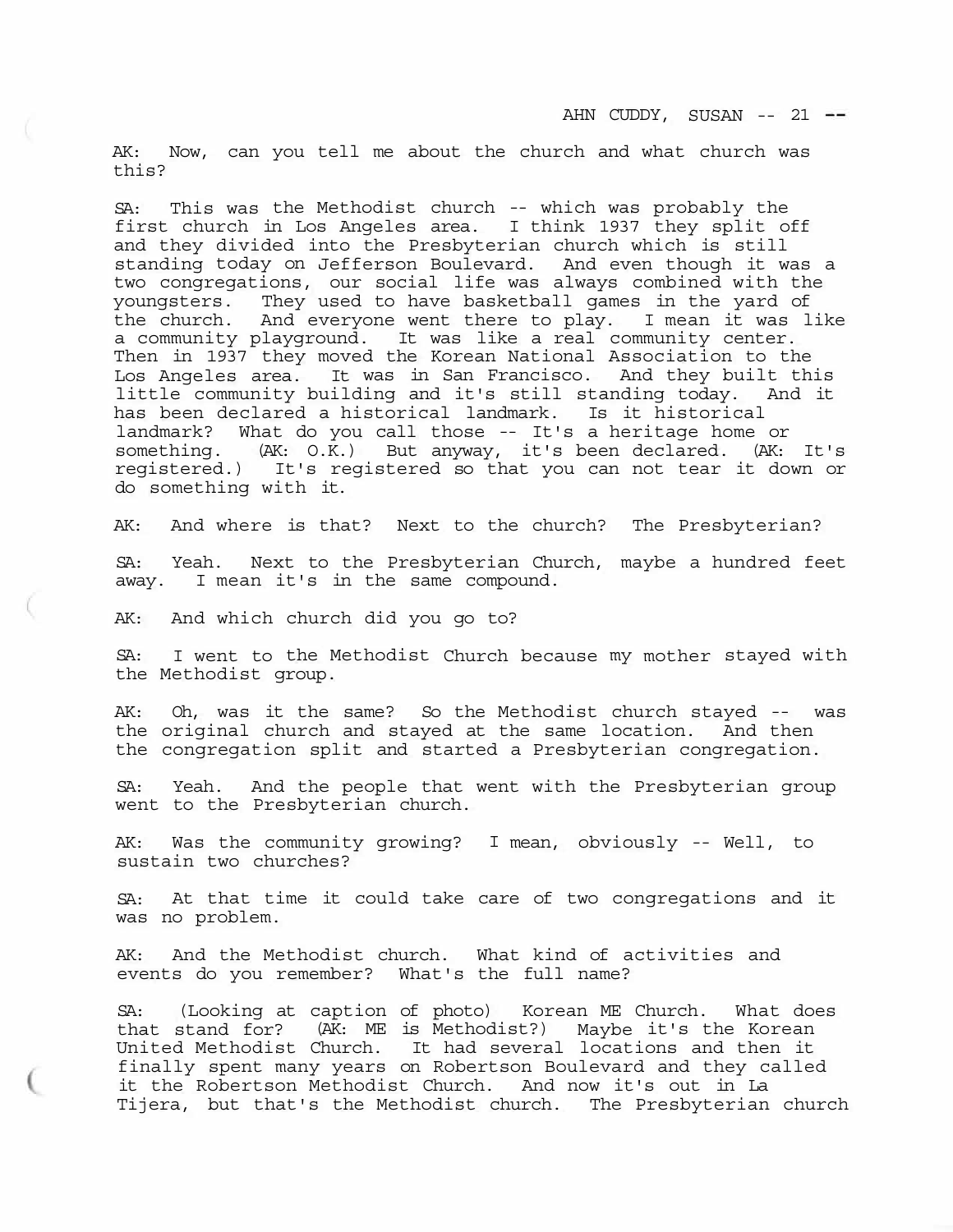AHN CUDDY, SUSAN -- 22 --

says that they began their congregation at a place called 2 Olive Court. And I remember going there and I would have to be about two years old. But that was also a church and a community center where a lot of Koreans used to come from other cities like Delano, Dinuba, up north they used to come down. So it was a center for Koreans.

AK: Oh, this was the Methodist church at 2 Olive Court?

SA: No. The Presbyterian church started there. And then it evolved into various spots.

410

AK: This is one thing I was curious about was -- For the most part, was everybody, all of the Korean and Korean Americans together in the same groups? Or were there different points of view represented by different groups?

SA: Well, there were a couple of main groups. And that was the Kuk Min Hoe, the KNA, and then the Dong Je Hoe, I don't know what their American, or English equivalent is. But the Toon Ge He was Sigmund Rhee's support group. And the Kuk Min Hoe was -- well, it was not my father's support group, he organized it but it was the organization that was recognized by United States as kind of a quasi-Korean representative group. And so if there was any immigration problems, or if there were any legal problems, or if there was anything that had to do with any community problem the State always referred, or the United, or the government always referred to them. So it was kind of an official organization for the Korean immigrants.

AK: So those were the two basic groups?

SA: Two basic groups. The Dong Je Hoe was just a support group. It did not do community work, per se. And eventually some of the Dong Ji Hoe people were even members of the Korean National<br>Association. So --Association.

AK: So what was the difference in the political views then between the two groups?

SA: Well, I don't think there was any political difference. I mean, they were all organized for the Independence Movement. And the Dong Ji Hoe was just in support of Dr. Syngman Rhee who was an opponent to most of the other leaders. And they supported him.

AK: I see, but then in terms of other organizations, like church there were -- Were there -- and besides the church and political, I mean church and sort of national and political independence organizations -- Were there others? Other kinds of organizations?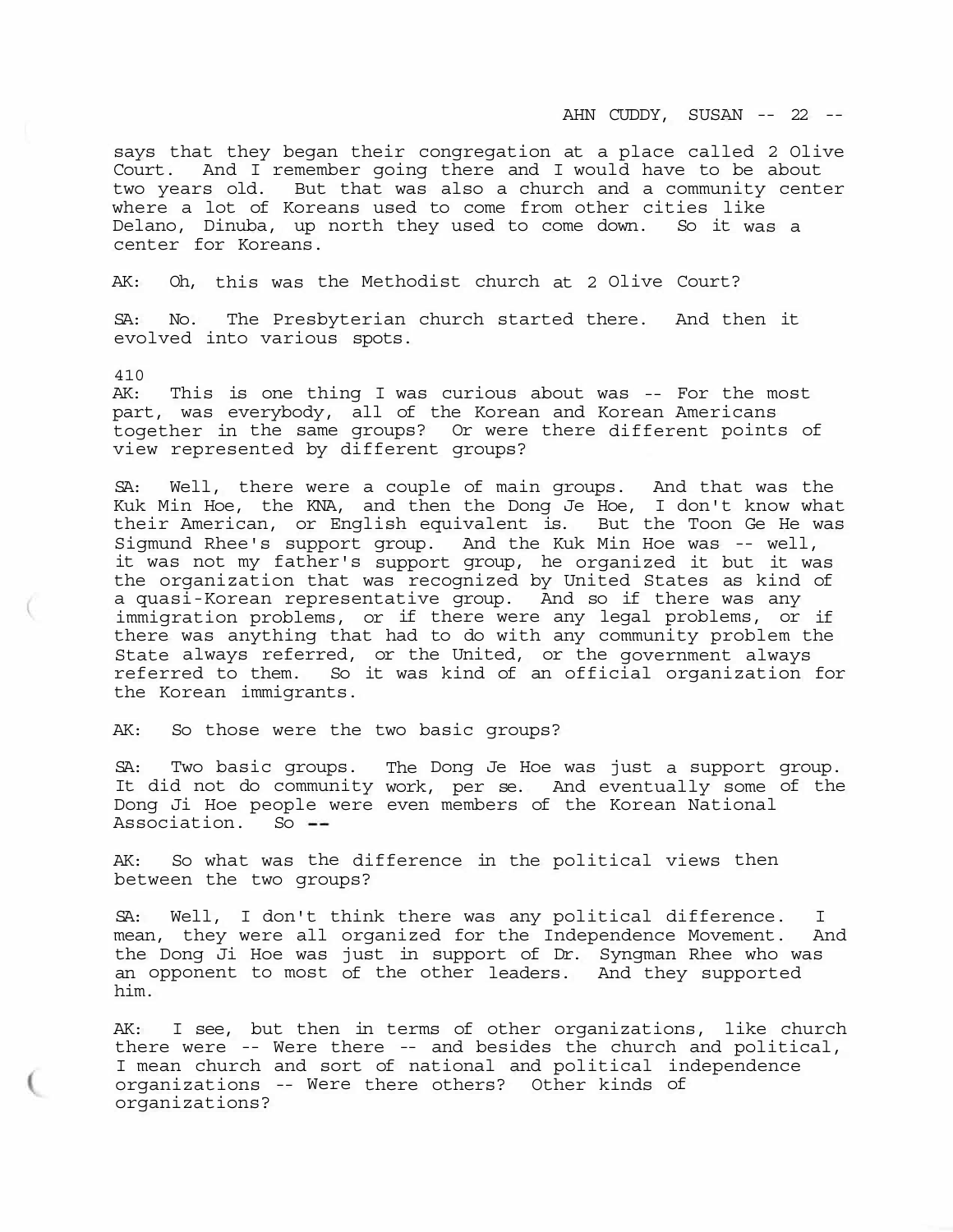AHN CUDDY, SUSAN -- 23 --

SA: I can't really think of any. There was one in the early years and they called it the 2-8 club. And it was made up mostly of the young second generation. And we were fifteen in the group. But it was a group where they met and they learned to do things [the] American way. You know, to try to assimilate into the American mainstream. And they would have picnics and they would have dances and they would try to do things so that -- that they had a social life. Like in those days you couldn't be part of the American white social life because you weren't allowed into restaurants, you weren't allowed to buy homes in certain areas. You're weren't allowed on the Santa Monica Beach into some areas. And so having this group as an entity for your own social life was quite good.

AK: What did two eight mean?

SA: Well, I guess it means sixteen. Two eight. Two times eight. But we never did figure that out. I don't know whose idea it was to organize it.

AK: Oh, sixteen, do you think they were sixteen year olds?

SA: Yeah, sixteen years and up. Yeah. Because including the sixteen year old, which was me, that would make it ten or twelve people.

AK: Where did you go?

SA: Well, mostly to my house -- at 106 North --

AK: Did you organize the group?

SA: No, no, no. My brother. My big brother did. No. Because, yeah, well if I was sixteen then he would be twenty-six. But he was quite a leader in the group activities. And this was when he was, when we were all young. You know, but after we all got into different fields of endeavor -- I think it started to break up after we went to college. 499

# \*\*\*BREAK\*\*\*

601 AK: In the early days -- Let's say like in the '30s -- Well, with the first wave, really -- What work were people involved in? What kinds of work?

SA: Oh. Some people had stores, grocery stores, you know like those Mom and Pop stores. But they were not Mom and Pop stores in those days. Many had. There were cleaning shops as they have today. There were people who were out -- there were domestics.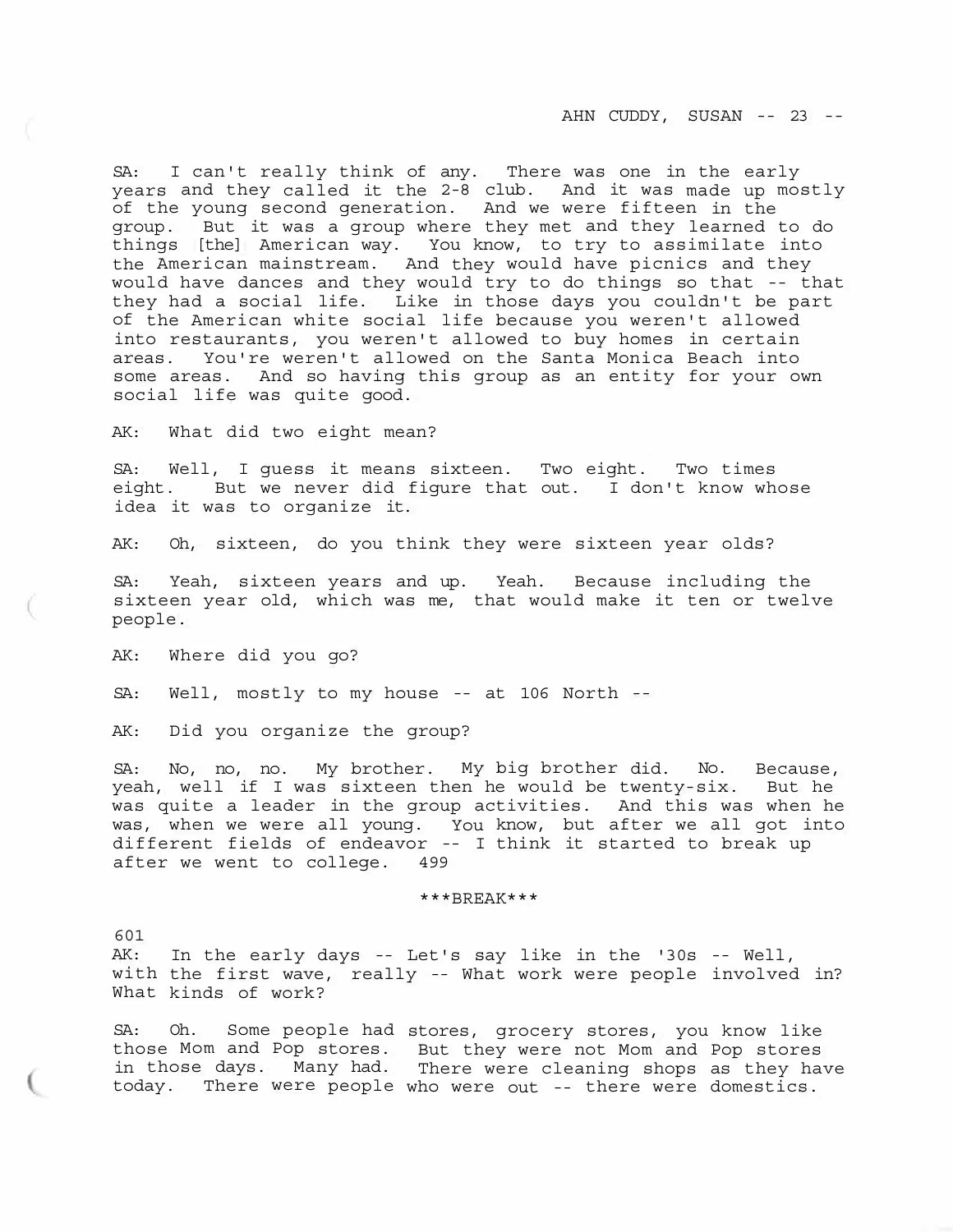AHN CUDDY, SUSAN -- 24 --

Oh, I remember that some of these early immigrants used to **work**  at the Ambassador Hotel as clean up boys or whatever. But the thing that I remember most about that is that these young men used to bring home to us the leftover baskets and things like that -- that were table decorations. And some of these were gorgeous. Like at Easter time they'd have a fabulous arrangement of Easter eggs and bunnies, you know. Here we are very poor, you know, had nothing to eat -- but these things -- And they used to bring us everything that was kind of left over from them. And you know, that was a big treat. I mean, and it also showed you how other people lived. I mean it brought the outside world to you and so that you didn't live in a little community. 638

And then my brother was an elevator operator at a place called Bryson Apartments -- It's still standing. And there used to be very wealthy women who lived there. And they used to give him all their old cast off shoes (laughing). And so my sister and I used to clomp around in these shoes that hardly fit. But you know it was a treat.

AK: And they were probably designer shoes.

SA: Exactly. And you know and they didn't fit but it was just nice to have (laughing).

AK: Was there any specific geographic area where the first wave lived?

SA: Well I would say the first geographic area was around First and Figueroa. That's where our home was. But there were quite a few families there. One of our neighbors was this Colonel Young Kim who was the most decorated World War II veteran. And he's very instrumental in helping the Japanese National Museum come to being. His sister is a Tony award winner for designing sets and she lives in New York. But they lived a couple of houses away from us and so, that I would say the first community was in that area. Because it was near 2 Olive Court where the church was -- Bunker Hill which is famous as a Korean area. And then ours and these few people that lived down the street. And so I would say that was the first community. Then we moved.

682 Oh, in 1926 the wave of Koreans came in from the country, like Maxwell, Willows, Colusa, where they had the rice fields and where they had crop failures. And so they moved -- Then they moved into the Los Angeles area and they started to settle down around Western, Vermont, around 36th, 37th, Jefferson -- In that area.

AK: Areas that are now present day Koreatown?

SA: Right. No. It's outside Koreatown. It's a little south of Koreatown.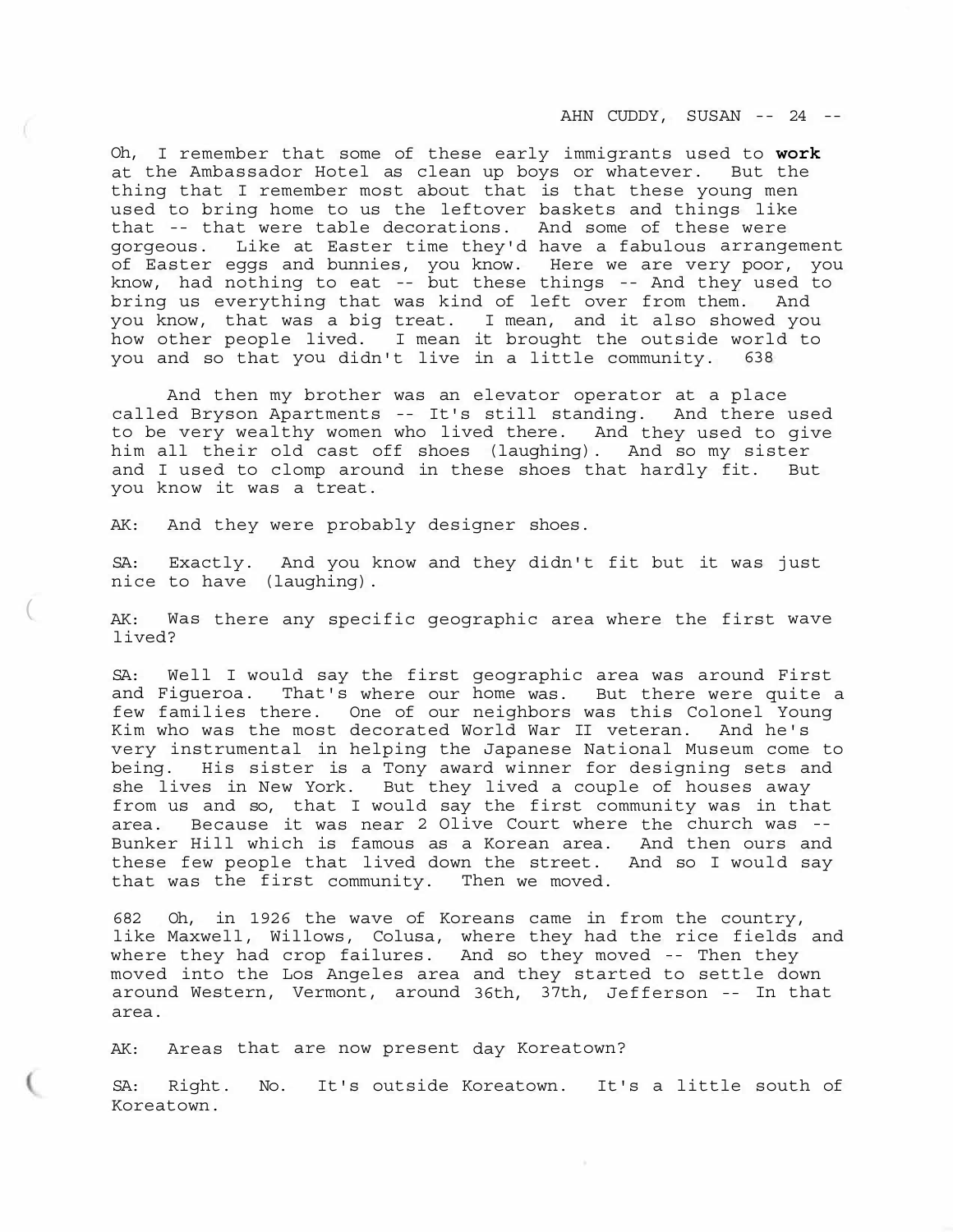AHN CUDDY, SUSAN -- 25 --

AK: Oh. Jefferson, yeah. O.K.

SA: It's where the church and the KNA building is. And then we eventually moved to 37th and Mcclintock. It's now on USC campus and they will -- and they promised that they would keep it for us until we could move it. And they will keep it as a heritage home. It's very interesting because I think most all of the second generation went through that house at one time or another. Because as I say, because there was such a span of ages in our family. I mean we got everybody. And all during the war, like anybody that came home came to that house. Because it's just sort of a focal point.

AK: That must have been a lot of fun.

SA: It was. I mean it was great. And you had no enemies, you know. You were all friends (laughing). 729

END OF TAPE 2, SIDE A --- CONTINUED ON TAPE 2, SIDE B

\*\*\*\*\*\*\*\*\*\*\*\*\*\*\*\*\*\*\*\*\*\*\*\*\*\*\*\*\*\*\*\*\*\*\*\*\*\*\*\*\*\*\*\*\*\*\*\*\*\*\*\*\*\*\*\*\*\*\*\*\*\*\* TAPE 2, SIDE B

002

AK: Was there a network with Korean Americans in other cities?

SA: Yes. There was no set network but you knew -- in our days. I mean, present day is impossible because of the numbers. But in the early days if there was a family in Chicago we knew who they were and they were organized you know, like the Heung Sa Dan. If they were in New York it was either through knowing who they were or through the church. And they also had a Korean National Association group. The Korean National Association group, you know expanded nationwide or even to Hawaii. Oh, I shouldn't even say that -- even to Cuba and Mexico.

AK: Did you father start this group?

SA: Uhuh. Yes.

AK: When was that?

SA: 1906.

AK: And that was really the first organization?

SA: Organized. I mean he had started a couple of other things in the early years but this was the first really strong organization that took care of the immigrants who came to the United States and needed aid. And there again I think it was practicing your Korean heritage and -- try to assimilate into the American way of life.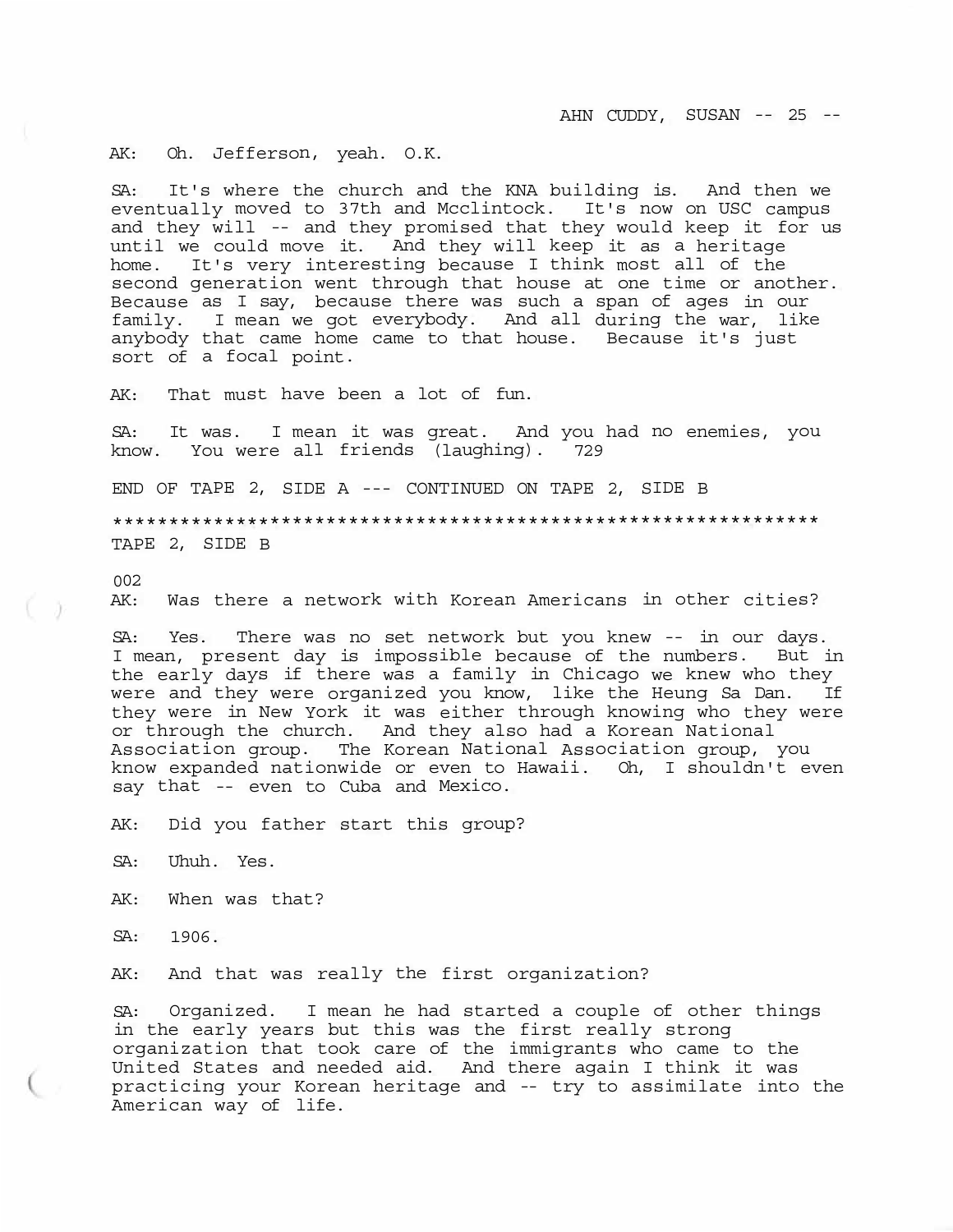AK: So were there visitors coming from other cities all the time? Was there a lot of back and forth with people in the other cities?

SA: Yes. Between San Francisco and ourselves. I mean there was constant movement -- Dinuba -- Reedley. Oh, there was constant movement. If you lived in Los Angeles you knew almost everybody in United States. You knew who they were.

AK: It's really incredible.

SA: I know. But it was so few in number. It's so few in number and your mission was the same. It was for the independence of Korea. I think that makes a great deal of difference of how a community reacts.

AK: What relationship did Korean Americans have with other Asian Americans in Los Angeles?

SA: Well, in Los Angeles I think we were very friendly with the Chinese group. And that was because it was allowable. With the Japanese group it was not really the thing to do to have any participation with them except maybe an odd friendship. You know, and that was O.K. I mean that was no problem. But in our house though you didn't have any Japanese people come as friends. It was sort of a silent protection. Like if you didn't do that then you weren't protecting yourself against the Japanese regime. 037

# \*\*\*BREAK\*\*\*

065 AK: And what about relationship with Filipinos in the early days?

SA: There wasn't any. In fact they were -- In the early days if they were, I've forgotten what field they were in, mostly houseboys I guess. But they were in the Navy. Most of the Filipinos in the early days were in the Navy and there was no reason to be sociable with them. They didn't have families. They didn't have a community. The Japanese and the Chinese had communities. 073

# \*\*\*BREAK\*\*\*

081

(

AK: I wanted to know what ties were maintained with Korea and whether there was correspondence with your extended family there?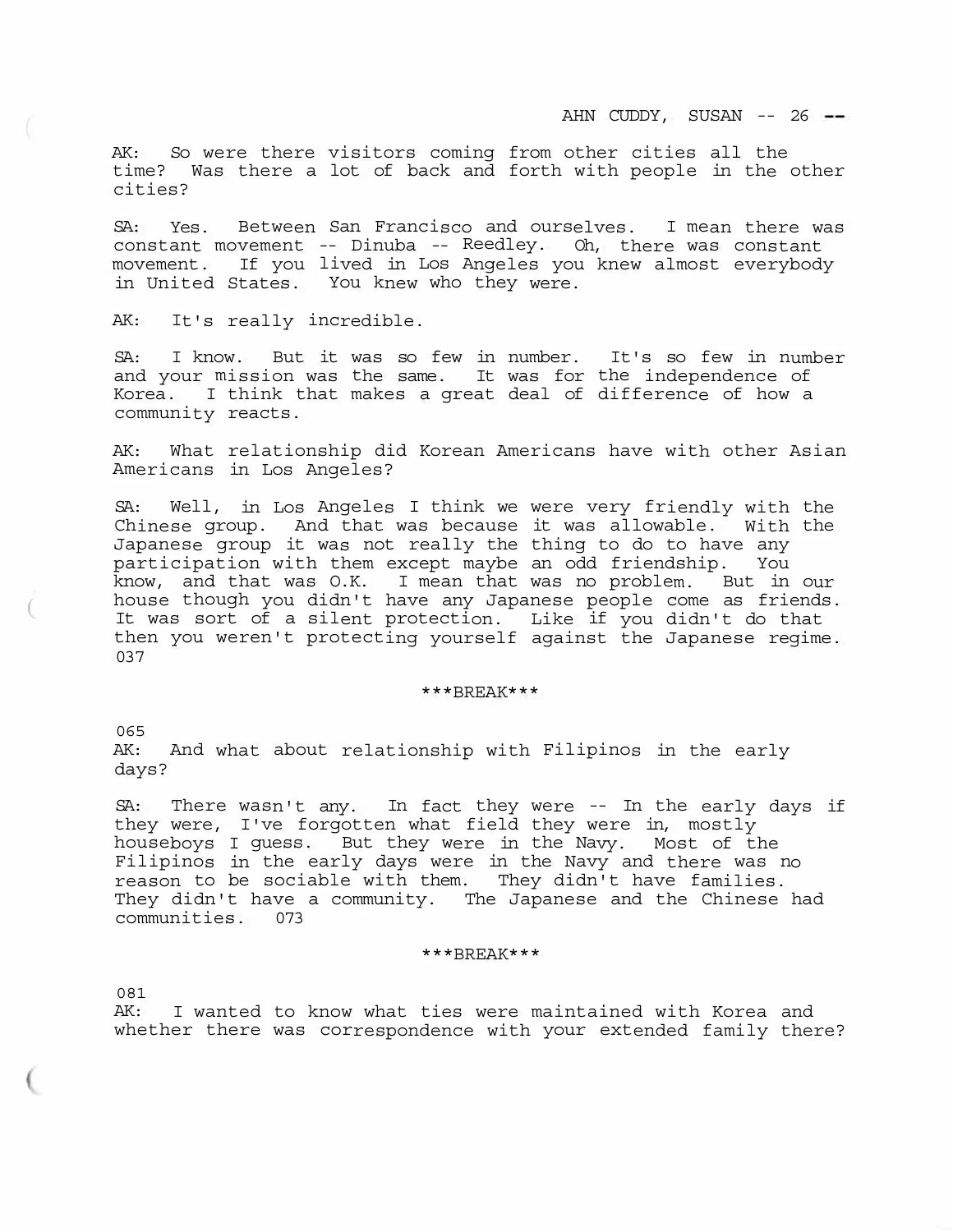AHN CUDDY, SUSAN -- 27 --

SA: Not during the regime under the Japanese. Well I shouldn't say that because my father was in prison in 1932 and died in prison in 1938. But he did write to my mother. He couldn't write to her before, you know, because he was so tied up with the Independence Movement but when he was imprisoned he was allowed to write one letter a month. And so he took that opportunity to write to her. And so we have file of his letters. Well, the originals are in Korea at the Independence Hall. And it's (pause) very sad. I mean he promises her that -- or he hopes that they would get together and be a family and that he thanks her for taking care of the family. And he's concerned about the girls' marriages, and you know. And in one letter he writes to me, he says, "And don't let Ralph ruin the plants." (laughing) And I thought to myself, and we laugh about it -- The nerve of him to think that his son that he has not seen is going to ruin his plants. (laughing) Oh, God I tell you it was so -- But that was the only conununication that we had with Korea. 103

#### \*\*\*BREAK\*\*\*

151 [talking about going to Korea)

SA: Probably the next time was for handing our stuff over to the Independence Hall. My mother had done this great deed of saving papers from 1902 to 1938 to the last breath of my father. And she carried these things all over with her -- whether she went to Dinuba to pick grapes or whether she went to Riverside to pick oranges. I mean she took these with her. (AK: Was it really boxes of papers?) Boxes of papers. And it ended up with their accounting -- 3,125 pieces of items that she carted around with her. I mean this woman was something else. When she married him she knew she had married somebody. And that was in 1902 before Korea ever had any problems, well, they had problems but not being overtaken by the Japanese. But she came with him to study Western democracy. 165

### \*\*\*BREAK\*\*\*

185

AK: What are some of the differences, or what is the relationship between the older generations of Korean Americans and the newer inunigrants in Koreatown?

SA: You mean the pioneer Koreans here? Yeah. It never developed into any kind of a cohesive arrangement. The new Koreans that came in went on their way and the pioneer Korean elements stayed their own way. By this time the pioneer Koreans had gone into different areas and had split up as families and there was no one conununity. So we were no longer a conununity, whereas the Koreans that came were developing their own conununity and unfortunately they were not tolerant of the American-born Koreans. Mostly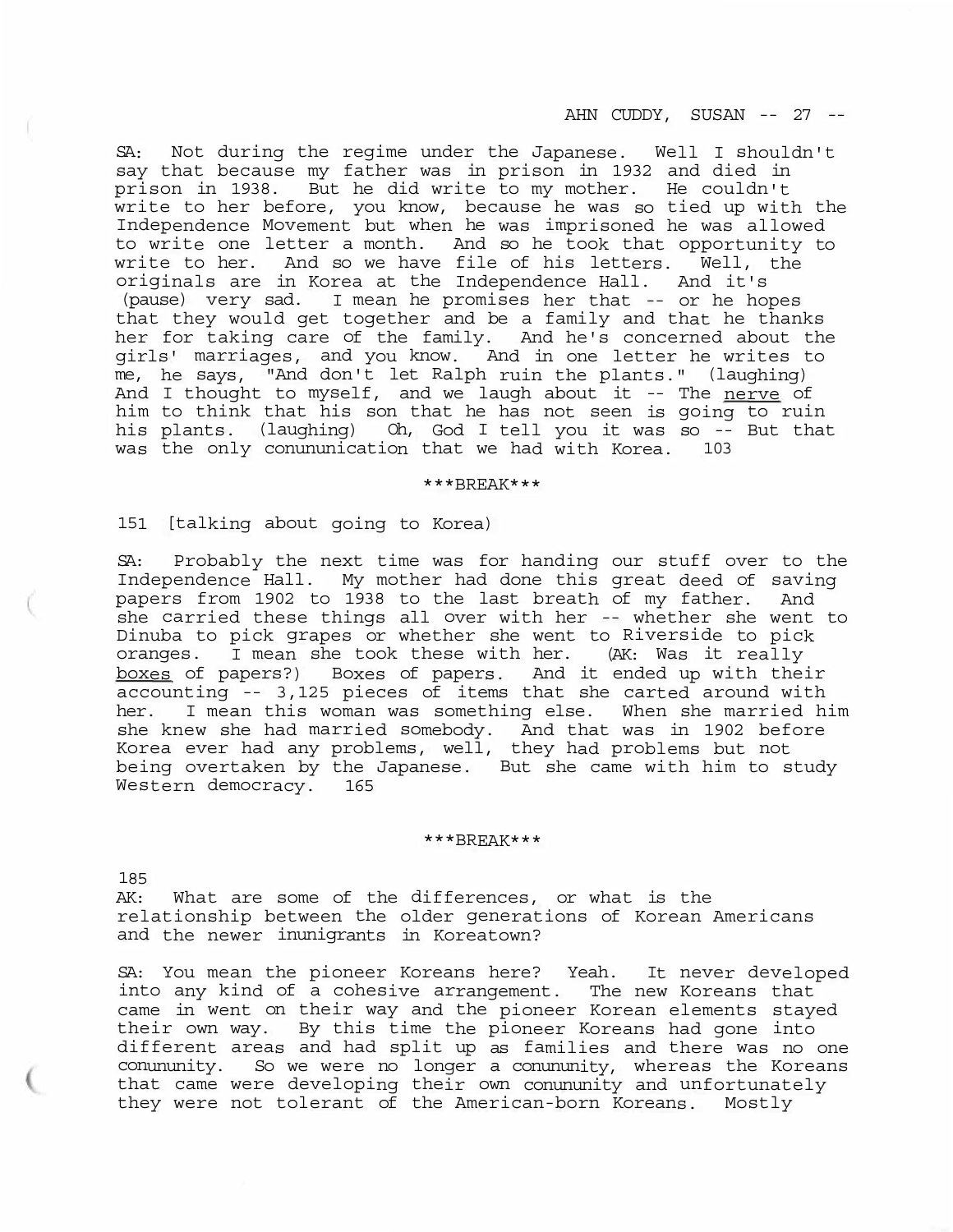because we didn't speak their language and so there were some bad feelings. But you know we're such a minority of people that it really makes no difference. The only thing is that I think the Korean community ought to learn to be a little more tolerant of not only other ethnic groups but of their own ethnic group that they don't understand.

AK: Why do you think that is? This "non-tolerance"?

SA: I would just think it was lack of direction, lack of education. I mean they all piled into one place to make a living and as long as they could make a dollar it was O.K. with them. And many of them were successful. I don't know. And now they just depend on each other. 213

### \*\*\*BREAK\*\*\*

321 AK: And who have been your role models?

SA: I guess my mother is my role model. I mean her -- She was such a brave woman. I mean she never complained about her plight. And I think that's one reason my young brother would say too that we all came out halfway decent citizens is because there was never an aura of being misused. I mean she never felt that she was handicapped by her husband being away. She raised the kids on her own. She taught us whatever else we had to learn. She guided us and I would think that she becomes my role model. 332

### \*\*\*BREAK\*\*\*

567

SA: I just think that the oncoming generations have to learn to blend their Americanism with their Korean heritage. And you know, the Korean heritage I think is very important. I mean, for one thing your face is never going to change, you know, you're going to be different. And so if you can take pride in what makes you different. I mean you can go to school and they say well -- You read some things about people being called Japanese or Chinese et cetera. So what? When I was going to college everyone would say, "What nationality are you?" I'd say, "Guess." And they'd say, "Japanese?" "No." "Chinese?" "No." "Eskimo?" "No." "Samoan?" "No." Never heard of Korean. Didn't know what a Korean was. But now everybody knows what a Korean is.